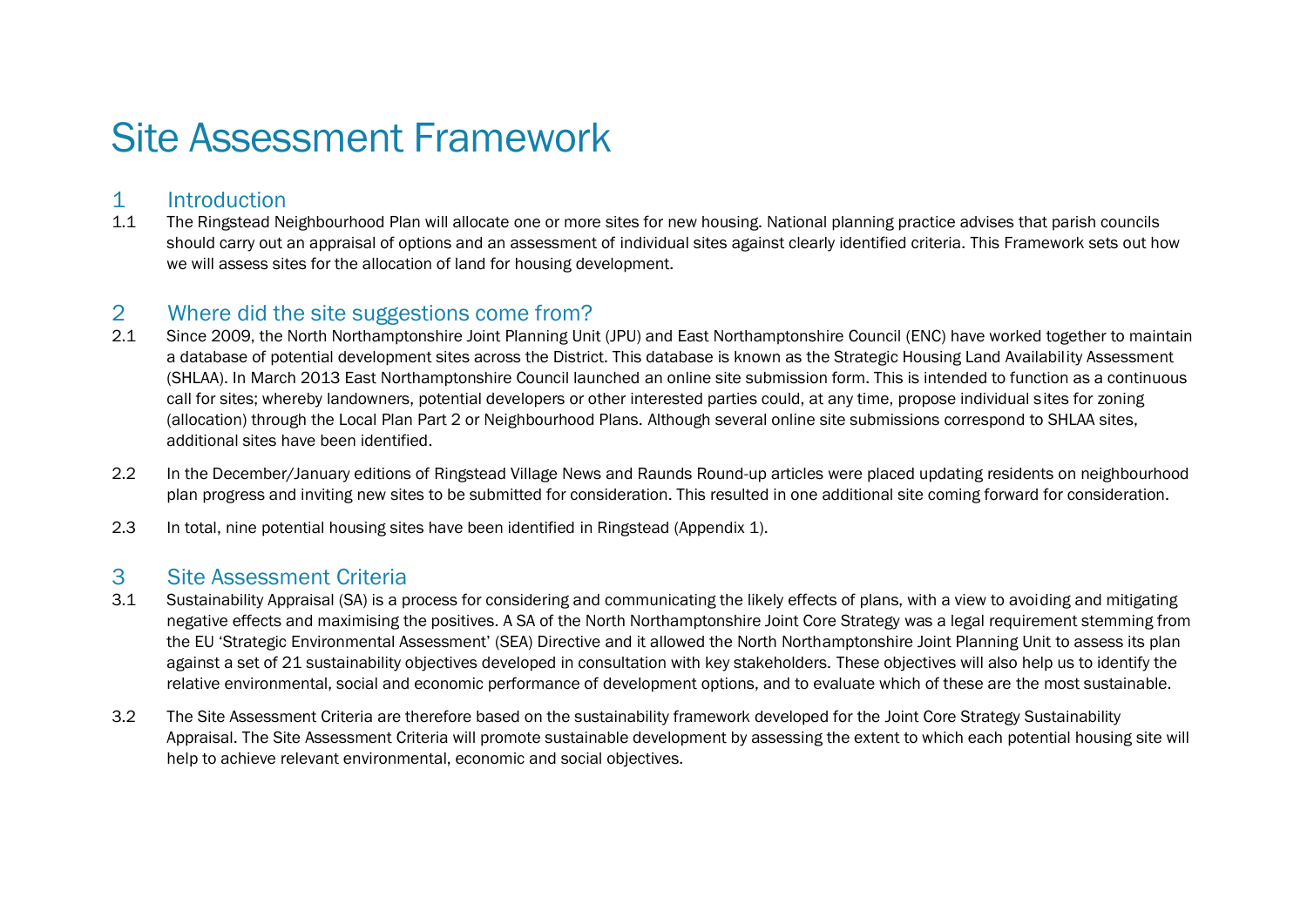- 3.3 There are two sustainability objectives which cannot be applied at a local scale and so the impact of all new development sites in Ringstead would be neutral:
	- Reduce the emissions of greenhouse gases and impact of climate change (adaptation);
	- To mitigate climate change by minimising carbon-based energy usage by increasing energy efficiency and to develop North Northamptonshire's renewable energy resource, reducing dependency on non-renewable resources.
- 3.4 The remaining 19 objectives have one or more criteria which allow a site's performance against that objective to be assessed.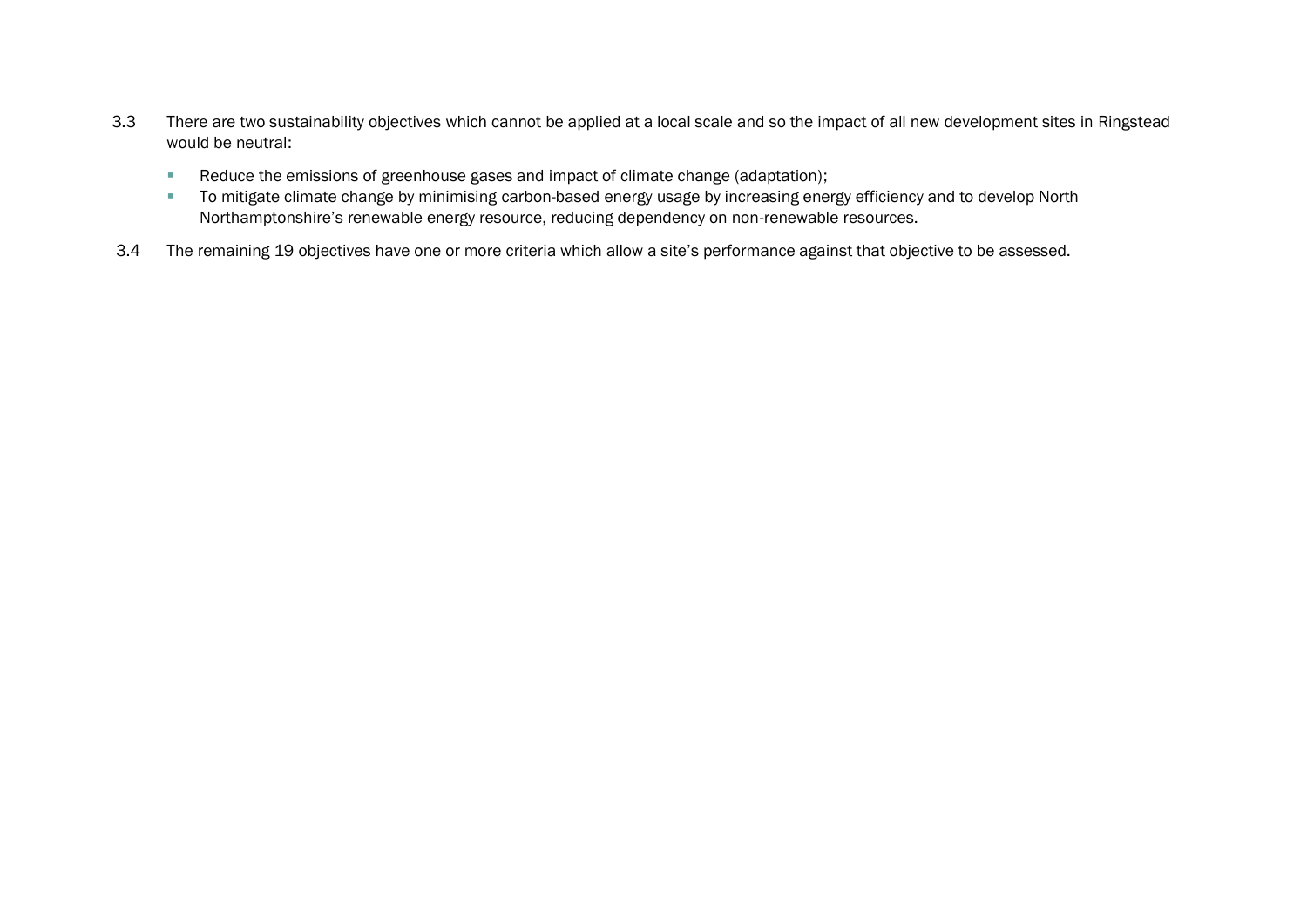|      | To improve accessibility and transport links from residential areas to key services,<br>facilities and employment areas and enhance access to recreational opportunities |                                                                                                                                        | • Improve access for the disabled? • Improve access to public<br>transport? • Improve public transport services? • Improve<br>access to local services and facilities? • Improve access to IT?<br>• Improve access by foot or cycle? • Ensure services are<br>located to maintain the viability of settlements? • Reduce the<br>need to travel? • Reduce travel distances (particularly journey<br>to work)? |                                                                                                                              |          |                                                                                                                                                                                                                                                                     |
|------|--------------------------------------------------------------------------------------------------------------------------------------------------------------------------|----------------------------------------------------------------------------------------------------------------------------------------|--------------------------------------------------------------------------------------------------------------------------------------------------------------------------------------------------------------------------------------------------------------------------------------------------------------------------------------------------------------------------------------------------------------|------------------------------------------------------------------------------------------------------------------------------|----------|---------------------------------------------------------------------------------------------------------------------------------------------------------------------------------------------------------------------------------------------------------------------|
| Ref: | <b>Site Assessment</b><br>Criteria                                                                                                                                       | <b>Likely to</b><br>contribute to<br>the<br>achievement of<br>greater<br>sustainability<br>according to<br>the identified<br>objective | <b>Likely effect</b><br>but too<br>unpredictable<br>to specify, or<br>multiple<br>impacts which<br>are potentially<br>both positive<br>and negative                                                                                                                                                                                                                                                          | <b>Likely to hinder</b><br>the<br>achievement of<br>greater<br>sustainability<br>according to the<br>identified<br>objective | Evidence | <b>Comments</b>                                                                                                                                                                                                                                                     |
| 1A   | Access to public<br>transport                                                                                                                                            | <b>Walking distance</b><br>to nearest bus<br>stop providing a<br>regular service is<br>less than 300m.                                 | Walking<br>distance to<br>nearest bus stop<br>providing a<br>regular service<br>is 300-400m or<br>development is<br>of such a scale<br>that buses may<br>be diverted into<br>the site.                                                                                                                                                                                                                       | <b>Walking distance</b><br>to nearest bus<br>stop providing a<br>regular service is<br>more than 400m.                       |          | The Institute of Highways<br>and Transportation's<br>'Planning for Public<br>Transport in Developments'<br>states at paragraph 6.20,<br>that "the maximum walking<br>distance to the bus stop<br>should not exceed 400m<br>and preferably be no more<br>than 300m". |
| 1B   | Access to convenience<br>store (Ringstead Stores)                                                                                                                        | <b>Walking distance</b><br>to convenience                                                                                              | Walking<br>distance to                                                                                                                                                                                                                                                                                                                                                                                       | <b>Walking distance</b><br>to convenience                                                                                    |          | The Institute of Highways<br>and Transportation's<br>"Providing for Journeys on<br>Foot" contains at table 3.2,                                                                                                                                                     |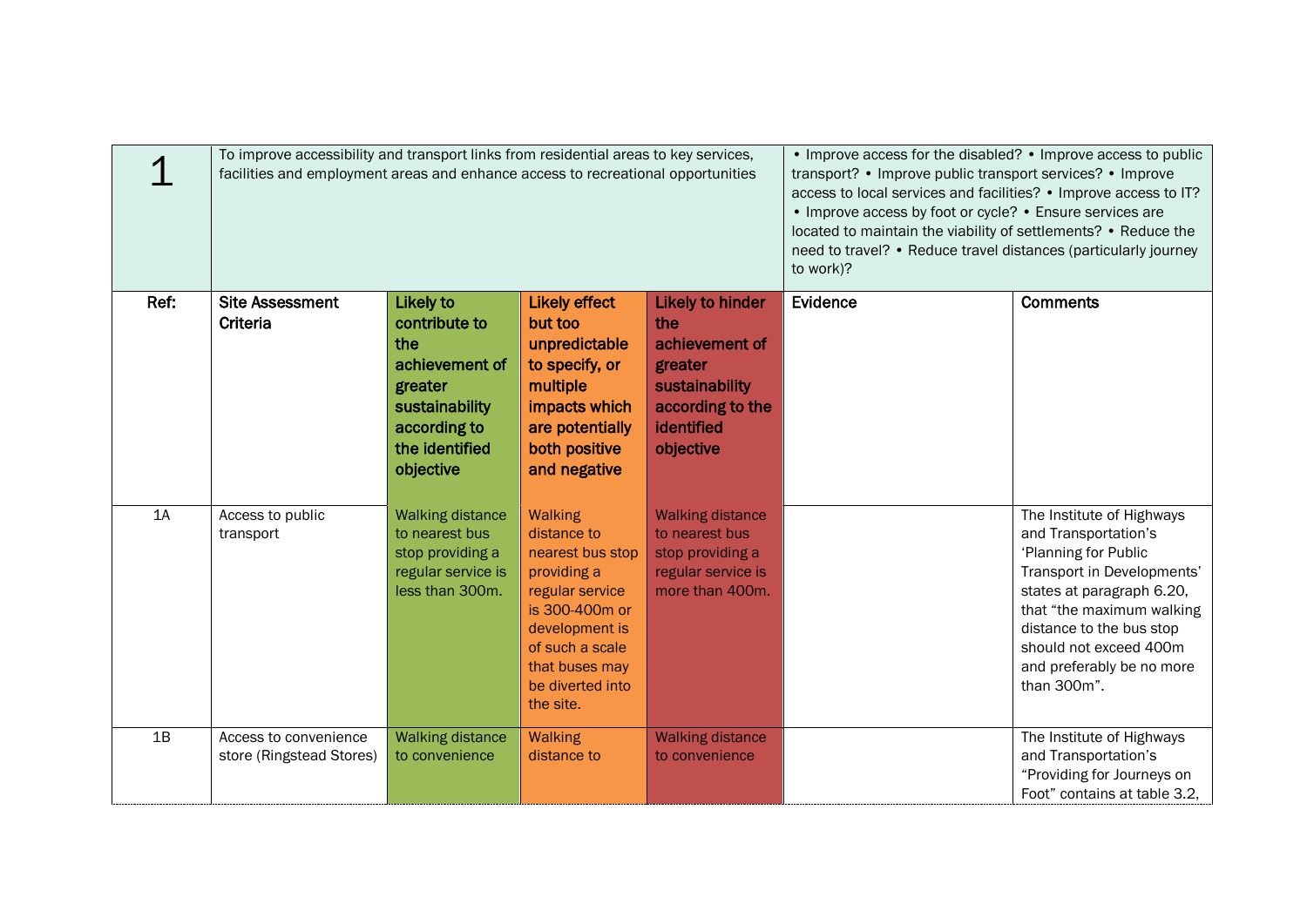|                |                                                              | store 200m or<br>less                                                      | convenience<br>store 200-800m                                                 | store more than<br>800 <sub>m</sub>                                          | suggested acceptable<br>walking distances, for<br>pedestrians without<br>mobility impairment for<br>some common facilities.                                                                                                                    |
|----------------|--------------------------------------------------------------|----------------------------------------------------------------------------|-------------------------------------------------------------------------------|------------------------------------------------------------------------------|------------------------------------------------------------------------------------------------------------------------------------------------------------------------------------------------------------------------------------------------|
| 1 <sub>C</sub> | Access to Ringstead<br>Village Hall/Ringstead<br>Social Club | <b>Walking distance</b><br>to community<br>centre 200m or<br>less          | <b>Walking</b><br>distance to<br>community<br>centre 200-<br>800 <sub>m</sub> | <b>Walking distance</b><br>to community<br>centre more than<br>800m          | The Institute of Highways<br>and Transportation's<br>"Providing for Journeys on<br>Foot" contains at table 3.2,<br>suggested acceptable<br>walking distances, for<br>pedestrians without<br>mobility impairment for<br>some common facilities. |
| 1D             | Access to Ringstead<br>Recreation<br>Ground/Peace Park       | <b>Walking distance</b><br>to recreation/<br>sports ground<br>200m or less | <b>Walking</b><br>distance to<br>recreation/<br>sports ground<br>200-800m     | <b>Walking distance</b><br>to recreation/<br>sports ground<br>more than 800m | The Institute of Highways<br>and Transportation's<br>"Providing for Journeys on<br>Foot" contains at table 3.2,<br>suggested acceptable<br>walking distances, for<br>pedestrians without<br>mobility impairment for<br>some common facilities. |
| 1E             | Access to Ringstead<br><b>Primary School</b>                 | <b>Walking distance</b><br>to primary school<br>500m or less               | <b>Walking</b><br>distance to<br>primary school<br>500-2,000m                 | <b>Walking distance</b><br>to primary school<br>more than<br>2,000m          | The Institute of Highways<br>and Transportation's<br>"Providing for Journeys on<br>Foot" contains at table 3.2.<br>suggested acceptable<br>walking distances, for<br>pedestrians without<br>mobility impairment for<br>some common facilities. |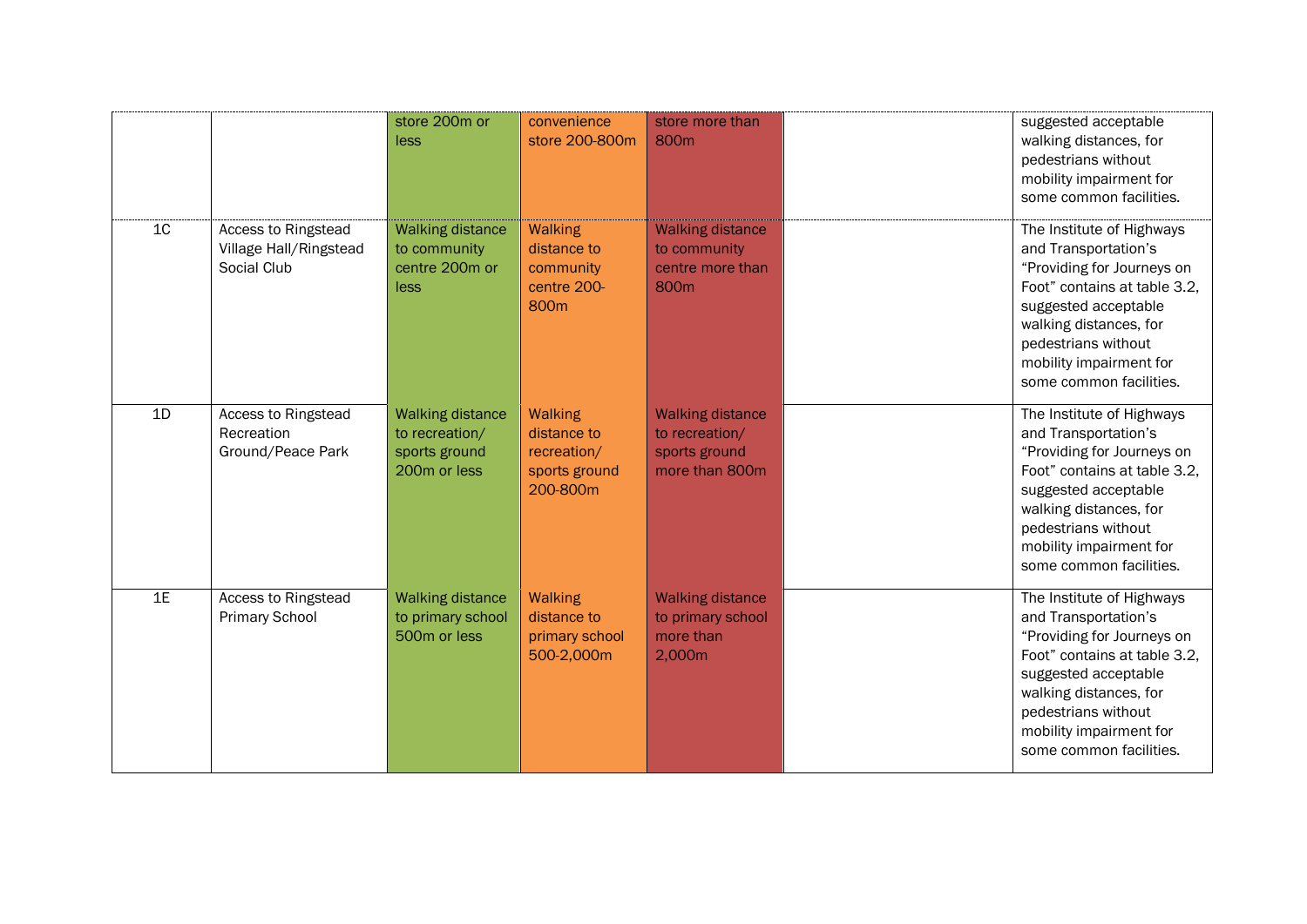| 1F             | Access to Axe and<br>Compass PH     | <b>Walking distance</b><br>to public house<br>200m or less              | <b>Walking</b><br>distance to<br>public house<br>200-800m                                                             | <b>Walking distance</b><br>to public house<br>more than 800m                     | The Institute of Highways<br>and Transportation's<br>"Providing for Journeys on<br>Foot" contains at table 3.2,<br>suggested acceptable<br>walking distances, for<br>pedestrians without<br>mobility impairment for<br>some common facilities. |
|----------------|-------------------------------------|-------------------------------------------------------------------------|-----------------------------------------------------------------------------------------------------------------------|----------------------------------------------------------------------------------|------------------------------------------------------------------------------------------------------------------------------------------------------------------------------------------------------------------------------------------------|
| 1 <sub>G</sub> | Access to Ringstead<br>Post Office  | <b>Walking distance</b><br>to Post Office<br>200m or less               | <b>Walking</b><br>distance to Post<br>Office 200-<br>800m                                                             | <b>Walking distance</b><br>to Post Office<br>more than 800m                      | The Institute of Highways<br>and Transportation's<br>"Providing for Journeys on<br>Foot" contains at table 3.2,<br>suggested acceptable<br>walking distances, for<br>pedestrians without<br>mobility impairment for<br>some common facilities. |
| 1H             | Access to countryside<br>recreation | <b>Walking distance</b><br>to countryside<br>recreation 200m<br>or less | <b>Walking</b><br>distance to<br>countryside<br>recreation 200-<br>800m                                               | <b>Walking distance</b><br>to countryside<br>recreation more<br>than 800m        | The Institute of Highways<br>and Transportation's<br>"Providing for Journeys on<br>Foot" contains at table 3.2.<br>suggested acceptable<br>walking distances, for<br>pedestrians without<br>mobility impairment for<br>some common facilities. |
| 11             | Public Rights of Way                | Development<br>would have no<br>impact on a<br>Public right of<br>Way.  | <b>Public Right of</b><br>Way affected<br>but can be<br>routed through<br>public open<br>space and<br>segregated from | <b>Public Right of</b><br><b>Way requires</b><br>diversion or<br>extinguishment. | Public Rights of Way have<br>always been a valuable<br>public resource giving<br>people access to the<br>countryside, parks, open<br>space, local shops, services<br>and places of work, for                                                   |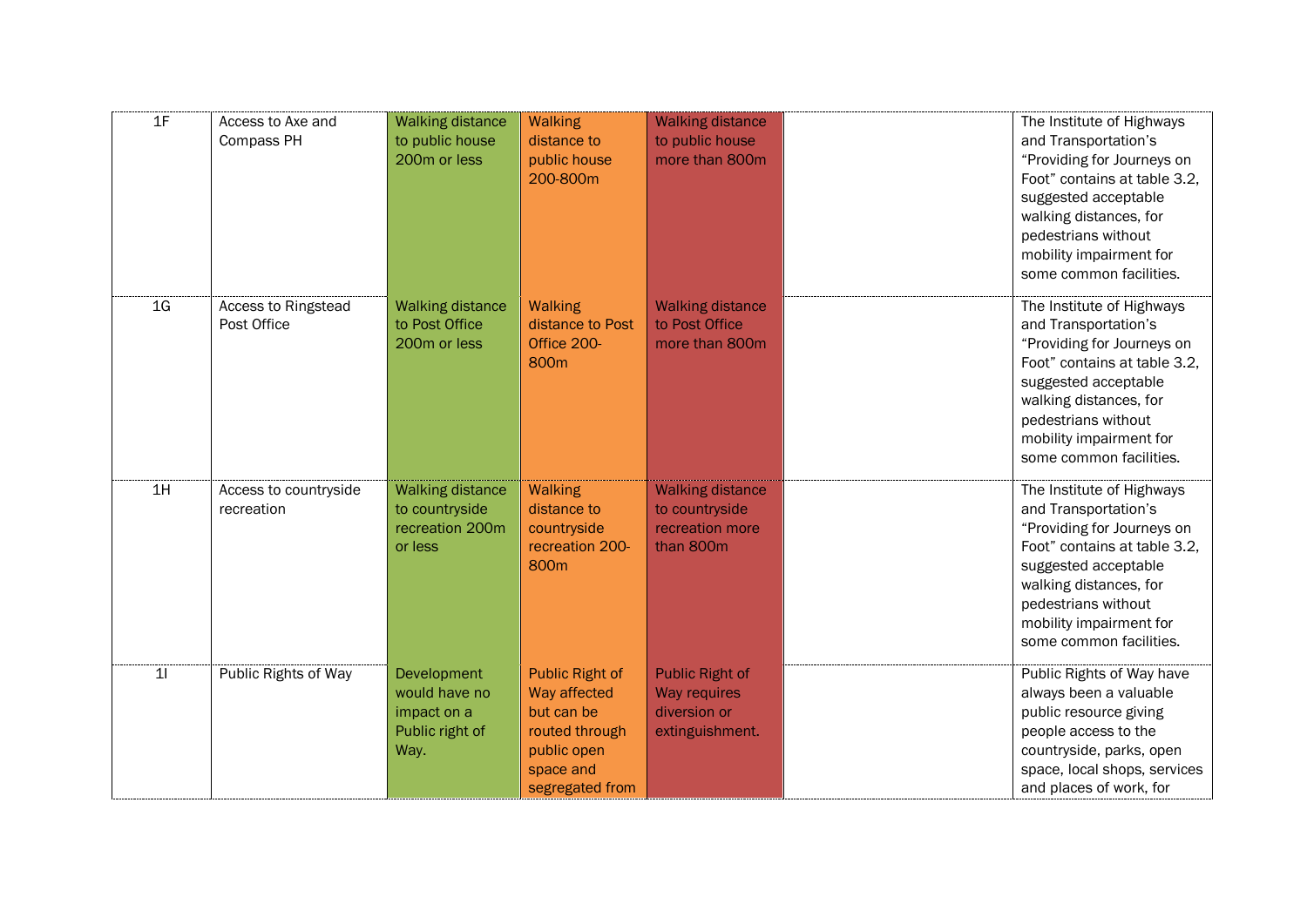|  | estate roads  |  | simple recreation and for    |
|--|---------------|--|------------------------------|
|  | and footways. |  | the practical necessities of |
|  |               |  | life. Increasing emphasis is |
|  |               |  | now being placed on paths    |
|  |               |  | as a sustainable and         |
|  |               |  | healthy alternative to the   |
|  |               |  | motor vehicle for local      |
|  |               |  | journeys allowing people to  |
|  |               |  | avoid the busy road          |
|  |               |  | network.                     |
|  |               |  |                              |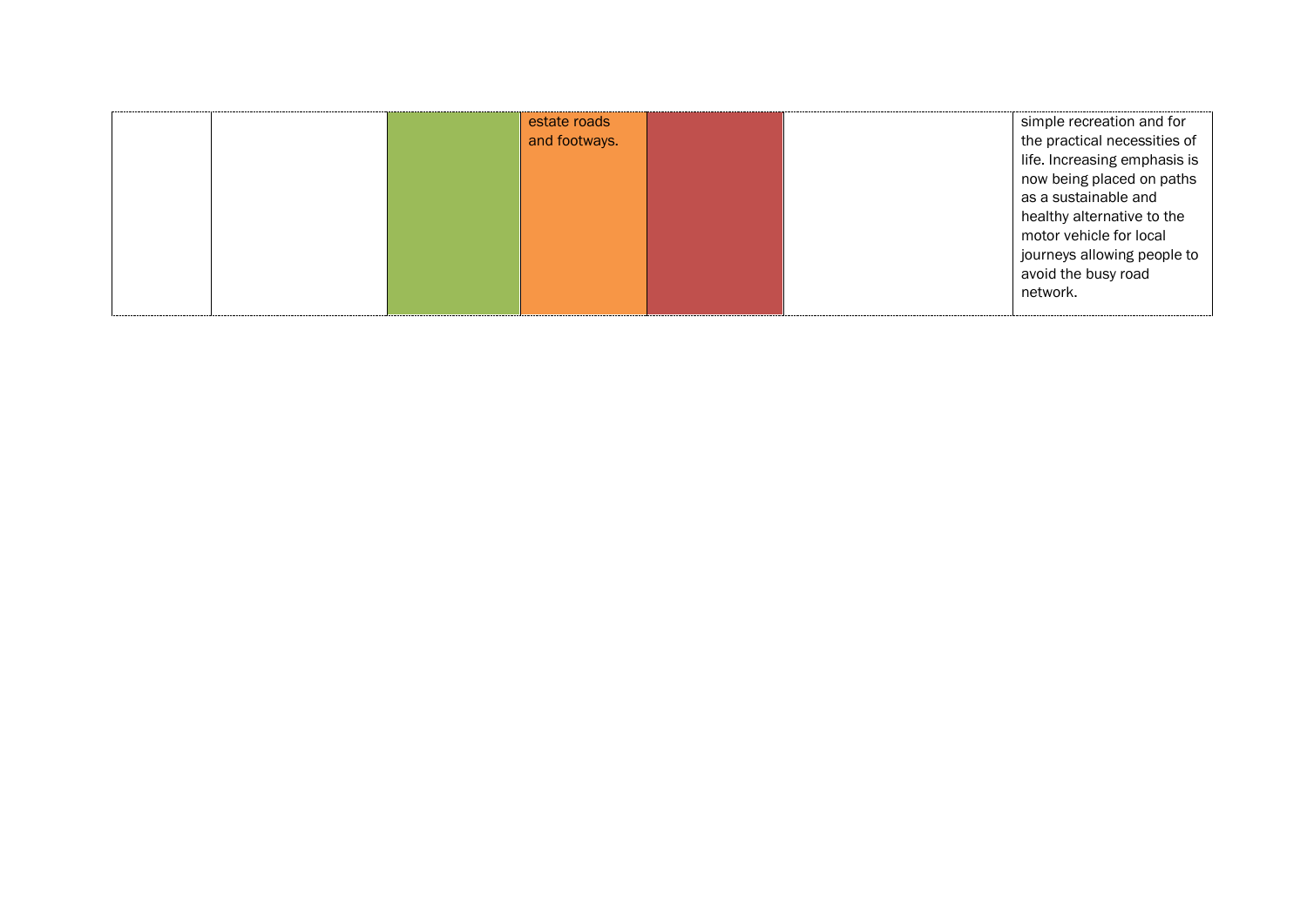|      | Ensure that new housing provided meets the housing needs of the area provide<br>affordable and decent housing for all |                                                                                                                                 | Reduce homelessness? • Provide enough affordable housing<br>to meet need from all sections of the community? • Reduce<br>the number of unfit homes? • Provide housing to meet local<br>needs in the rural area? • Provide a range of house types and<br>sizes? • Facilitate provision of new homes in communities<br>with sense of place and adequate access to facilities? •<br>Facilitate provision of new homes which are easy to maintain<br>and heat and which minimise the impact on the environment? |                                                                                                                              |          |                 |
|------|-----------------------------------------------------------------------------------------------------------------------|---------------------------------------------------------------------------------------------------------------------------------|-------------------------------------------------------------------------------------------------------------------------------------------------------------------------------------------------------------------------------------------------------------------------------------------------------------------------------------------------------------------------------------------------------------------------------------------------------------------------------------------------------------|------------------------------------------------------------------------------------------------------------------------------|----------|-----------------|
| Ref: | <b>Site Assessment</b><br>Criteria                                                                                    | Likely to<br>contribute to<br>the<br>achievement of<br>greater<br>sustainability<br>according to<br>the identified<br>objective | <b>Likely effect</b><br>but too<br>unpredictable<br>to specify, or<br>multiple<br>impacts which<br>are potentially<br>both positive<br>and negative                                                                                                                                                                                                                                                                                                                                                         | <b>Likely to hinder</b><br>the<br>achievement of<br>greater<br>sustainability<br>according to the<br>identified<br>objective | Evidence | <b>Comments</b> |
| 2A   | Supply                                                                                                                | There is a<br>reasonable<br>prospect that<br>most of the<br>housing on the<br>site will be<br>delivered within<br>15 years.     |                                                                                                                                                                                                                                                                                                                                                                                                                                                                                                             | There is little or<br>no prospect that<br>most of the<br>housing on the<br>site will be<br>delivered within<br>15 years.     |          |                 |
| 2B   | Availability                                                                                                          | Site in single<br>ownership and<br>with developer<br>interest.                                                                  | Site in multiple<br>ownership or<br>with minor<br>issues which<br>can be resolved.<br>Site in single<br>ownership but                                                                                                                                                                                                                                                                                                                                                                                       | Site in multiple<br>ownership with<br>unwilling<br>partners, or in<br>single ownership<br>but not actively<br>promoted       |          |                 |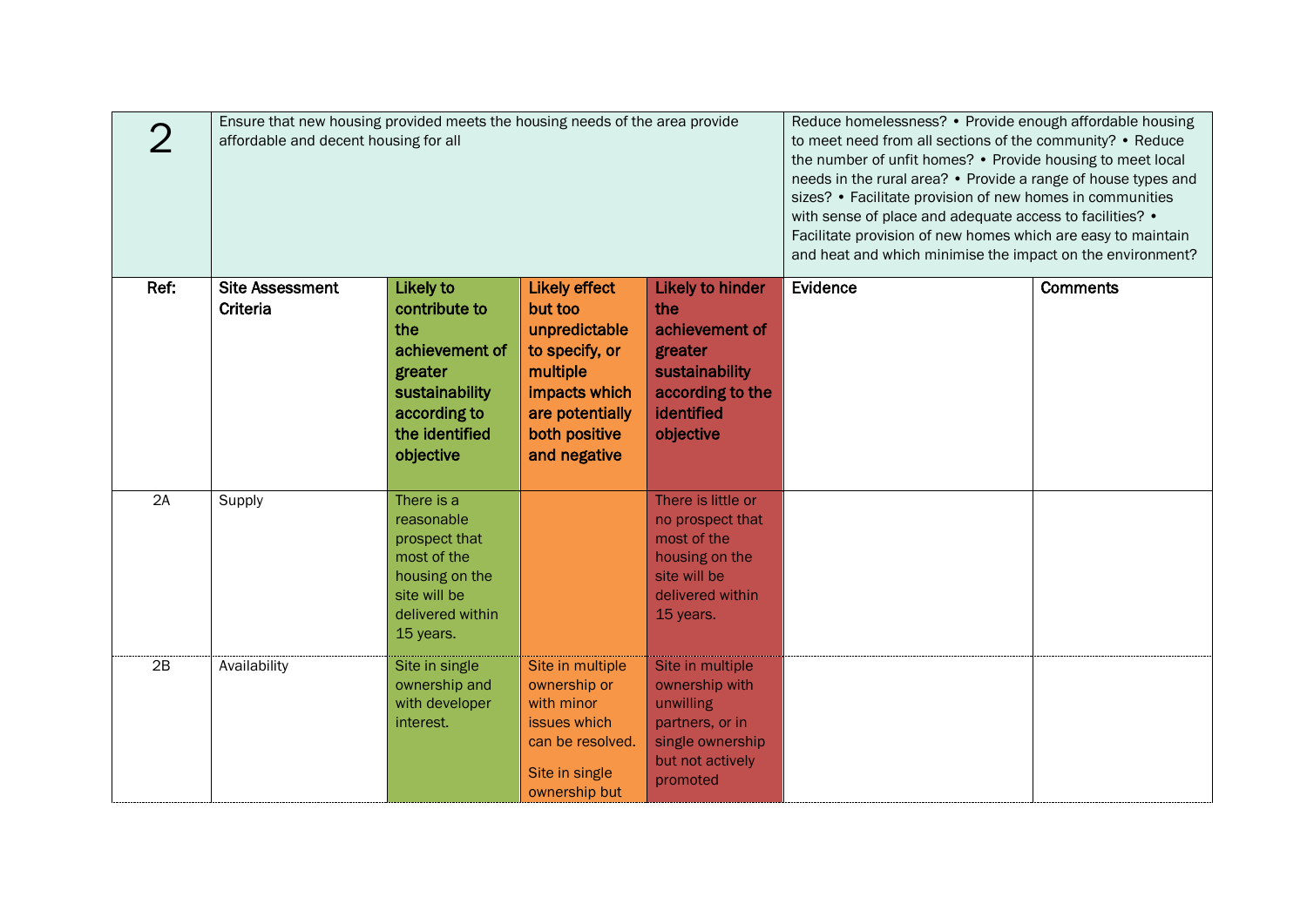|    |                      |                                                                                                                                                                   | no known<br>developer<br>interest. |                                                                                                                                                                                         |                                                                                                                                                                                                                                                                                                                                                                                                                                                            |
|----|----------------------|-------------------------------------------------------------------------------------------------------------------------------------------------------------------|------------------------------------|-----------------------------------------------------------------------------------------------------------------------------------------------------------------------------------------|------------------------------------------------------------------------------------------------------------------------------------------------------------------------------------------------------------------------------------------------------------------------------------------------------------------------------------------------------------------------------------------------------------------------------------------------------------|
| 2C | Viability            | Site is likely to be<br>developed viably.                                                                                                                         |                                    | Site is subject to<br>such a scale of<br>obligations and<br>policy burdens<br>that its ability to<br>be developed<br>viably is<br>threatened.                                           | To ensure viability, the<br>costs of any<br>requirements likely to be<br>applied to development,<br>such as requirements<br>for affordable housing,<br>standards, infrastructure<br>contributions or other<br>requirements should,<br>when taking account of<br>the normal cost of<br>development and<br>mitigation, provide<br>competitive returns to a<br>willing land owner and<br>willing developer to<br>enable the development<br>to be deliverable. |
| 2D | <b>Site Capacity</b> | Site is capable of<br>providing<br>sufficient housing<br>to meet the<br>needs of the<br>local community<br>either on its own<br>or in combination<br>with others. |                                    | Site capacity is<br>well in excess of<br>local housing<br>need, cannot<br>reasonably be<br>sub-divided<br>and/or the<br>landowner/<br>developer is<br>unwilling to<br>consider smaller- | The remaining housing<br>provision for Ringstead<br>is around 36 dwellings.<br>Provision of affordable<br>housing should not be<br>sought for residential<br>developments that are<br>not major developments<br>i.e. development where<br>10 or more homes will                                                                                                                                                                                            |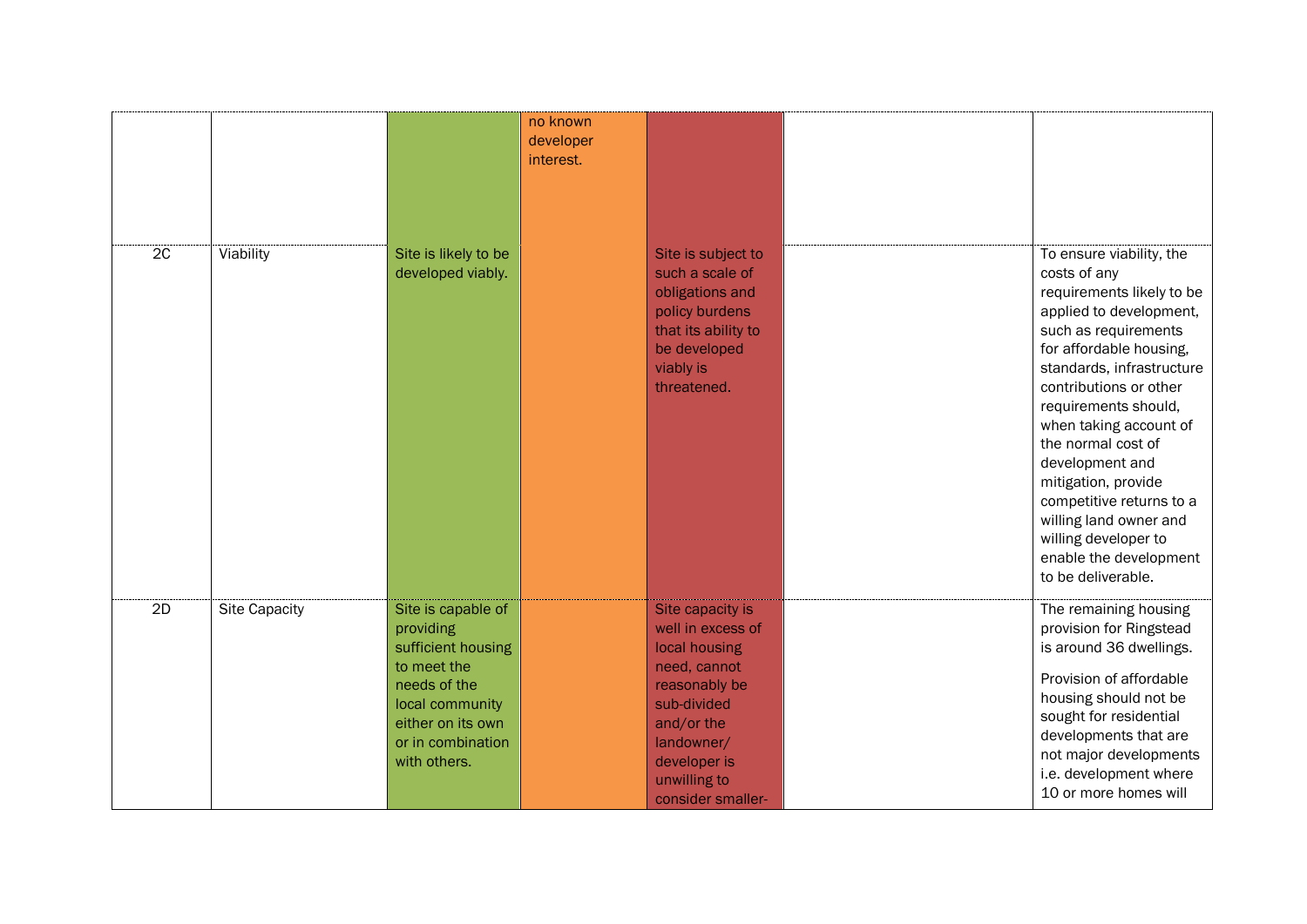| Sites with a<br>capacity greater<br>than is needed<br>that can be<br>reasonably sub-<br>divided with<br>landowner/<br>developer<br>support. | scale<br>development.<br>Site is too small<br>to make a<br>meaningful<br>contribution to<br>meeting overall<br>housing needs. | be provided, or the site<br>has an area of 0.5<br>hectares or more<br>NCC contributions<br>sought where the<br>number of new<br>additional dwellings on a<br>development would<br>amount to 10 or more. |  |
|---------------------------------------------------------------------------------------------------------------------------------------------|-------------------------------------------------------------------------------------------------------------------------------|---------------------------------------------------------------------------------------------------------------------------------------------------------------------------------------------------------|--|
|                                                                                                                                             |                                                                                                                               |                                                                                                                                                                                                         |  |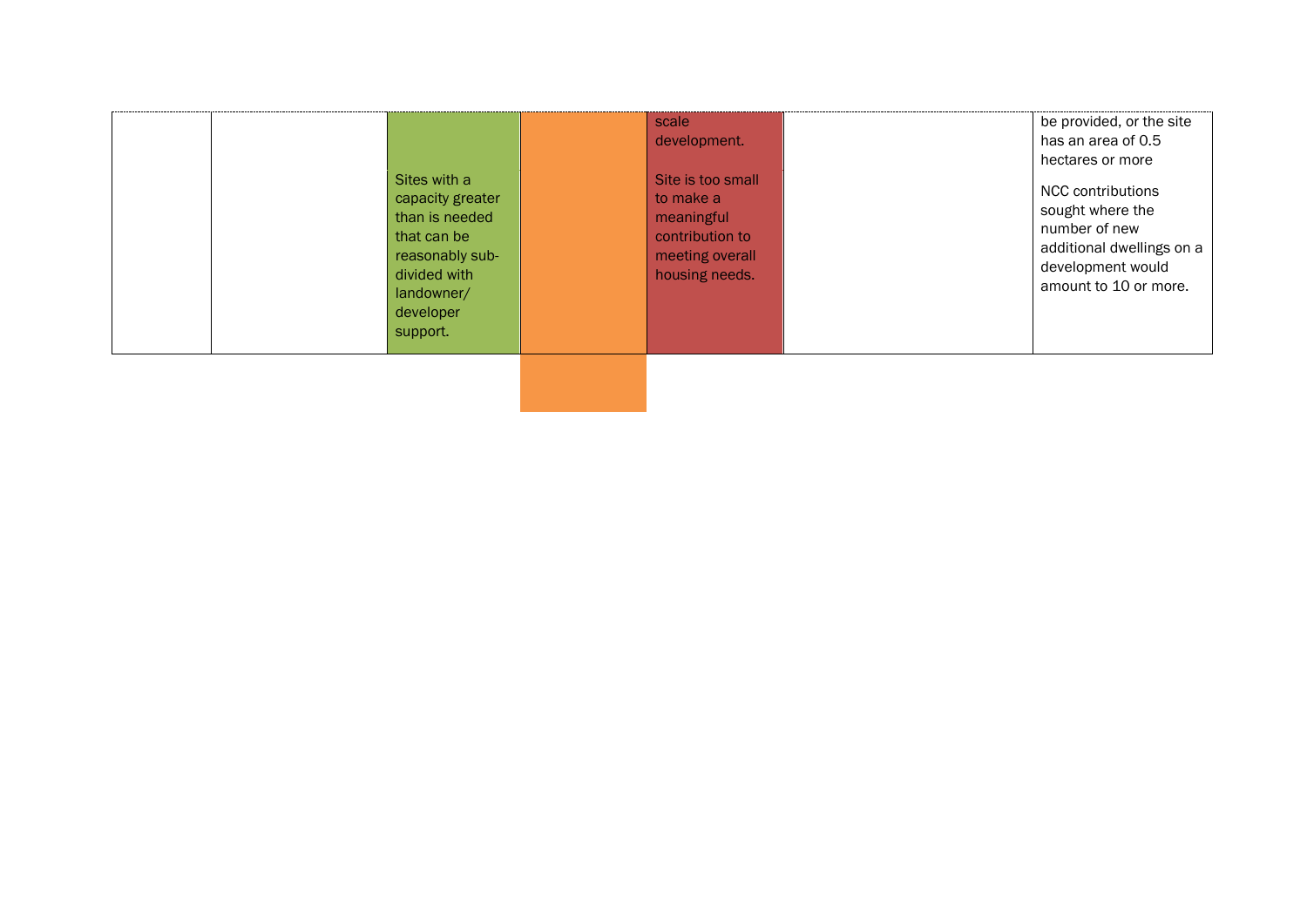|      | Improve overall levels of physical and mental health, reduce the disparities between<br>different groups and different areas |                                                                                                                                        | Address health and welfare needs and inequalities in the<br>area? • Encourage healthy lifestyles (including travel<br>choices)? • Improve sporting or recreational facilities and<br>access to them? • Improve access to high quality health<br>facilities • Increase no. of people in with access to public<br>open space |                                                                                                                                        |          |                                                                                                                                                                                                                                                   |
|------|------------------------------------------------------------------------------------------------------------------------------|----------------------------------------------------------------------------------------------------------------------------------------|----------------------------------------------------------------------------------------------------------------------------------------------------------------------------------------------------------------------------------------------------------------------------------------------------------------------------|----------------------------------------------------------------------------------------------------------------------------------------|----------|---------------------------------------------------------------------------------------------------------------------------------------------------------------------------------------------------------------------------------------------------|
| Ref: | <b>Site Assessment</b><br>Criteria                                                                                           | <b>Likely to</b><br>contribute to<br>the<br>achievement of<br>greater<br>sustainability<br>according to<br>the identified<br>objective | <b>Likely effect</b><br>but too<br>unpredictable<br>to specify, or<br>multiple<br>impacts which<br>are potentially<br>both positive<br>and negative                                                                                                                                                                        | Likely to hinder the<br>achievement of<br>greater<br>sustainability<br>according to the<br>identified objective                        | Evidence | <b>Comments</b>                                                                                                                                                                                                                                   |
| 3A   | Access to Ringstead<br>Recreation<br>Ground/Peace Park                                                                       | <b>Walking distance</b><br>to recreation/<br>sports ground<br>200m or less                                                             | <b>Walking</b><br>distance to<br>recreation/<br>sports ground<br>200-800m or<br>development is<br>of such a scale<br>that new store<br>may be provided<br>on site.                                                                                                                                                         | Walking distance to<br>recreation/ sports<br>ground more than<br>800 <sub>m</sub>                                                      |          | The Institute of Highways<br>and Transportation's<br>"Providing for Journeys<br>on Foot" contains at<br>table 3.2, suggested<br>acceptable walking<br>distances, for<br>pedestrians without<br>mobility impairment for<br>some common facilities. |
| 3B   | Loss of open space,<br>sports or recreational<br>buildings or land                                                           | No loss of open<br>space, sports or<br>recreational<br>buildings or land,<br>including playing<br>fields                               | Loss of open<br>space, sports or<br>recreational<br>buildings or<br>land, including<br>playing fields,<br>but:                                                                                                                                                                                                             | Loss of open space,<br>sports or<br>recreational<br>buildings or land,<br>including playing<br>fields and supporting<br>infrastructure |          |                                                                                                                                                                                                                                                   |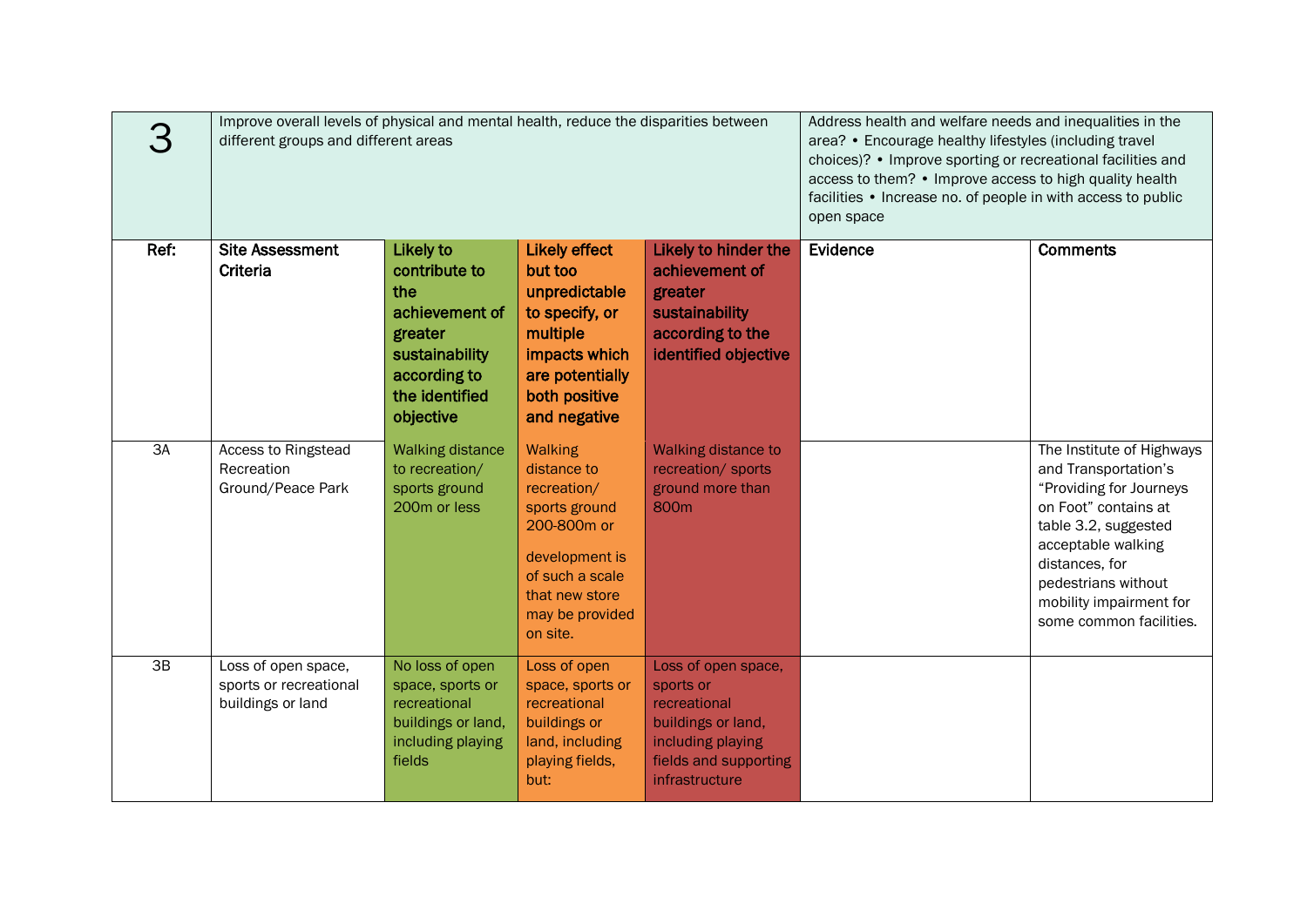|                |                               |                                                                                                       | an assessment<br>has been<br>undertaken<br>which has<br>clearly shown<br>the open space,<br>buildings or land<br>to be surplus to<br>requirements; or<br>the loss<br>resulting from<br>the proposed<br>development<br>would be<br>replaced by<br>equivalent or<br>better provision<br>in terms of<br>quantity and<br>quality in a<br>suitable<br>location. |                                                                                                        |                                                                                                                                                                               |                                                                                                 |
|----------------|-------------------------------|-------------------------------------------------------------------------------------------------------|------------------------------------------------------------------------------------------------------------------------------------------------------------------------------------------------------------------------------------------------------------------------------------------------------------------------------------------------------------|--------------------------------------------------------------------------------------------------------|-------------------------------------------------------------------------------------------------------------------------------------------------------------------------------|-------------------------------------------------------------------------------------------------|
| 3 <sup>C</sup> | Access to public<br>transport | Walking<br>distance to<br>nearest bus<br>stop providing a<br>regular service<br>is less than<br>300m. | Walking<br>distance to<br>nearest bus<br>stop providing<br>a regular<br>service is 300-<br>400 <sub>m</sub> or<br>development is<br>of such a scale<br>that buses<br>may be                                                                                                                                                                                | <b>Walking distance</b><br>to nearest bus<br>stop providing a<br>regular service is<br>more than 400m. | With no healthcare facilities<br>within Ringstead, access to<br>public transport for those<br>with healthcare needs and<br>without access to a car<br>becomes more important. | Walking distance to<br>nearest bus stop<br>providing a regular<br>service is less than<br>300m. |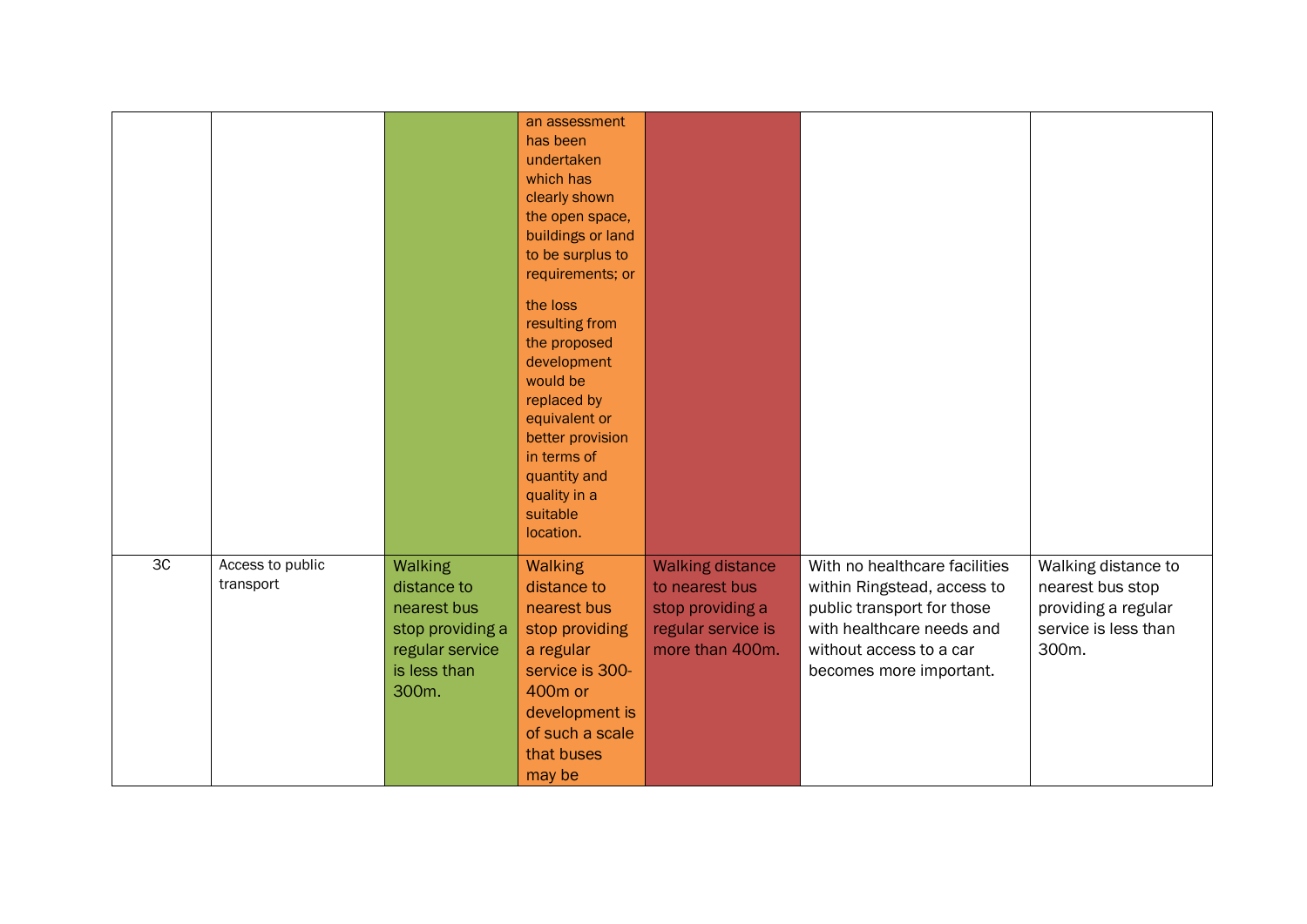|  | diverted into |  |  |
|--|---------------|--|--|
|  | the site.     |  |  |
|  |               |  |  |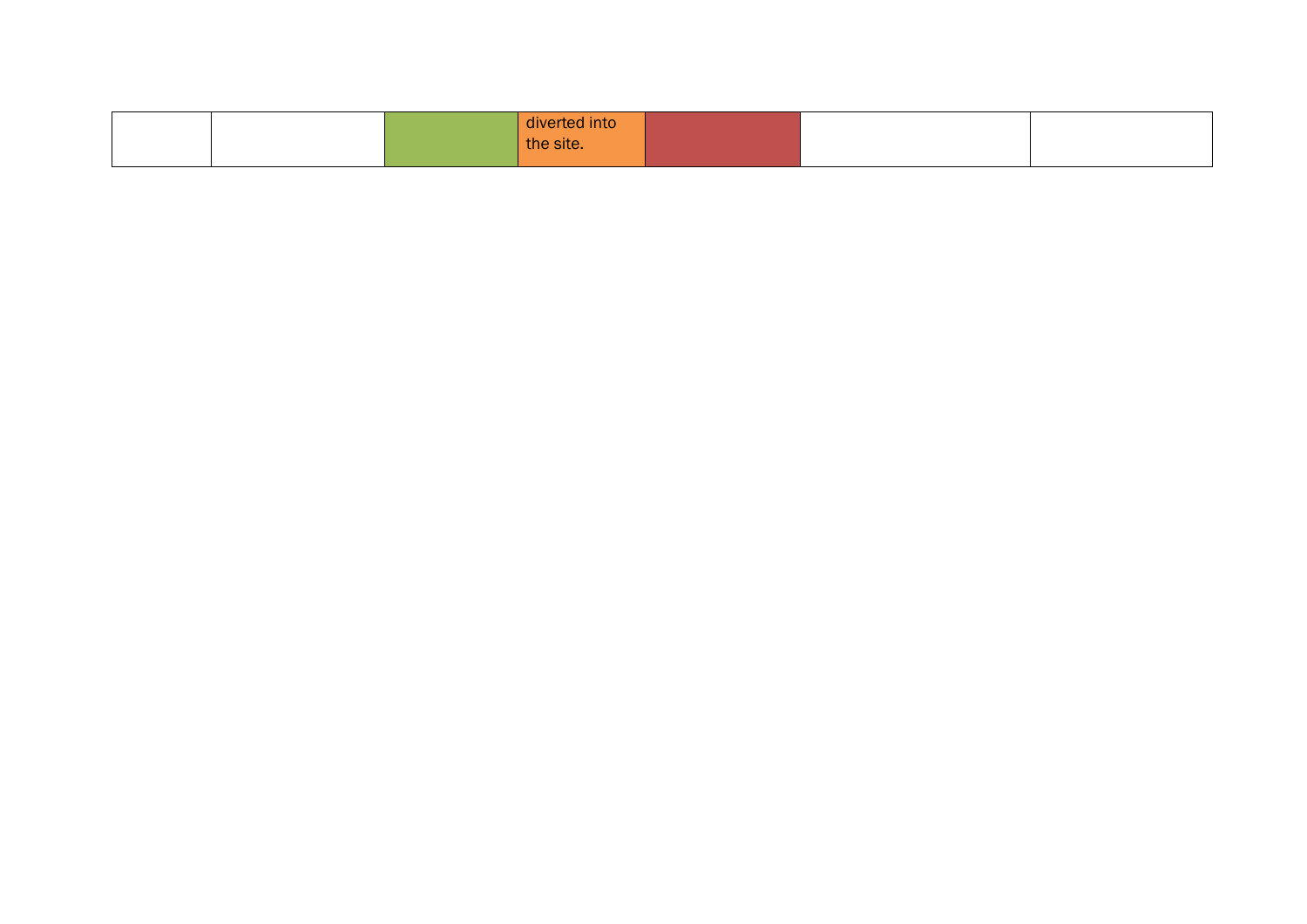|      | To improve community safety, reduce the incidences of crime and the fear of crime and<br>anti-social behaviour - a safe place to live |                                                                                                                                                                                                                                                                                       | Reduce incidences of crime? • Reduce the fear of crime? •<br>Ensure design and layout minimises the opportunity for<br>crime? • Provide safer communities and help to create<br>safer communities? |                                                                                                                                                                                |          |                                                                                                                                                                                                                      |
|------|---------------------------------------------------------------------------------------------------------------------------------------|---------------------------------------------------------------------------------------------------------------------------------------------------------------------------------------------------------------------------------------------------------------------------------------|----------------------------------------------------------------------------------------------------------------------------------------------------------------------------------------------------|--------------------------------------------------------------------------------------------------------------------------------------------------------------------------------|----------|----------------------------------------------------------------------------------------------------------------------------------------------------------------------------------------------------------------------|
| Ref: | <b>Site Assessment</b><br>Criteria                                                                                                    | <b>Likely to</b><br>contribute to<br>the<br>achievement of<br>greater<br>sustainability<br>according to<br>the identified<br>objective                                                                                                                                                | <b>Likely effect</b><br>but too<br>unpredictable<br>to specify, or<br>multiple<br>impacts which<br>are potentially<br>both positive<br>and negative                                                | Likely to hinder the<br>achievement of<br>greater<br>sustainability<br>according to the<br>identified objective                                                                | Evidence | <b>Comments</b>                                                                                                                                                                                                      |
| 4A   | Anti-social behaviour<br>and vandalism                                                                                                | Opportunities for<br>criminal and<br>antisocial<br>behaviour, such<br>as vandalism can<br>be removed and<br>there is potential<br>to create a safe<br>and accessible<br>environment<br>where crime and<br>disorder, and the<br>fear of crime, do<br>not undermine<br>quality of life. | <b>Potential to</b><br>create a safe<br>and accessible<br>environment<br>where crime and<br>disorder, and<br>the fear of<br>crime, do not<br>undermine<br>quality of life.                         | Limited or no<br>potential to create a<br>safe and accessible<br>environment where<br>crime and disorder,<br>and the fear of<br>crime, do not<br>undermine quality of<br>life. |          | Reduce incidences of<br>crime? • Reduce the<br>fear of crime? • Ensure<br>design and layout<br>minimises the<br>opportunity for crime? •<br>Provide safer<br>communities and help to<br>create safer<br>communities? |
| 4B   | Public safety                                                                                                                         | Site is not<br>affected by major<br>hazards.                                                                                                                                                                                                                                          | <b>The</b><br>consequences<br>of major                                                                                                                                                             | Site is affected by a<br>major hazard that is                                                                                                                                  |          |                                                                                                                                                                                                                      |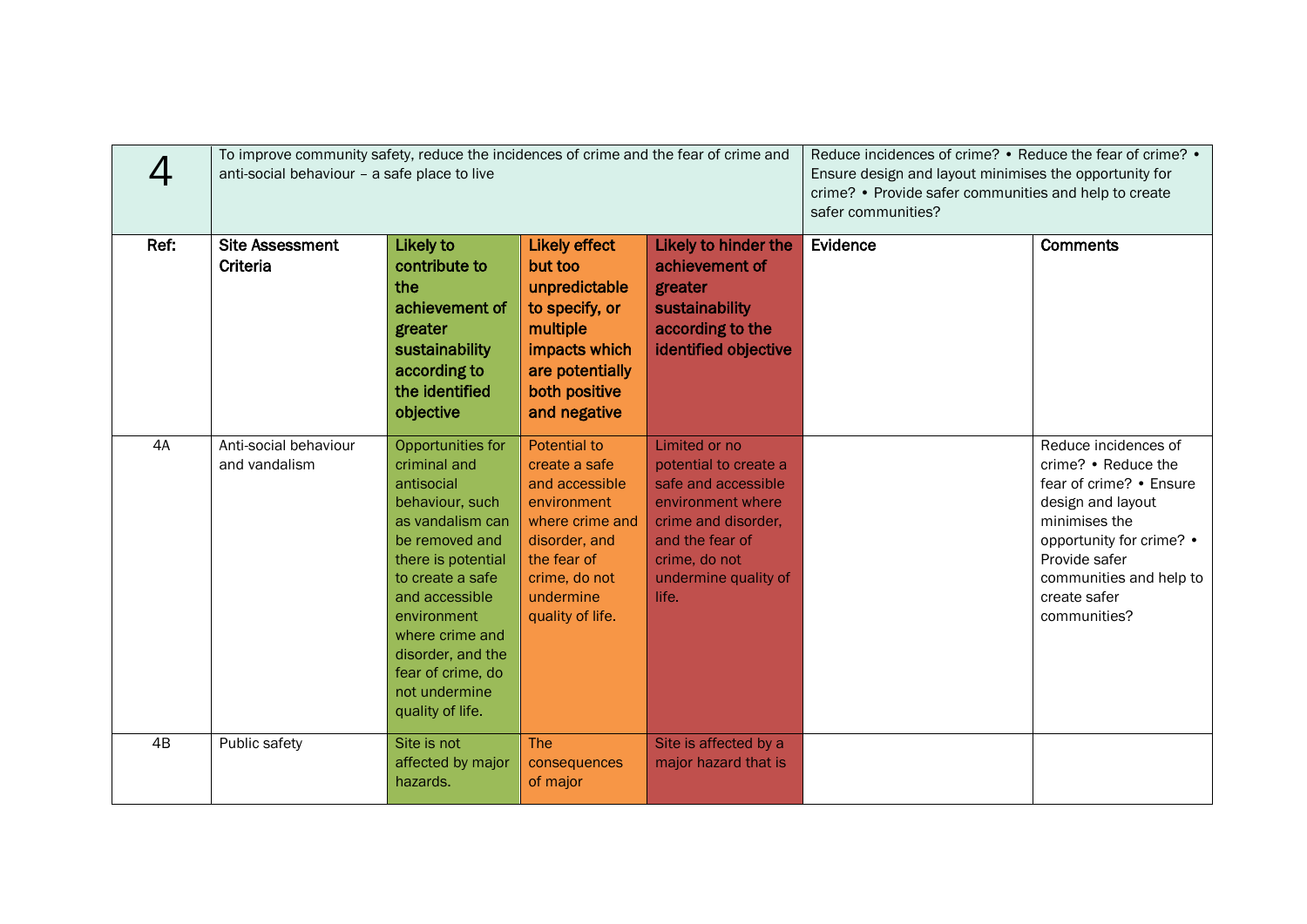|    |          |                                                                                                                              | accidents can<br>be mitigated.                                                                                    | unlikely to be<br>mitigated.                                                                                          |  |
|----|----------|------------------------------------------------------------------------------------------------------------------------------|-------------------------------------------------------------------------------------------------------------------|-----------------------------------------------------------------------------------------------------------------------|--|
| 4C | Highways | There is safe<br>vehicular access<br>to a public<br>highway                                                                  | It is possible to<br>create a safe<br>vehicular access<br>to the public<br>highway                                | There is little<br>potential to create a<br>safe vehicular<br>access to the public<br>highway                         |  |
| 4D | Footways | There are existing<br>footpaths/<br>pavements<br>accessing the<br>site that provide<br>links to the<br>settlement<br>centre. | It is possible to<br>create new, safe<br>footpaths/<br>pavements from<br>the site to the<br>settlement<br>centre. | There is little<br>potential to provide<br>safe footpaths/<br>pavements from the<br>site to the<br>settlement centre. |  |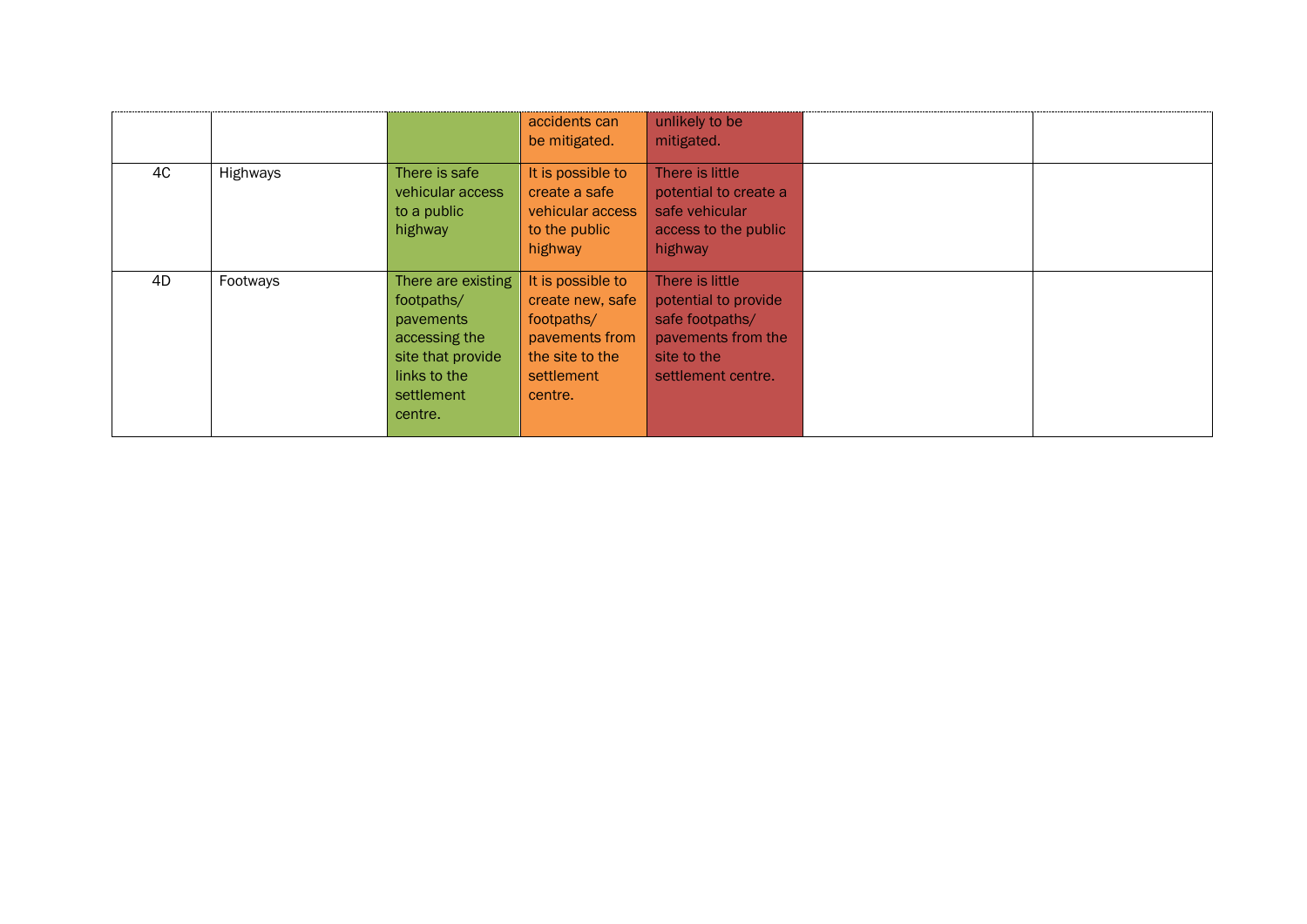|           | Value and nurture a sense of belonging in a cohesive community whilst respecting<br>diversity |                                                                                                                                                                                            | Increase the ability of people to influence decisions? •<br>Improve cultural diversity? • Create or sustain a vibrant<br>community? • Encourage engagement in community<br>activities? • Meet specific needs of a section of the<br>community • Will it maintain and enhance community<br>facilities and provide locations for community level activities<br>and organisations? |                                                                                                                                                            |          |                                          |
|-----------|-----------------------------------------------------------------------------------------------|--------------------------------------------------------------------------------------------------------------------------------------------------------------------------------------------|---------------------------------------------------------------------------------------------------------------------------------------------------------------------------------------------------------------------------------------------------------------------------------------------------------------------------------------------------------------------------------|------------------------------------------------------------------------------------------------------------------------------------------------------------|----------|------------------------------------------|
| Ref:      | <b>Site Assessment</b><br>Criteria                                                            | Likely to<br>contribute to<br>the<br>achievement of<br>greater<br>sustainability<br>according to<br>the identified<br>objective                                                            | <b>Likely effect</b><br>but too<br>unpredictable<br>to specify, or<br>multiple<br>impacts which<br>are potentially<br>both positive<br>and negative                                                                                                                                                                                                                             | Likely to hinder the<br>achievement of<br>greater<br>sustainability<br>according to the<br>identified objective                                            | Evidence | <b>Comments</b>                          |
| <b>5A</b> | Links                                                                                         | Site provides<br>opportunities to<br>integrate with<br>rest of local<br>community by<br>providing new<br>foot/cycle<br>linkages across<br>the site and into<br>existing<br>neighbourhoods. | Site has no<br>connections<br>with<br>neighbouring<br>areas.                                                                                                                                                                                                                                                                                                                    | <b>Existing routes are</b><br>blocked or re-<br>directed preventing<br>people from walking<br>through the site to<br>get somewhere else.<br>Site is remote |          | Building for Life 12: 1<br>(connections) |
| 5B        | Neighbourliness                                                                               | Residential<br>development of<br>site would be                                                                                                                                             | Residential<br>development of<br>site would<br>require<br>mitigation to                                                                                                                                                                                                                                                                                                         | <b>Residential</b><br>development of site<br>would not be                                                                                                  |          |                                          |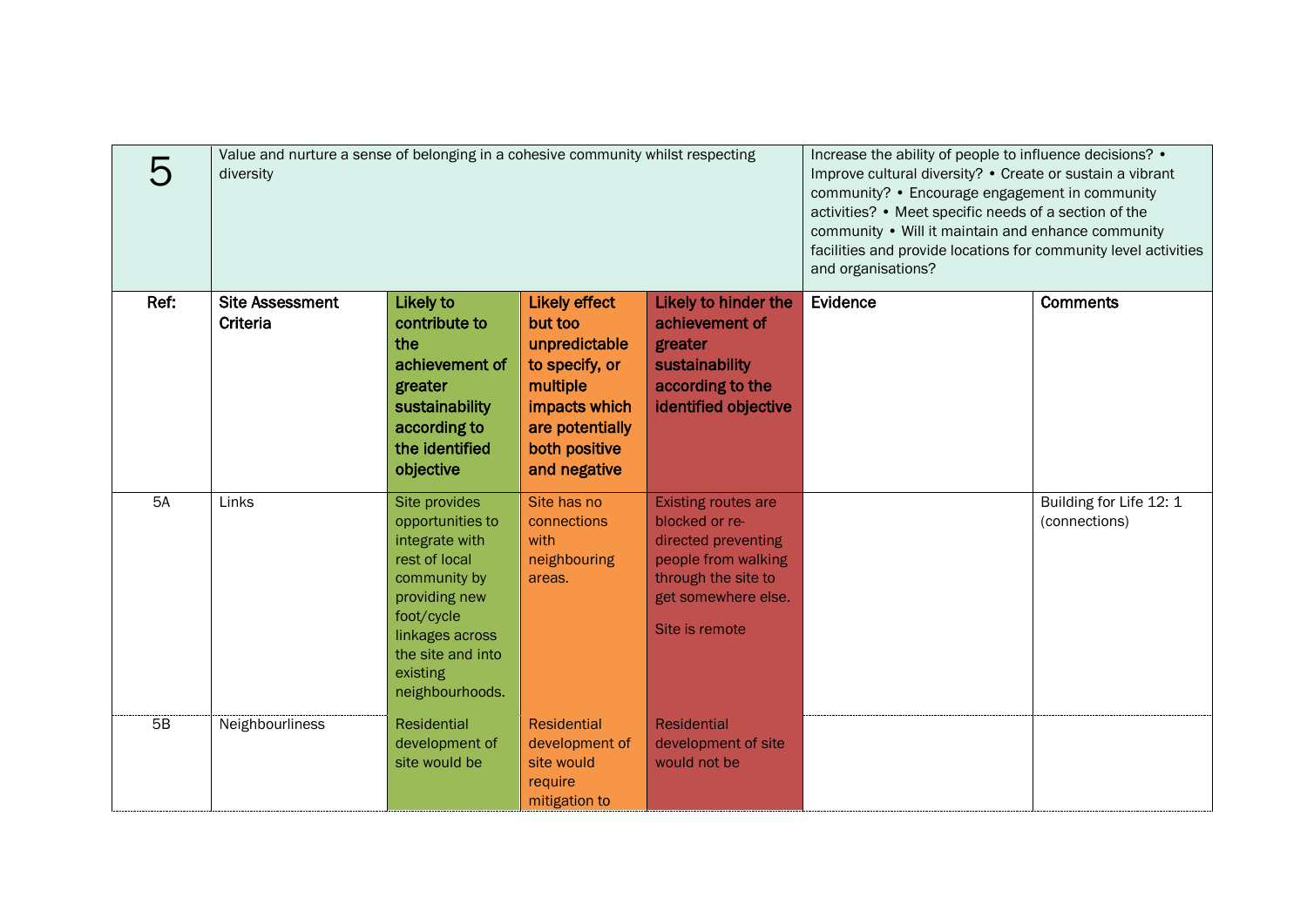|    |                                                              | compatible with<br>adjoining uses.                           | ensure that it<br>was compatible<br>with adjoining<br>uses.                                                                                               | compatible with<br>adjoining uses.                      |  |
|----|--------------------------------------------------------------|--------------------------------------------------------------|-----------------------------------------------------------------------------------------------------------------------------------------------------------|---------------------------------------------------------|--|
| 5C | Access to Ringstead<br>Village Hall/Ringstead<br>Social Club | <b>Walking distance</b><br>to community<br>hall 200m or less | Walking<br>distance to<br>community hall<br>200-800 <sub>m</sub> or<br>development is<br>of such a scale<br>that new store<br>may be provided<br>on site. | Walking distance to<br>community hall more<br>than 800m |  |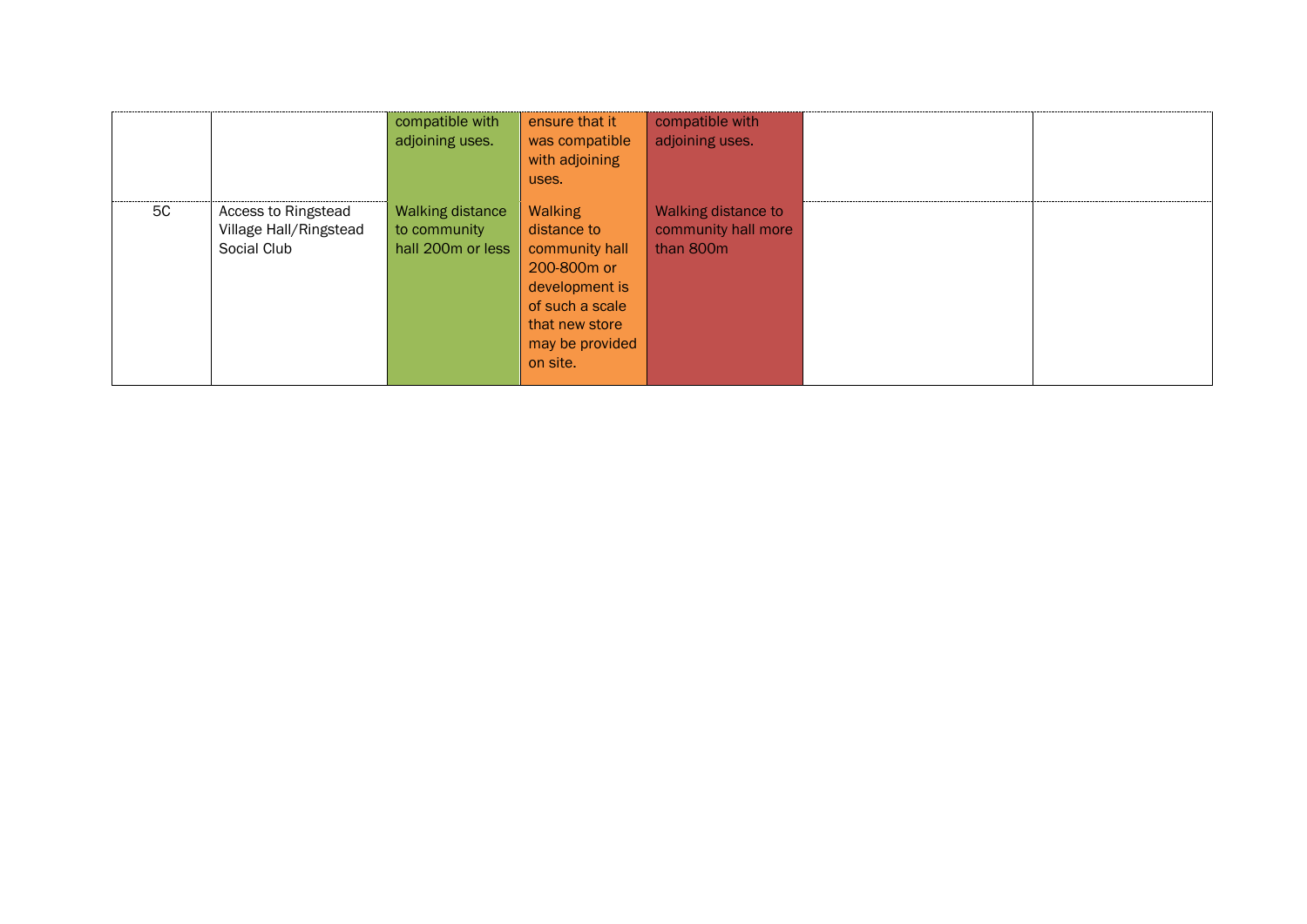| 6    | To improve overall levels of education and skills |                                                                                                                                        | Improve access to educational/learning or training facilities<br>for all ages? Will it help to improve people's skills? • Will it<br>improve uptake of learning and training in urban and rural<br>areas? |                                                                                                                 |          |                                                                                                                                                                                                                                                      |
|------|---------------------------------------------------|----------------------------------------------------------------------------------------------------------------------------------------|-----------------------------------------------------------------------------------------------------------------------------------------------------------------------------------------------------------|-----------------------------------------------------------------------------------------------------------------|----------|------------------------------------------------------------------------------------------------------------------------------------------------------------------------------------------------------------------------------------------------------|
| Ref: | <b>Site Assessment</b><br>Criteria                | <b>Likely to</b><br>contribute to<br>the<br>achievement of<br>greater<br>sustainability<br>according to<br>the identified<br>objective | <b>Likely effect</b><br>but too<br>unpredictable<br>to specify, or<br>multiple<br>impacts which<br>are potentially<br>both positive<br>and negative                                                       | Likely to hinder the<br>achievement of<br>greater<br>sustainability<br>according to the<br>identified objective | Evidence | <b>Comments</b>                                                                                                                                                                                                                                      |
| 6A   | Access to Ringstead<br><b>Primary School</b>      | <b>Walking distance</b><br>to primary school<br>500m or less                                                                           | <b>Walking</b><br>distance to<br>primary school<br>500-2,000m                                                                                                                                             | Walking distance to<br>primary school more<br>than 2,000m                                                       |          | The Institute of<br>Highways and<br>Transportation's<br>"Providing for Journeys<br>on Foot" contains at<br>table 3.2, suggested<br>acceptable walking<br>distances, for<br>pedestrians without<br>mobility impairment for<br>some common facilities. |
| 6B   | <b>Access to Manor School</b><br>Sports College   | <b>Walking distance</b><br>to secondary<br>school 500m or<br>less                                                                      | <b>Walking</b><br>distance to<br>secondary<br>school 500-<br>2,000m                                                                                                                                       | Walking distance to<br>secondary school<br>more than 2,000m                                                     |          | The Institute of<br>Highways and<br>Transportation's<br>"Providing for Journeys<br>on Foot" contains at<br>table 3.2, suggested<br>acceptable walking<br>distances, for                                                                              |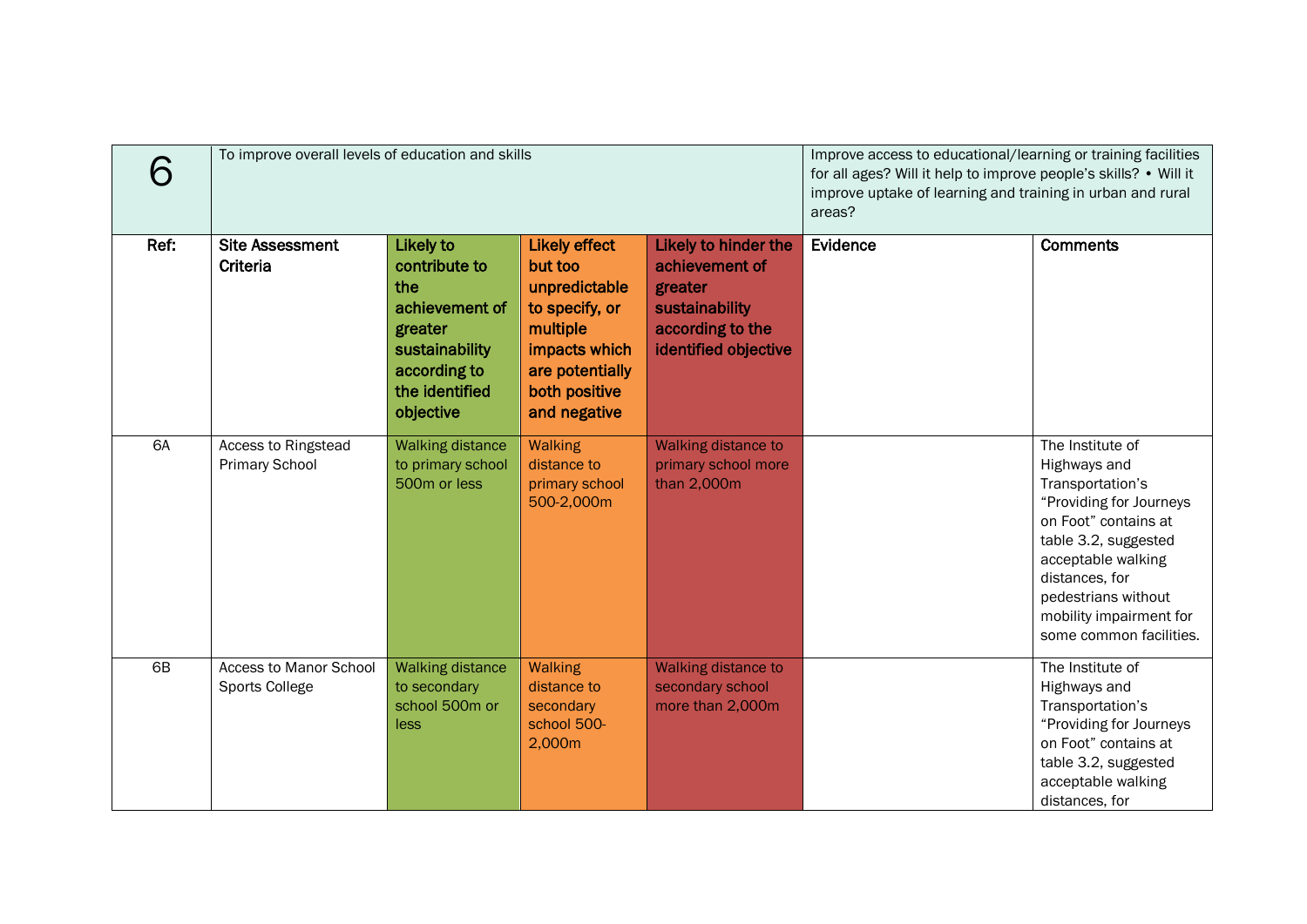|  |  |  | pedestrians without     |
|--|--|--|-------------------------|
|  |  |  | mobility impairment for |
|  |  |  | some common facilities  |
|  |  |  |                         |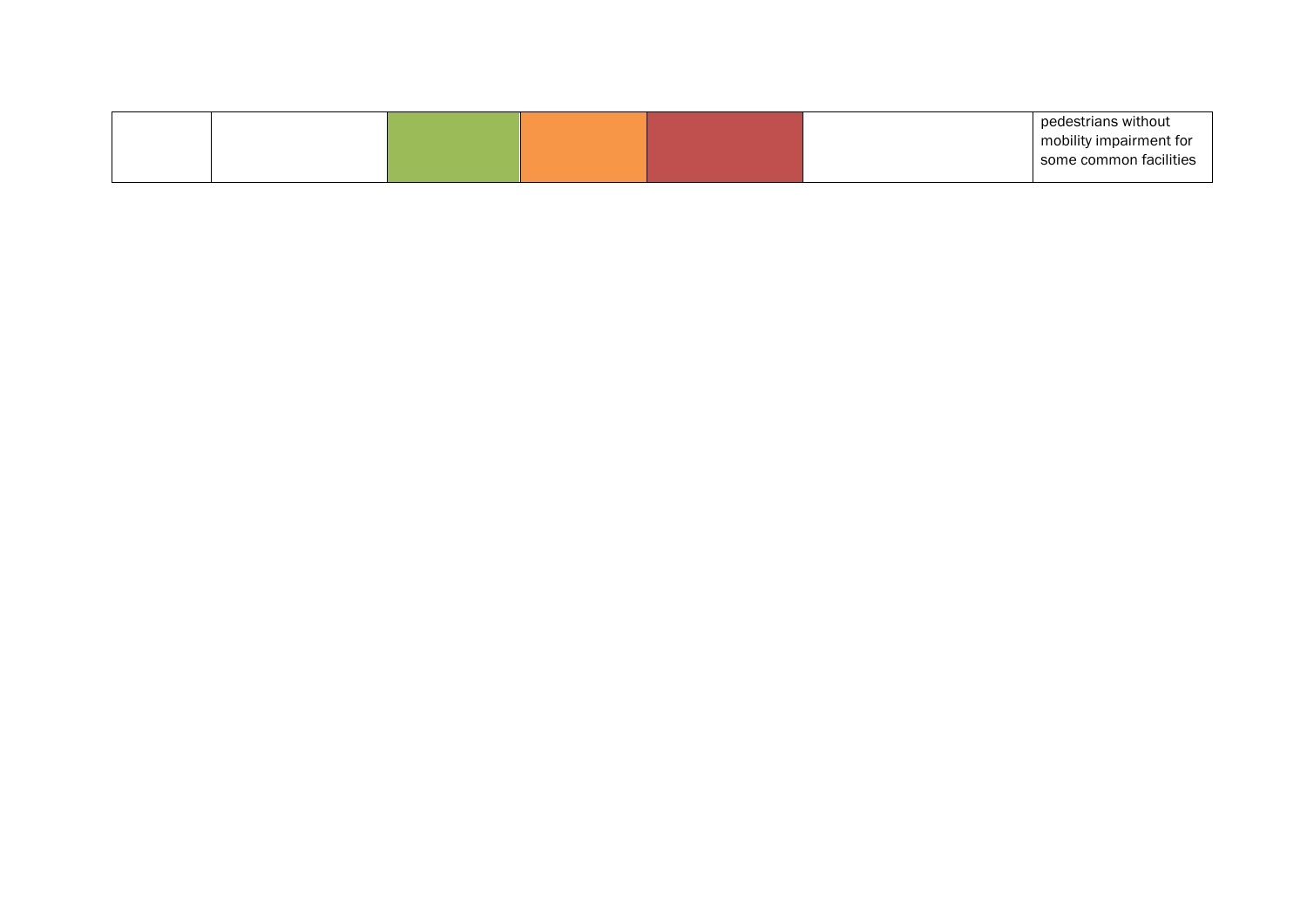|      | To create healthy, clean and pleasant environments for people to enjoy living, working<br>and recreating in and to protect and enhance residential amenity |                                                                                                                                 |                                                                                                                                                     |                                                                                                                                    | Reduce noise pollution? • Improve the cleanliness of the<br>environment? • Reduce unpleasant odours? • Improve the<br>satisfaction of people with their neighbourhoods? • And<br>improve /safeguard tranquillity . Minimise light pollution or<br>reduce or remove light pollution |                 |
|------|------------------------------------------------------------------------------------------------------------------------------------------------------------|---------------------------------------------------------------------------------------------------------------------------------|-----------------------------------------------------------------------------------------------------------------------------------------------------|------------------------------------------------------------------------------------------------------------------------------------|------------------------------------------------------------------------------------------------------------------------------------------------------------------------------------------------------------------------------------------------------------------------------------|-----------------|
| Ref: | <b>Site Assessment</b><br>Criteria                                                                                                                         | Likely to<br>contribute to<br>the<br>achievement of<br>greater<br>sustainability<br>according to<br>the identified<br>objective | <b>Likely effect</b><br>but too<br>unpredictable<br>to specify, or<br>multiple<br>impacts which<br>are potentially<br>both positive<br>and negative | Likely to hinder the<br>achievement of<br>greater<br>sustainability<br>according to the<br>identified objective                    | Evidence                                                                                                                                                                                                                                                                           | <b>Comments</b> |
| 7A   | Noise                                                                                                                                                      | Noise need not<br>be considered as<br>a determining<br>factor.                                                                  | <b>Mitigation may</b><br>be required to<br>ensure an<br>adequate level<br>of protection<br>against noise.                                           | Taking account of<br>both day and night-<br>time noise levels,<br>noise is likely to be<br>an on-going issue for<br>new residents. |                                                                                                                                                                                                                                                                                    |                 |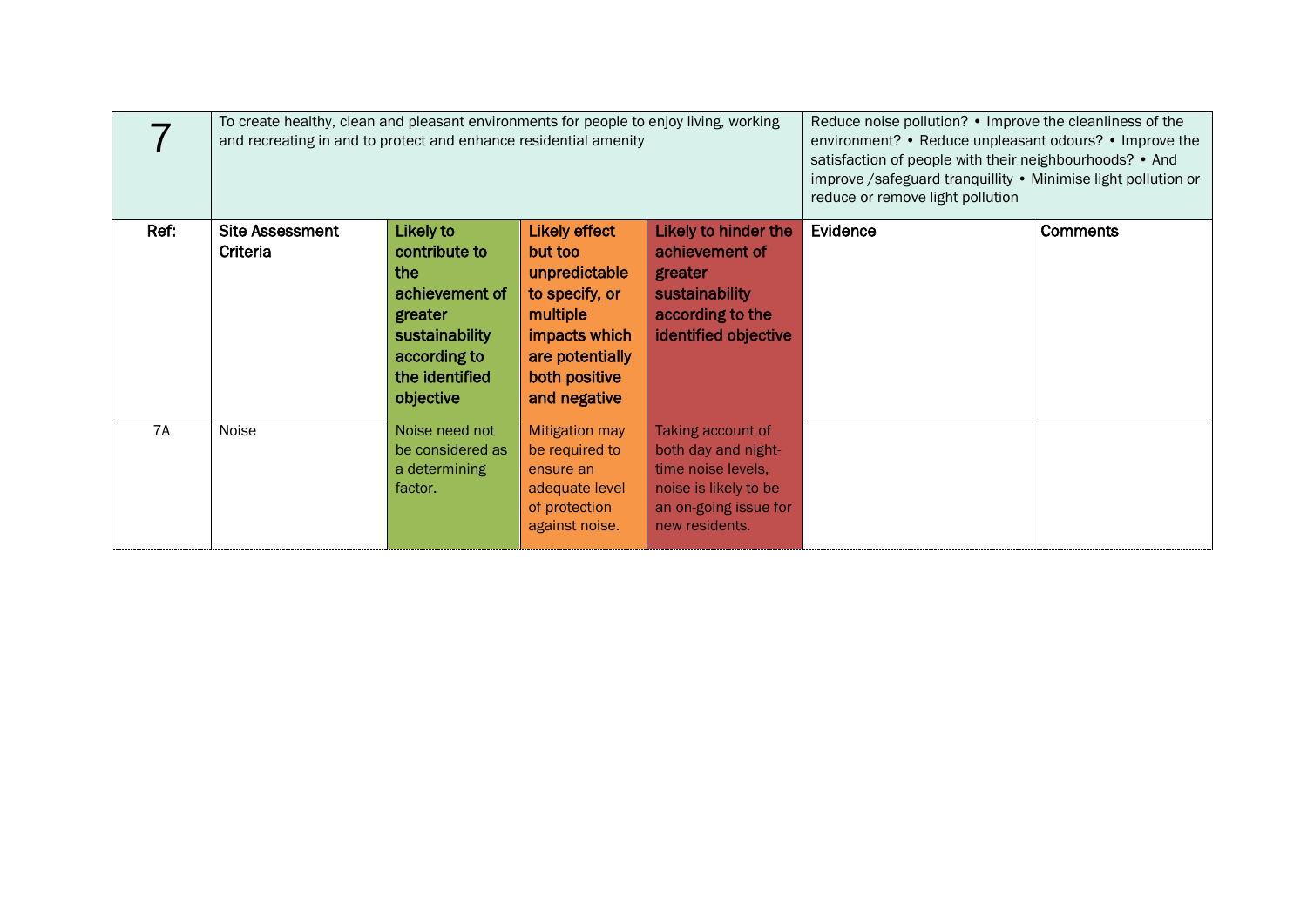| $\boldsymbol{\mathsf{R}}$ | To protect, conserve and enhance biodiversity, geodiversity, wildlife habitats and green<br>infrastructure to achieve a net gain and to avoid habitat fragmentation |                                                                                                                                 | Protect and enhance sites of acknowledged importance for<br>wildlife (SSSIs, CWS, LNRs)? • Avoid harm to and enhance<br>opportunities for protected species and others listed in the<br>Northamptonshire Red Data Book? • Create habitats of<br>value for wildlife in particular those which meet BAP target?<br>• Improve the connectivity of green spaces and green<br>networks? • Improve appropriate access to natural areas?<br>• Avoid fragmentation of habitats? • Create new<br>greenspace networks? • Improve management of habitats?<br>Will it allow biodiversity to adapt to the impacts of climate<br>change? |                                                                                                                 |                                                                                                                                                       |                                                                                         |
|---------------------------|---------------------------------------------------------------------------------------------------------------------------------------------------------------------|---------------------------------------------------------------------------------------------------------------------------------|----------------------------------------------------------------------------------------------------------------------------------------------------------------------------------------------------------------------------------------------------------------------------------------------------------------------------------------------------------------------------------------------------------------------------------------------------------------------------------------------------------------------------------------------------------------------------------------------------------------------------|-----------------------------------------------------------------------------------------------------------------|-------------------------------------------------------------------------------------------------------------------------------------------------------|-----------------------------------------------------------------------------------------|
| Ref:                      | <b>Site Assessment</b><br>Criteria                                                                                                                                  | Likely to<br>contribute to<br>the<br>achievement of<br>greater<br>sustainability<br>according to<br>the identified<br>objective | <b>Likely effect</b><br>but too<br>unpredictable<br>to specify, or<br>multiple<br>impacts which<br>are potentially<br>both positive<br>and negative                                                                                                                                                                                                                                                                                                                                                                                                                                                                        | Likely to hinder the<br>achievement of<br>greater<br>sustainability<br>according to the<br>identified objective | Evidence                                                                                                                                              | <b>Comments</b>                                                                         |
| <b>8A</b>                 | Site of Special Scientific<br>Interest                                                                                                                              | Site not affected<br>by SSSI.                                                                                                   | Mitigation<br>measures would<br>be required to<br>ensure that<br>development<br>would not harm<br>a SSSI.                                                                                                                                                                                                                                                                                                                                                                                                                                                                                                                  | Site contains SSSI.                                                                                             | http://northamptonshire.opus3.<br>co.uk/ldf/maps/MWLP-land-<br>use-constraints-<br>map#x=498757.59408366&y=<br>275356.00500883&scale=100<br>00&94&402 | Also Ramsar Sites,<br>Special Areas of<br>Conservation and<br>Special Protection Areas. |
| 8B                        | <b>Tree Preservation Order</b>                                                                                                                                      | Site not affected<br>by a Tree<br>Preservation<br>Order.                                                                        | Mitigation<br>measures would<br>be required to<br>ensure that<br>development                                                                                                                                                                                                                                                                                                                                                                                                                                                                                                                                               | Development would<br>harm a protected<br>tree on site or                                                        | https://enc.maps.arcgis.com/a<br>pps/MapJournal/index.html?ap<br>pid=a5dbcdceeea74ca69b2ee<br>6403ab729c5                                             |                                                                                         |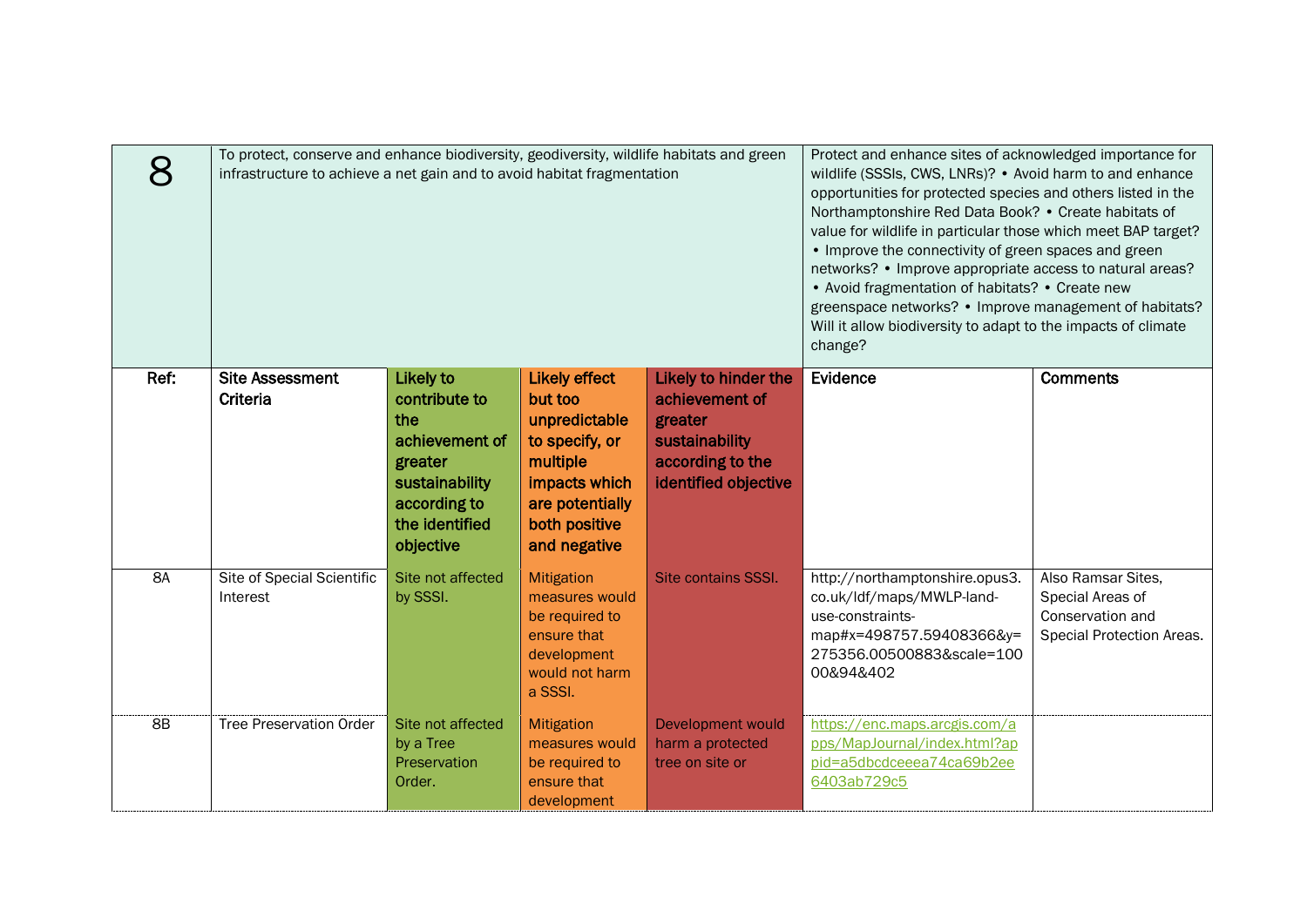|    |                                              |                                                                                        | would not harm<br>a protected tree<br>on site or<br>immediately<br>adjacent.                                                                                                                   | immediately<br>adjacent.                                                                                               |                                                                                                                                                    |                                                                                                                                                                                                                                                                                                                                                                                                                            |
|----|----------------------------------------------|----------------------------------------------------------------------------------------|------------------------------------------------------------------------------------------------------------------------------------------------------------------------------------------------|------------------------------------------------------------------------------------------------------------------------|----------------------------------------------------------------------------------------------------------------------------------------------------|----------------------------------------------------------------------------------------------------------------------------------------------------------------------------------------------------------------------------------------------------------------------------------------------------------------------------------------------------------------------------------------------------------------------------|
| 8C | Important Hedgerow                           | Site not affected<br>by an Important<br>Hedgerow.                                      | <b>Partial removal</b><br>of an Important<br>Hedgerow<br>required.                                                                                                                             | Development would<br>require the removal<br>of all or most of an<br>Important Hedgerow.                                |                                                                                                                                                    | Hedgerow growing in, or<br>adjacent to, any<br>common land, protected<br>land (local nature<br>reserves and SSSI"s), or<br>land used for<br>agriculture, forestry or<br>the breeding or keeping<br>of horses, ponies or<br>donkeys, if it: (a) has a<br>continuous length of, or<br>exceeding 20 metres; or<br>(b) it has a continuous<br>length of less than 20<br>metres and, at each<br>end, meets another<br>hedgerow. |
| 8D | Local Wildlife Site/<br>Local Nature Reserve | Site not affected<br>by a Local<br>Wildlife Site or<br><b>Local Nature</b><br>Reserve. | There is a need<br>to establish the<br>character and<br>significance of<br><b>Local Wildlife</b><br><b>Site or Local</b><br><b>Nature Reserve</b><br>affected by a<br>development<br>proposal. | Development would<br>require the loss of all<br>or most of a Local<br><b>Wildlife Site or Local</b><br>Nature Reserve. | http://northamptonshire.opus3.<br>co.uk/ldf/maps/MWLP-land-<br>use-constraints-<br>map#x=498757.59408366&y=<br>275356.00500883&scale=100<br>00&185 | Also candidate Local<br>Wildlife Sites.                                                                                                                                                                                                                                                                                                                                                                                    |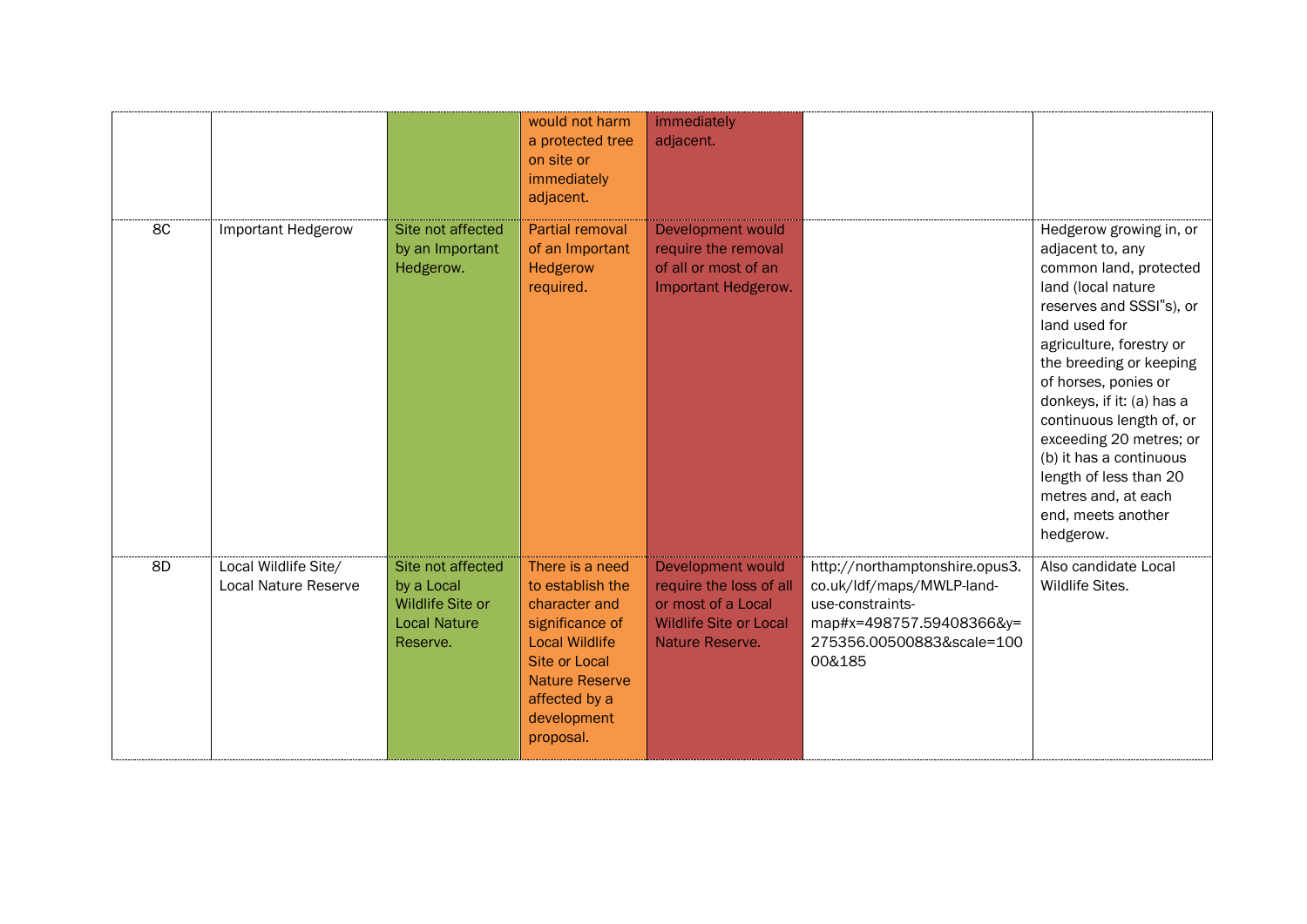|           | To protect and enhance the quality, character and local distinctiveness of the natural<br>and cultural landscape and the built environment |                                                                                                                                        | Ensure that landscape character, including historic<br>landscape character, and townscape assessments are used<br>to assess the capacity of areas to absorb new development<br>thereby influencing the location and scale of development<br>• Ensure landscape Character Assessment influences<br>design of the built environment and networks of green<br>infrastructure • Maintain and enhance the quality of the<br>built environment? • Protect, maintain, enhance and<br>expand good quality of open space within and adjacent to<br>settlements? • Create buildings and spaces that are<br>attractive, functional, adaptable and durable that<br>compliment, enhance and support local character? •<br>Encourage the re-use of and refurbishment of the existing<br>built environment? |                                                                                                                 |                                                                                                                                                                                           |                         |
|-----------|--------------------------------------------------------------------------------------------------------------------------------------------|----------------------------------------------------------------------------------------------------------------------------------------|----------------------------------------------------------------------------------------------------------------------------------------------------------------------------------------------------------------------------------------------------------------------------------------------------------------------------------------------------------------------------------------------------------------------------------------------------------------------------------------------------------------------------------------------------------------------------------------------------------------------------------------------------------------------------------------------------------------------------------------------------------------------------------------------|-----------------------------------------------------------------------------------------------------------------|-------------------------------------------------------------------------------------------------------------------------------------------------------------------------------------------|-------------------------|
| Ref:      | <b>Site Assessment</b><br>Criteria                                                                                                         | <b>Likely to</b><br>contribute to<br>the<br>achievement of<br>greater<br>sustainability<br>according to<br>the identified<br>objective | <b>Likely effect</b><br>but too<br>unpredictable<br>to specify, or<br>multiple<br>impacts which<br>are potentially<br>both positive<br>and negative                                                                                                                                                                                                                                                                                                                                                                                                                                                                                                                                                                                                                                          | Likely to hinder the<br>achievement of<br>greater<br>sustainability<br>according to the<br>identified objective | Evidence                                                                                                                                                                                  | <b>Comments</b>         |
| <b>9A</b> | Scenic quality                                                                                                                             | Important local<br>views unaffected                                                                                                    | There would be<br>an impact on<br>important views<br>but that impact<br>can be<br>mitigated.                                                                                                                                                                                                                                                                                                                                                                                                                                                                                                                                                                                                                                                                                                 | Loss of important<br>local view                                                                                 | Ringstead Neighbourhood Plan<br>Steering Group have identified a<br>range of important local views<br>including the view of the village<br>from the Raunds Road<br>approach to the south. |                         |
| <b>9B</b> | Character                                                                                                                                  | The site is<br>capable of<br>creating a place                                                                                          | <b>The</b><br>development of<br>the site is likely                                                                                                                                                                                                                                                                                                                                                                                                                                                                                                                                                                                                                                                                                                                                           |                                                                                                                 |                                                                                                                                                                                           | Building for Life 12: 5 |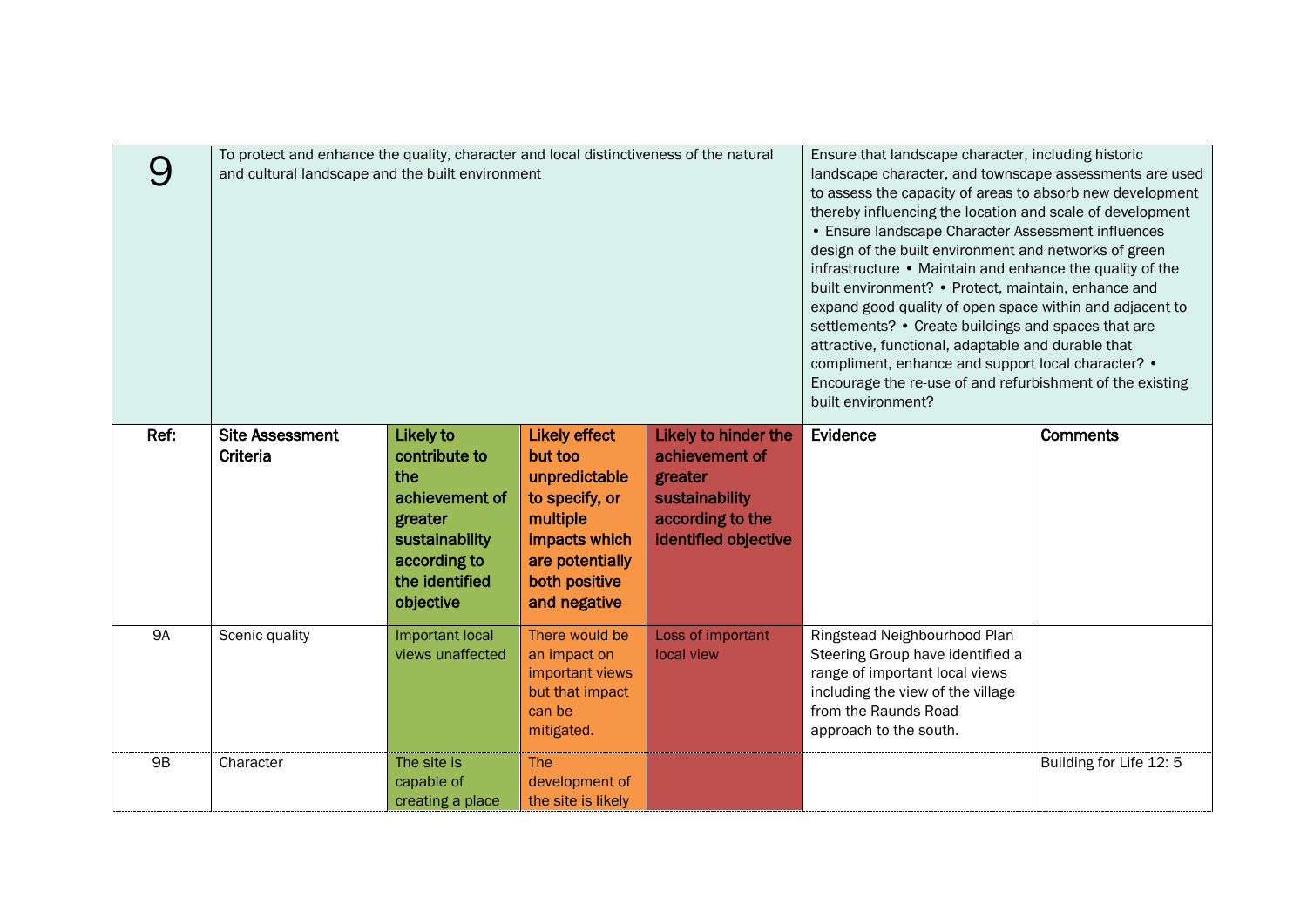|                |                                          | with a locally<br>inspired or<br>otherwise<br>distinctive<br>character.                                                                                                                                                                               | to give rise to a<br>development<br>which is not<br>locally<br>distinctive.                                                                                                                                                                                |                                                                                                                                                                                                                                              |                                                                                                                                                                                                                                                                                                                                                                                                                                          |                                                                                                                                                                                                                                                                                                                                                                                 |
|----------------|------------------------------------------|-------------------------------------------------------------------------------------------------------------------------------------------------------------------------------------------------------------------------------------------------------|------------------------------------------------------------------------------------------------------------------------------------------------------------------------------------------------------------------------------------------------------------|----------------------------------------------------------------------------------------------------------------------------------------------------------------------------------------------------------------------------------------------|------------------------------------------------------------------------------------------------------------------------------------------------------------------------------------------------------------------------------------------------------------------------------------------------------------------------------------------------------------------------------------------------------------------------------------------|---------------------------------------------------------------------------------------------------------------------------------------------------------------------------------------------------------------------------------------------------------------------------------------------------------------------------------------------------------------------------------|
| 9C             | Working with the site<br>and its context | There is an<br>opportunity to<br>take advantage<br>of existing<br>topography,<br>landscape<br>features<br>(including water<br>courses), trees<br>and plants,<br>wildlife habitats,<br>existing<br>buildings, site<br>orientation and<br>microclimate. | There is limited<br>opportunity to<br>take advantage<br>of existing<br>topography,<br>landscape<br>features<br>(including water<br>courses), trees<br>and plants,<br>wildlife habitats,<br>existing<br>buildings, site<br>orientation and<br>microclimate. | There is no<br>opportunity to take<br>advantage of<br>existing topography,<br>landscape features<br>(including water<br>courses), trees and<br>plants, wildlife<br>habitats, existing<br>buildings, site<br>orientation and<br>microclimate. |                                                                                                                                                                                                                                                                                                                                                                                                                                          | Building for Life 12: 6                                                                                                                                                                                                                                                                                                                                                         |
| 9 <sub>D</sub> | Green Infrastructure                     | Opportunity to<br>improve green<br>infrastructure<br>network.                                                                                                                                                                                         | No impact on<br>green<br>infrastructure<br>network.                                                                                                                                                                                                        | Loss of green<br>infrastructure<br>network.                                                                                                                                                                                                  | https://www.google.co.uk/url?s<br>a=t&rct=j&g=&esrc=s&source=<br>web&cd=1&cad=rja&uact=8&v<br>ed=0ahUKEwjB6liK8-<br>7NAhVHWxQKHZ69CGAQFggcM<br>AA&url=http%3A%2F%2Fwww.ri<br>verneneregionalpark.org%2Fpu<br>blications%2Fbrochures-<br>downloads%2Fnorthamptonshir<br>e-environmental-<br>chapter%2Fnorthamptonshire-<br>strategic-green-infrastructure-<br>network-wall-<br>map.pdf&usg=AFQjCNEIMYif_Zn<br>ZyddletMmJGY661FoVg&sig2=rt | The Nene Valley sub-<br>regional corridor extends<br>between the urban<br>centres of Northampton<br>and Peterborough,<br>passing through<br>Ringstead Parish. It<br>follows the course of the<br>River Nene through a<br>sequence of contrasting<br>landscapes, with the<br>broad, flat and often<br>tranquil floodplain<br>landscape providing a<br>distinctive setting. Since |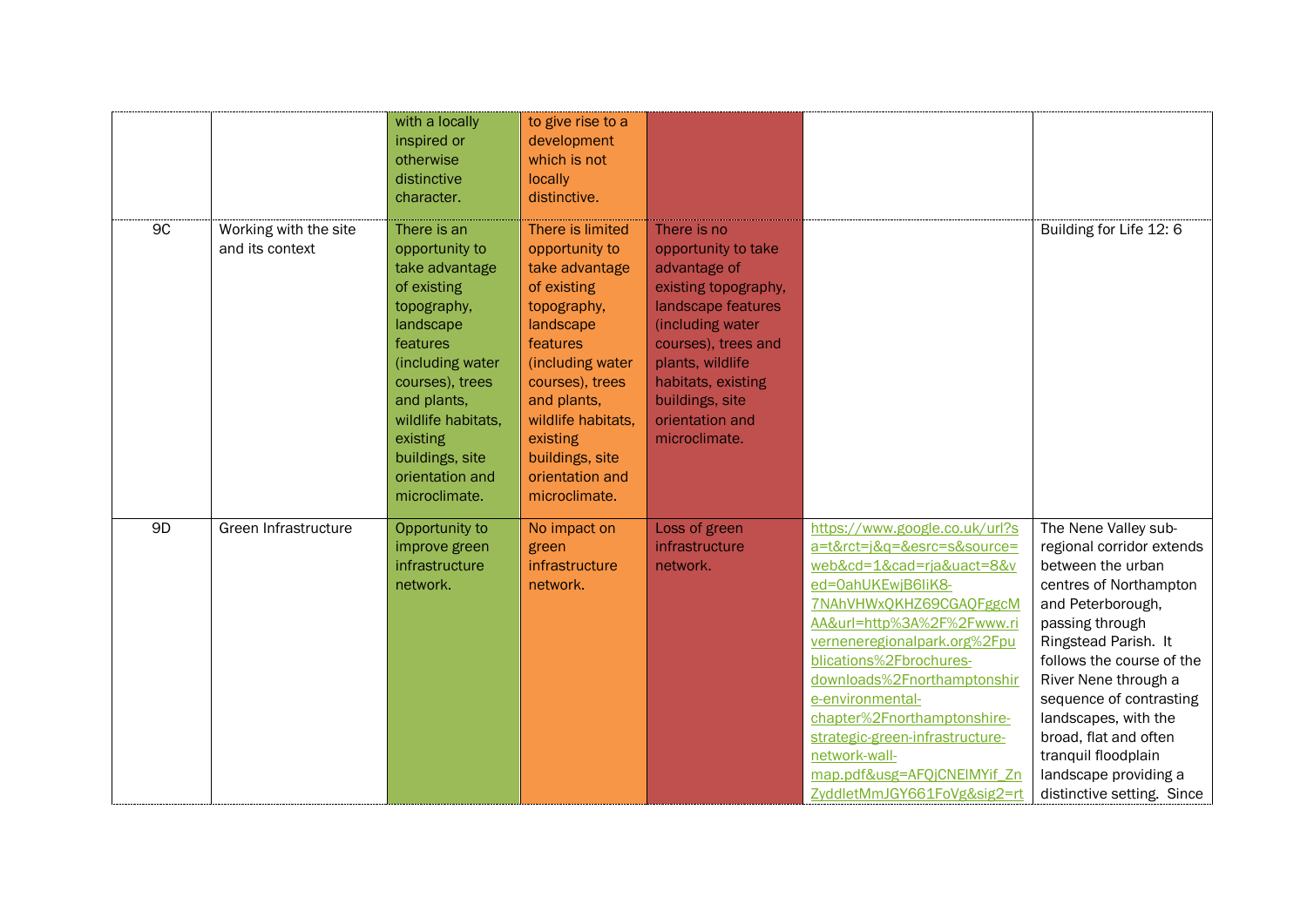|    |                      |                                                                                                                       |                                                                                                                   |                                                                                                                                    | XXCEZURc_yQxTy2PJXSg&bvm=<br>bv.126993452.bs.2.d.bGs | the earliest times the<br>Nene has been a major<br>cross-country transport<br>corridor, and as such<br>this corridor continues a<br>long tradition of<br>strategic movement<br>along the river valley.                                                                                       |
|----|----------------------|-----------------------------------------------------------------------------------------------------------------------|-------------------------------------------------------------------------------------------------------------------|------------------------------------------------------------------------------------------------------------------------------------|------------------------------------------------------|----------------------------------------------------------------------------------------------------------------------------------------------------------------------------------------------------------------------------------------------------------------------------------------------|
|    |                      |                                                                                                                       |                                                                                                                   |                                                                                                                                    |                                                      | A Local Green<br>Infrastructure Corridor<br>passes through the<br>south of the parish<br>between Little Addington<br>and Hargrave.                                                                                                                                                           |
| 9E | Area of Separation   | Site does not lie<br>within Area of<br>Separation                                                                     | Site lies within<br>Area of<br>Separation                                                                         |                                                                                                                                    |                                                      | Our 2018 Questionnaire<br>Survey showed that 95%<br>of respondents<br>supported the<br>identification of an Area<br>of Separation aims to<br>check potential<br>encroachment from<br>Raunds and help to<br>safeguard the scale,<br>setting and special<br>character of Ringstead<br>village. |
| 9F | Settlement character | Site lies within<br>the built-up area<br>of Ringstead<br>village retaining<br>its compact,<br>nucleated<br>character. | Site adjoins the<br>built-up area of<br>Ringstead<br>village retaining<br>its compact,<br>nucleated<br>character. | Site extends into the<br>village's landscape<br>setting in a way that<br>adversely effects its<br>compact, nucleated<br>character. |                                                      | The Northamptonshire<br>Landscape Character<br>Assessment describes<br>Ringstead as a compact,<br>nucleated settlement.<br>Beyond this lies a rural<br>landscape of scattered                                                                                                                |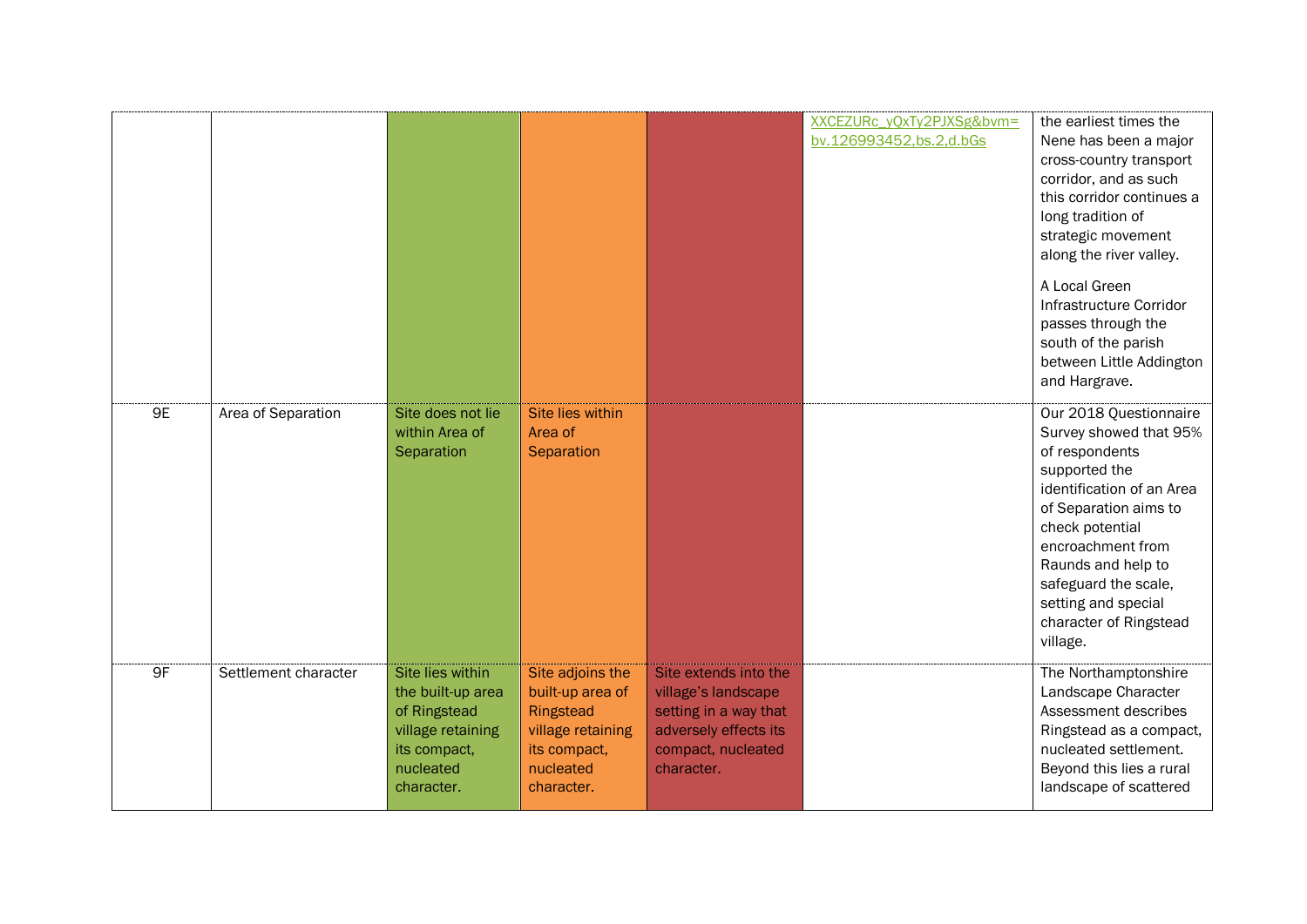|  |  |  | farms and dwellings,     |
|--|--|--|--------------------------|
|  |  |  | located both at the end  |
|  |  |  | of long straight tracks  |
|  |  |  | running at right angles  |
|  |  |  | to the road and adjacent |
|  |  |  | to the roadside.         |
|  |  |  |                          |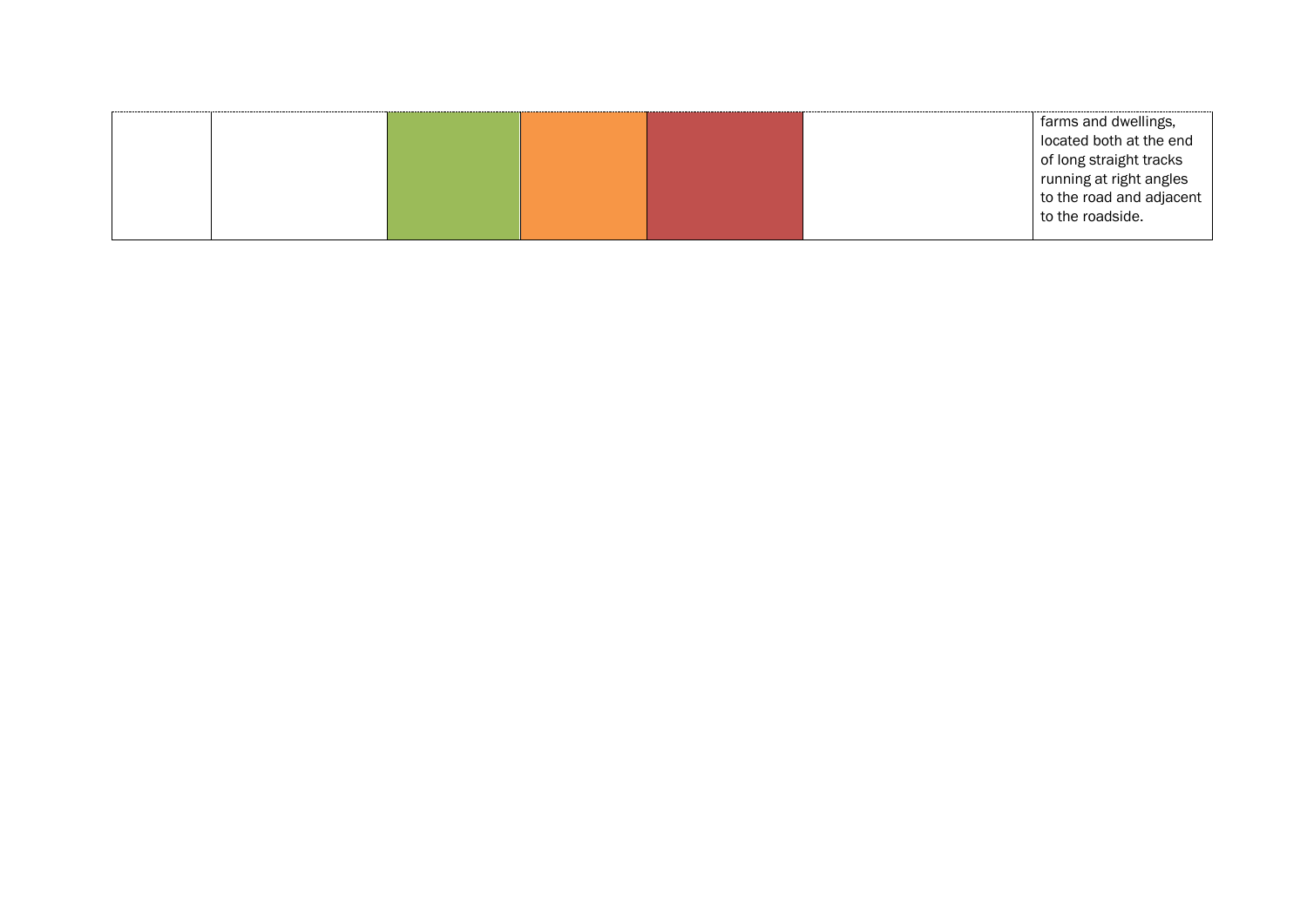| 10   | Protect and enhance sites, features and areas of historic, archaeological, architectural<br>and artistic interest and their settings |                                                                                                                                 | Protect and enhance sites, features and areas of historical,<br>archaeological and cultural value and their setting?                                |                                                                                                                 |                                                                             |                                                                                                                                                                                                                                                                                                                                                                                                            |
|------|--------------------------------------------------------------------------------------------------------------------------------------|---------------------------------------------------------------------------------------------------------------------------------|-----------------------------------------------------------------------------------------------------------------------------------------------------|-----------------------------------------------------------------------------------------------------------------|-----------------------------------------------------------------------------|------------------------------------------------------------------------------------------------------------------------------------------------------------------------------------------------------------------------------------------------------------------------------------------------------------------------------------------------------------------------------------------------------------|
| Ref: | <b>Site Assessment</b><br>Criteria                                                                                                   | Likely to<br>contribute to<br>the<br>achievement of<br>greater<br>sustainability<br>according to<br>the identified<br>objective | <b>Likely effect</b><br>but too<br>unpredictable<br>to specify, or<br>multiple<br>impacts which<br>are potentially<br>both positive<br>and negative | Likely to hinder the<br>achievement of<br>greater<br>sustainability<br>according to the<br>identified objective | Evidence                                                                    | <b>Comments</b>                                                                                                                                                                                                                                                                                                                                                                                            |
| 10A  | <b>Listed Building</b>                                                                                                               | Development<br>would not harm,<br>or could<br>enhance, a Listed<br><b>Building or its</b><br>setting.                           | Mitigation<br>measures would<br>be required to<br>ensure that<br>development<br>would not harm<br>a Listed Building<br>or its setting.              | Development would<br>harm a Listed<br><b>Building or its</b><br>setting.                                        | http://lv3.east-<br>northamptonshire.gov.uk/Local<br>View/Sites/localview/# | The Setting of a Listed<br>Building is the<br>surroundings in which a<br>heritage asset is<br>experienced. Its extent is<br>not fixed and may<br>change as the asset and<br>its surroundings evolve.<br>Elements of a setting<br>may make a positive or<br>negative contribution to<br>the significance of an<br>asset, may affect the<br>ability to appreciate that<br>significance or may be<br>neutral. |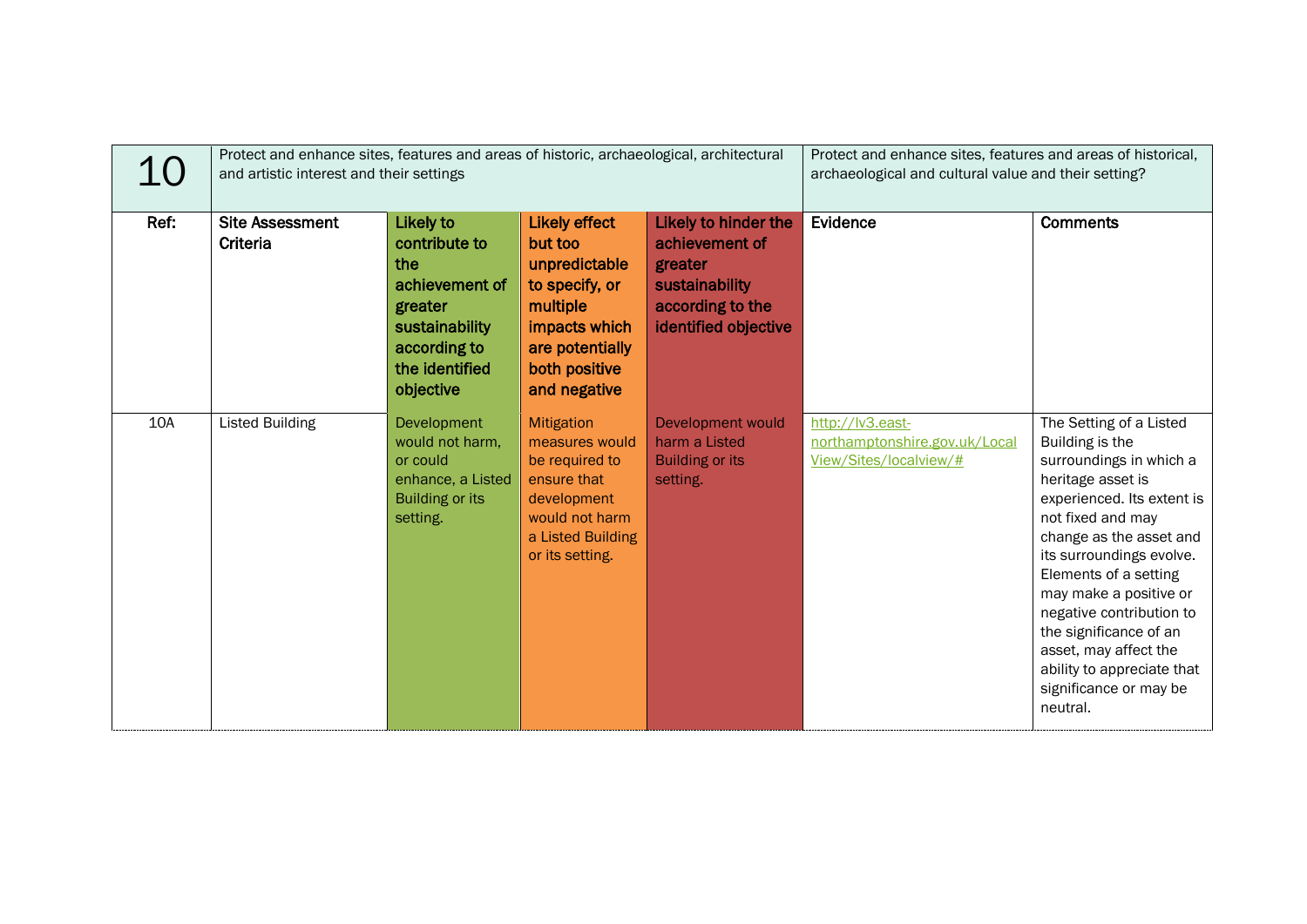| 10C | <b>Scheduled Monument</b>  | Site not affected<br>by a Scheduled<br>Monument.                                                                                                                                                                                                      | Site impacts on<br>a Scheduled<br>Monument.                                                                                                      | Development would<br>harm, or potentially<br>harm, a Scheduled<br>Monument. | http://lv3.east-<br>northamptonshire.gov.uk/Local<br>View/Sites/localview/# |  |
|-----|----------------------------|-------------------------------------------------------------------------------------------------------------------------------------------------------------------------------------------------------------------------------------------------------|--------------------------------------------------------------------------------------------------------------------------------------------------|-----------------------------------------------------------------------------|-----------------------------------------------------------------------------|--|
| 10D | Non-designated<br>heritage | Site unlikely to be<br>affected by<br>archaeological<br>assets or<br>archaeological<br>implications of<br>development are<br>already<br>understood, and<br>these issues may<br>be adequately<br>addressed<br>through<br>archaeological<br>mitigation. | There is a need<br>to establish the<br>character and<br>significance of<br>archaeological<br>assets affected<br>by a<br>development<br>proposal. |                                                                             |                                                                             |  |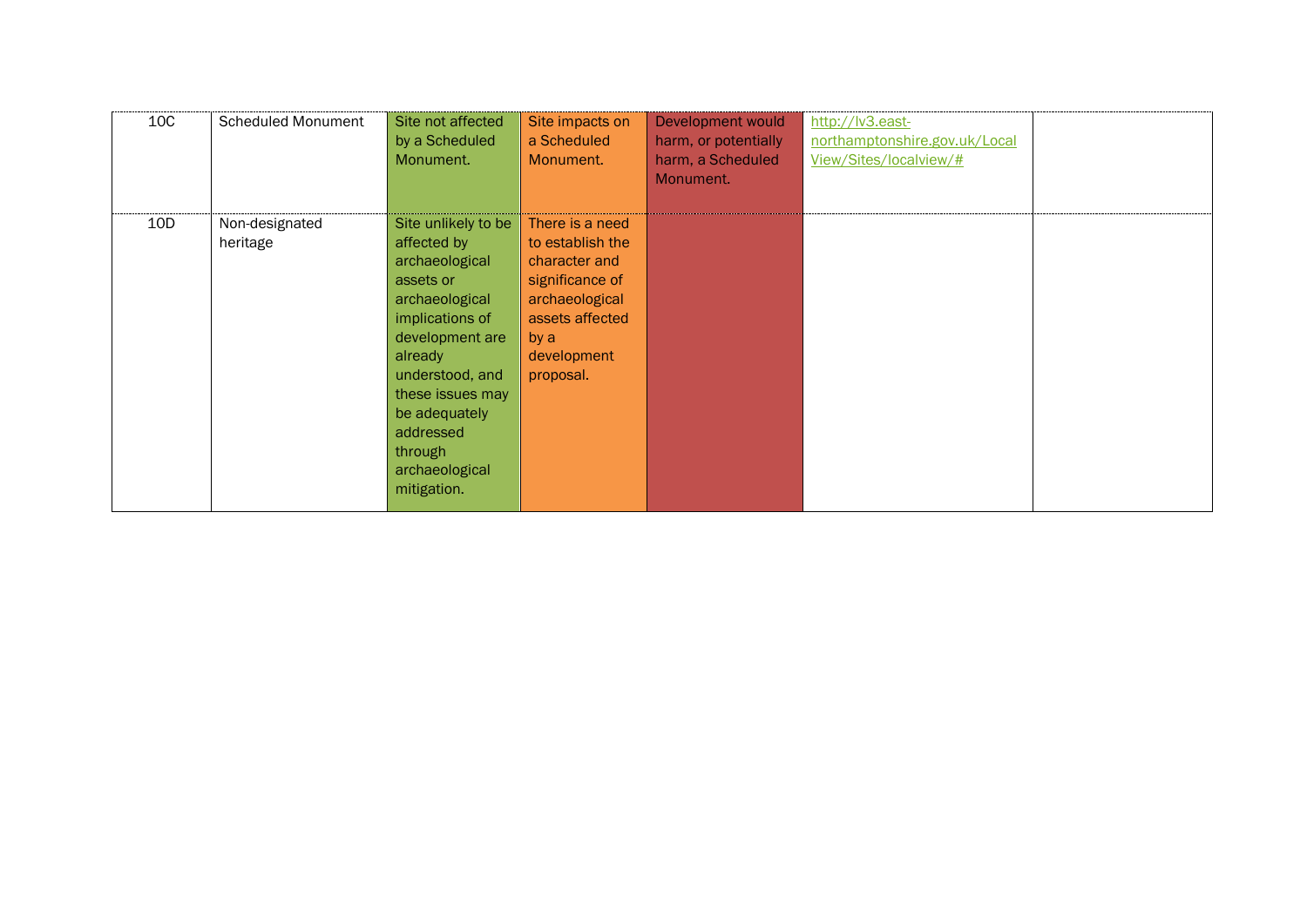| 11   | To maintain or improve local air quality |                                                                                                                                        | Reduce traffic related pollution? • Minimise or reduce light<br>pollution? • Reduce levels of dust or particulates?                                 |                                                                                                                 |                                                                                                               |                                                                                                                                                                                                                                                                                                                                                                                                                                                                         |
|------|------------------------------------------|----------------------------------------------------------------------------------------------------------------------------------------|-----------------------------------------------------------------------------------------------------------------------------------------------------|-----------------------------------------------------------------------------------------------------------------|---------------------------------------------------------------------------------------------------------------|-------------------------------------------------------------------------------------------------------------------------------------------------------------------------------------------------------------------------------------------------------------------------------------------------------------------------------------------------------------------------------------------------------------------------------------------------------------------------|
| Ref: | <b>Site Assessment</b><br>Criteria       | <b>Likely to</b><br>contribute to<br>the<br>achievement of<br>greater<br>sustainability<br>according to<br>the identified<br>objective | <b>Likely effect</b><br>but too<br>unpredictable<br>to specify, or<br>multiple<br>impacts which<br>are potentially<br>both positive<br>and negative | Likely to hinder the<br>achievement of<br>greater<br>sustainability<br>according to the<br>identified objective | Evidence                                                                                                      | <b>Comments</b>                                                                                                                                                                                                                                                                                                                                                                                                                                                         |
| 11A  | Air                                      | Air quality is not a<br>consideration                                                                                                  | Air quality is<br>likely to be a<br>consideration                                                                                                   | Site lies in or<br>adjoining an Air<br><b>Quality Management</b><br>Area                                        | http://www.east-<br>northamptonshire.gov.uk/info/2<br>00232/pollution_control_-<br>air quality/58/air quality | The National Air Quality<br>Strategy outlined<br>recommended<br>maximum levels of eight<br>pollutants which had to<br>be obtained nationally<br>by 2005. The eight<br>pollutants being;<br>Benzene, 1,3<br>Butandiene, Carbon<br>Monoxide, Sulphur<br>Dioxide, Lead,<br>Particulates, Nitrogen<br>Dioxide and Ozone.<br>The main source of air<br>pollution in the district is<br>road traffic emissions<br>from major roads,<br>notably the A5028, A6<br>and A45. East |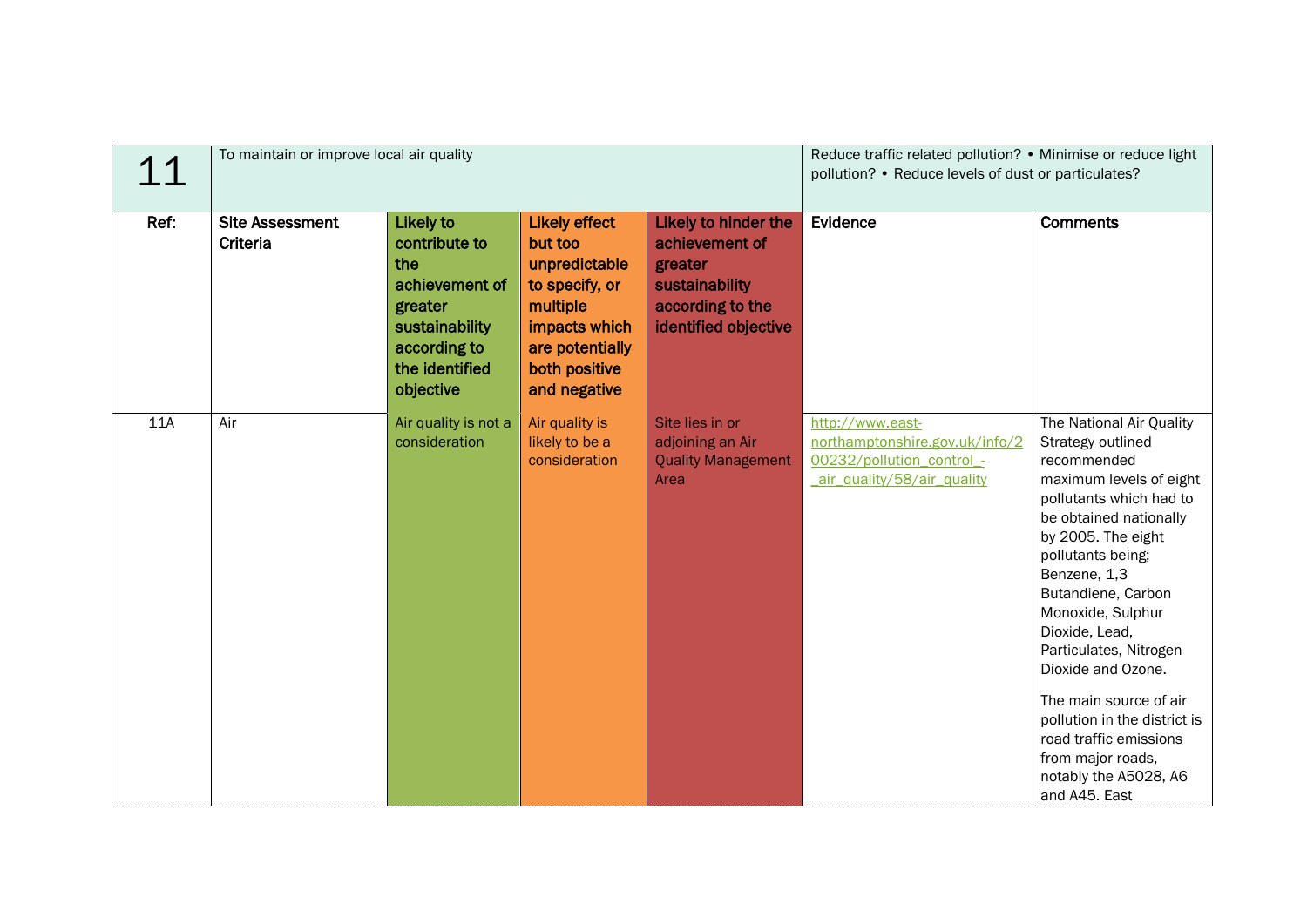|  |  |  | Northamptonshire           |
|--|--|--|----------------------------|
|  |  |  | suffers from significant   |
|  |  |  | congestion during rush     |
|  |  |  | hours, particularly in the |
|  |  |  | Rushden/Higham             |
|  |  |  | Ferrers area.              |
|  |  |  |                            |
|  |  |  | Other pollution sources,   |
|  |  |  | including commercial,      |
|  |  |  | industrial and domestic,   |
|  |  |  | also contribute to         |
|  |  |  | background pollution       |
|  |  |  | concentrations.            |
|  |  |  |                            |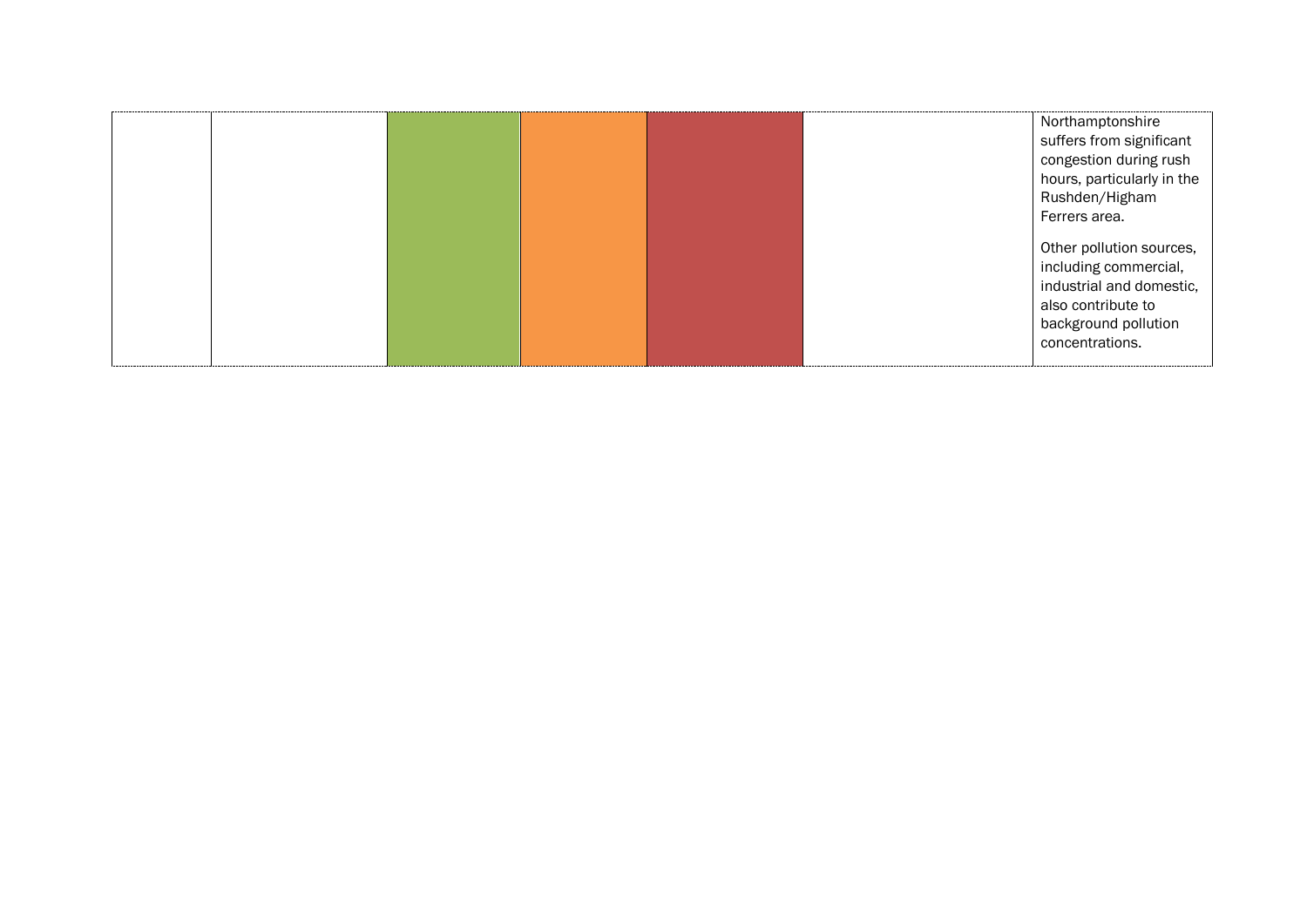| 12   | Maintain or improve the quality of ground and surface water resources and minimise<br>the demand for water |                                                                                                                                        | Minimise or reduce the risk of pollution to water? •<br>Encourage water efficiency? • Will it reduce levels of<br>pollution to water (SUDS)? • Reduce water consumption? •<br>Ensure capacity of available water resources, taking into<br>account climate change? |                                                                                                                 |                                                              |                                                                                                                                                                                                                                                                                                                             |
|------|------------------------------------------------------------------------------------------------------------|----------------------------------------------------------------------------------------------------------------------------------------|--------------------------------------------------------------------------------------------------------------------------------------------------------------------------------------------------------------------------------------------------------------------|-----------------------------------------------------------------------------------------------------------------|--------------------------------------------------------------|-----------------------------------------------------------------------------------------------------------------------------------------------------------------------------------------------------------------------------------------------------------------------------------------------------------------------------|
| Ref: | <b>Site Assessment</b><br>Criteria                                                                         | <b>Likely to</b><br>contribute to<br>the<br>achievement of<br>greater<br>sustainability<br>according to<br>the identified<br>objective | <b>Likely effect</b><br>but too<br>unpredictable<br>to specify, or<br>multiple<br>impacts which<br>are potentially<br>both positive<br>and negative                                                                                                                | Likely to hinder the<br>achievement of<br>greater<br>sustainability<br>according to the<br>identified objective | Evidence                                                     | <b>Comments</b>                                                                                                                                                                                                                                                                                                             |
| 12A  | <b>Drinking Water</b><br>Protected Area                                                                    | No known risk                                                                                                                          | Safeguard<br>Zones are areas<br>where activities<br>can impact<br>adversely on the<br>quality of water<br>abstracted in<br>the DrWPA                                                                                                                               | <b>At Risk Drinking</b><br><b>Water Protected</b><br>Areas                                                      | https://environment-<br>agency.cloud.esriuk.com/farmer<br>S/ | <b>Drinking Water</b><br><b>Protected Areas</b><br>(DrWPAs) are water<br>bodies (e.g. rivers,<br>reservoirs, canals for<br>Surface Water or<br>underground reservoirs<br>for Groundwater) where<br>'raw' water is abstracted<br>for human consumption<br>at a rate of at least<br>10m3/day or over 50<br>people are served. |
| 12B  | <b>Groundwater Protection</b>                                                                              | No groundwater<br>source protection<br>issues.                                                                                         | SPZ2 - Outer<br>protection zone                                                                                                                                                                                                                                    | SPZ1 - Inner<br>protection zone                                                                                 | https://magic.defra.gov.uk/Mag<br>icMap.aspx                 | The Environment Agency<br>has defined Source<br>Protection Zones (SPZs)<br>for 2000 groundwater<br>sources such as wells,                                                                                                                                                                                                   |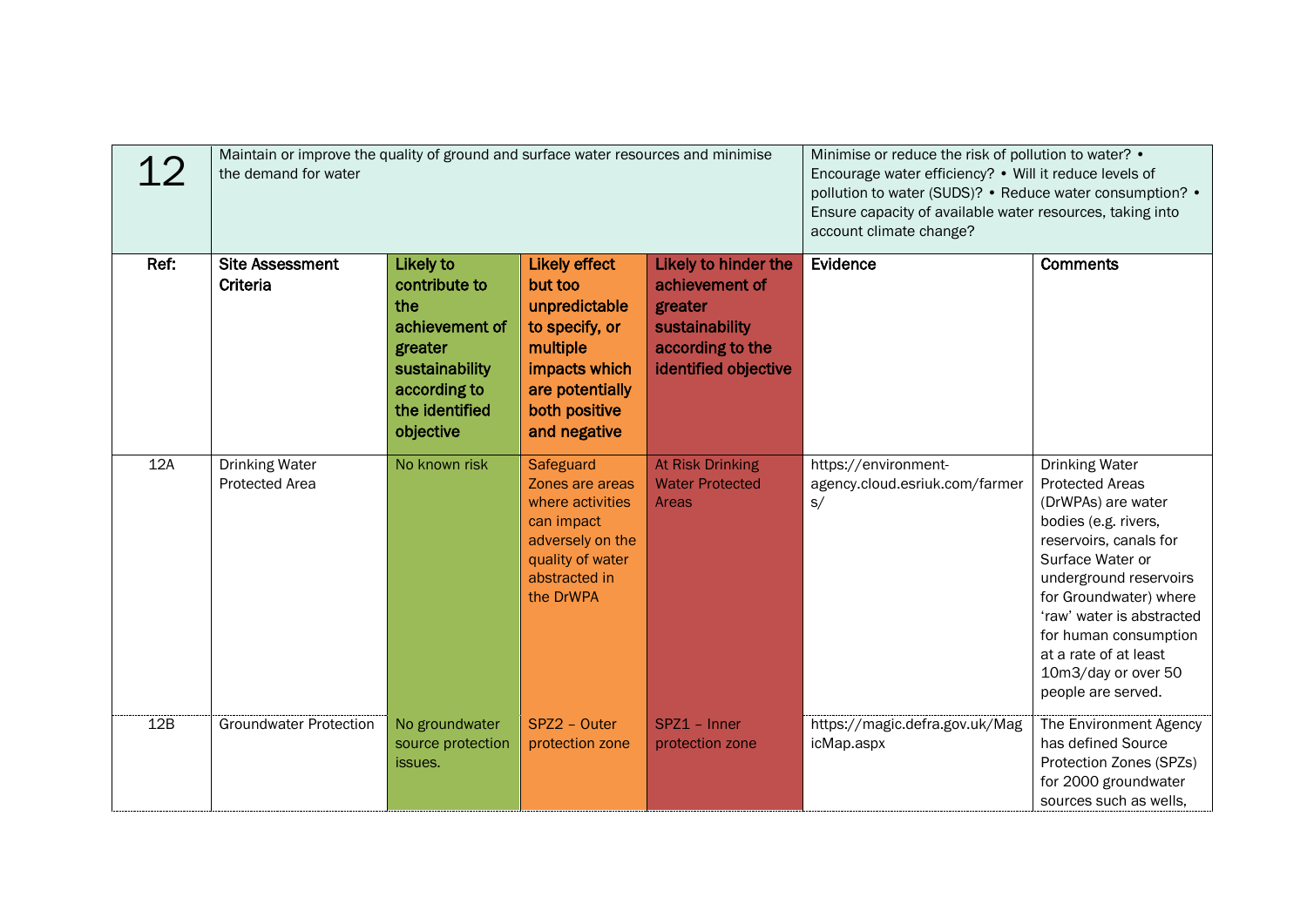|  |  |  | boreholes and springs     |
|--|--|--|---------------------------|
|  |  |  | used for public drinking  |
|  |  |  | water supply. These       |
|  |  |  | zones show the risk of    |
|  |  |  | contamination from any    |
|  |  |  | activities that might     |
|  |  |  | cause pollution in the    |
|  |  |  | area. The closer the      |
|  |  |  | activity, the greater the |
|  |  |  | risk.                     |
|  |  |  |                           |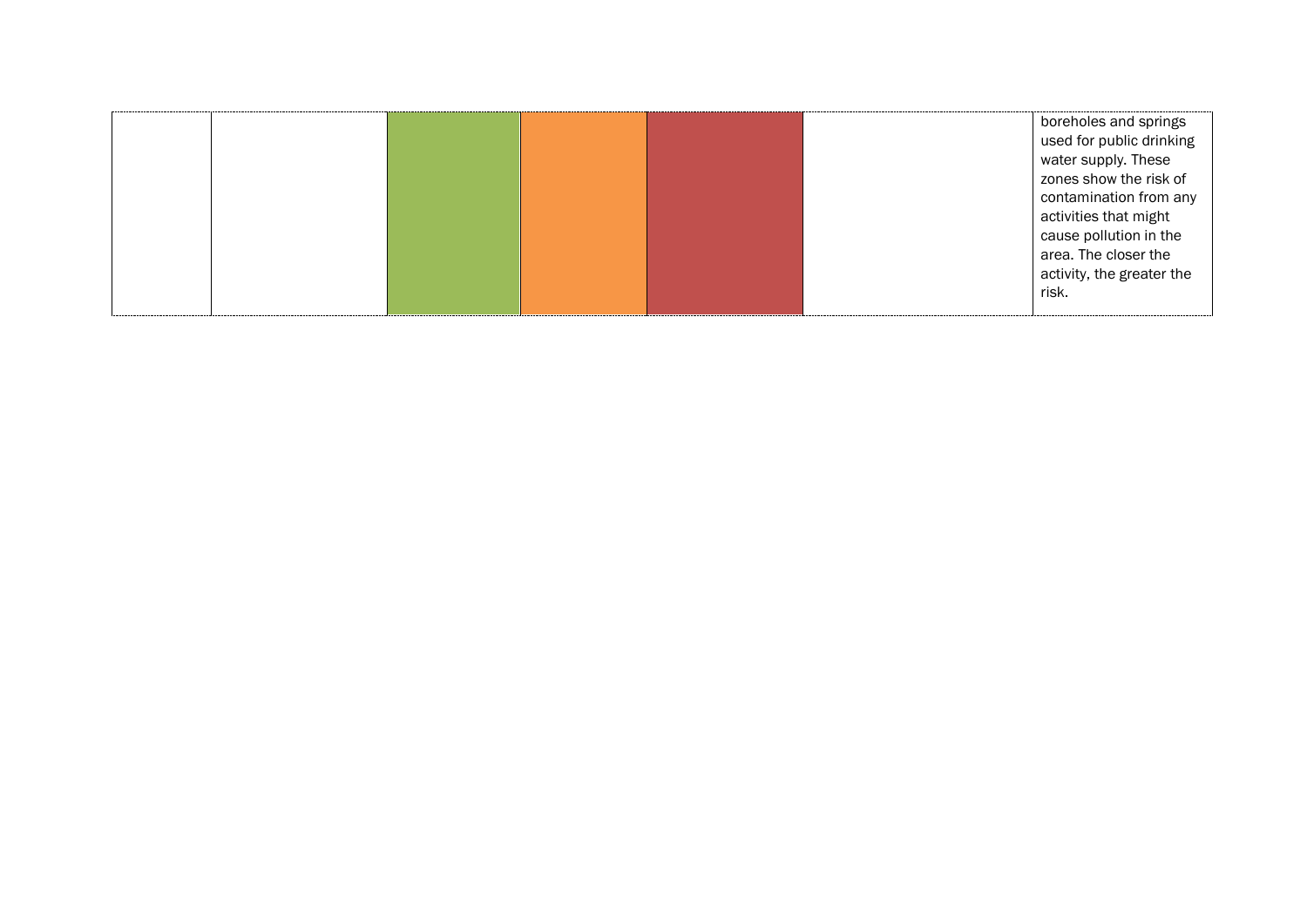| 13   | Reduce the impact of flooding and avoid additional risk |                                                                                                                                 | Reduce the risk of/effects of flooding, taking into account<br>climate change? • Encourage Sustainable Drainage Systems?<br>• Ensure adaptability of environments and buildings to natural<br>hazards? |                                                                                                                 |                                        |                                                                                                                                            |
|------|---------------------------------------------------------|---------------------------------------------------------------------------------------------------------------------------------|--------------------------------------------------------------------------------------------------------------------------------------------------------------------------------------------------------|-----------------------------------------------------------------------------------------------------------------|----------------------------------------|--------------------------------------------------------------------------------------------------------------------------------------------|
| Ref: | <b>Site Assessment</b><br>Criteria                      | Likely to<br>contribute to<br>the<br>achievement of<br>greater<br>sustainability<br>according to<br>the identified<br>objective | <b>Likely effect</b><br>but too<br>unpredictable<br>to specify, or<br>multiple<br>impacts which<br>are potentially<br>both positive<br>and negative                                                    | Likely to hinder the<br>achievement of<br>greater<br>sustainability<br>according to the<br>identified objective | Evidence                               | <b>Comments</b>                                                                                                                            |
| 13A  | Flood risk                                              | Predominantly<br>Flood Zone 1                                                                                                   |                                                                                                                                                                                                        | <b>Predominantly Flood</b><br>Zone 2 or 3                                                                       | https://www.floodtoolkit.com/ri<br>sk/ | New development will be<br>directed towards land at the<br>lowest risk of flooding; with<br>priority given to land within<br>Flood Zone 1. |
| 13B  | Surface water                                           | Likelihood of<br>flooding from<br>surface water:<br>Predominantly<br>less than 1 in<br>1,000                                    | Likelihood of<br>flooding from<br>surface water:<br>Predominantly<br>less than 1 in<br>30 but greater<br>than 1 in 1,000                                                                               | Likelihood of<br>flooding from<br>surface water:<br>Predominantly<br>greater than 1 in 30                       | https://www.floodtoolkit.com<br>/risk/ |                                                                                                                                            |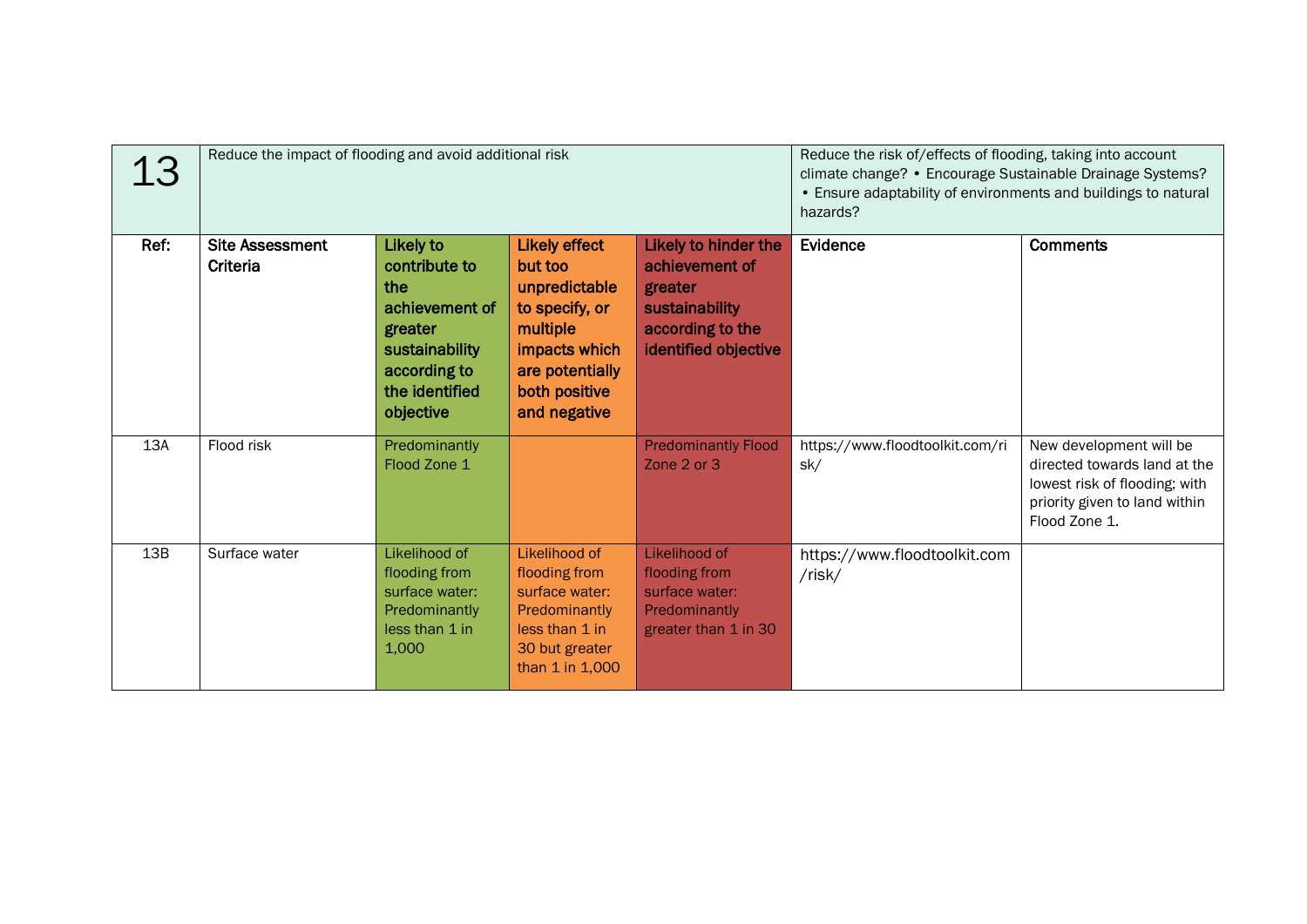| 14   | Ensure the efficient use of land and maintain the resource of productive soil |                                                                                                                                        | Maintain the best and most versatile agricultural land? •<br>Reduce the risk of land contamination • Remediate<br>contaminated land? • Minimise the loss of green field land? •<br>Maximise the use of Brownfield land?<br>Maximise densities? |                                                                                                                 |                                                                                                                                                                                                                                                                                                                                                         |                                                                                                                                                                                                                                                                                                                                                                  |
|------|-------------------------------------------------------------------------------|----------------------------------------------------------------------------------------------------------------------------------------|------------------------------------------------------------------------------------------------------------------------------------------------------------------------------------------------------------------------------------------------|-----------------------------------------------------------------------------------------------------------------|---------------------------------------------------------------------------------------------------------------------------------------------------------------------------------------------------------------------------------------------------------------------------------------------------------------------------------------------------------|------------------------------------------------------------------------------------------------------------------------------------------------------------------------------------------------------------------------------------------------------------------------------------------------------------------------------------------------------------------|
| Ref: | <b>Site Assessment</b><br>Criteria                                            | <b>Likely to</b><br>contribute to<br>the<br>achievement of<br>greater<br>sustainability<br>according to<br>the identified<br>objective | <b>Likely effect</b><br>but too<br>unpredictable<br>to specify, or<br>multiple<br>impacts which<br>are potentially<br>both positive<br>and negative                                                                                            | Likely to hinder the<br>achievement of<br>greater<br>sustainability<br>according to the<br>identified objective | Evidence                                                                                                                                                                                                                                                                                                                                                | <b>Comments</b>                                                                                                                                                                                                                                                                                                                                                  |
| 14A  | <b>Agricultural Land Quality</b>                                              | Land not in<br>grades 1, 2 and<br>3a of the<br><b>Agricultural Land</b><br>Classification.                                             | Land in grade 3<br>of the<br>Agricultural<br>Land<br><b>Classification</b><br>(where there is<br>no evidence<br>showing the<br>subdivision of<br>Grade 3).                                                                                     | Land in grades 1, 2<br>and 3a of the<br><b>Agricultural Land</b><br>Classification.                             | A 1:250,000 scale map series<br>show only five grades: their<br>preparation preceded the<br>subdivision of Grade 3 and the<br>refinement of criteria.<br>http://magic.defra.gov.uk/Magi<br>cMap.aspx<br>(under Landscape<br>Classifications)<br>http://www.nnjpu.org.uk/docs/<br>Appendix%206%20-<br>%20Agricultural%20Land%20Cl<br>assification(1).pdf | Planning decisions should<br>take into account the<br>economic and other<br>benefits of the best and<br>most versatile agricultural<br>land (Grades 1, 2 and 3A).<br>Where significant<br>development of agricultural<br>land is demonstrated to be<br>necessary, we should use<br>areas of poorer quality land<br>in preference to that of a<br>higher quality. |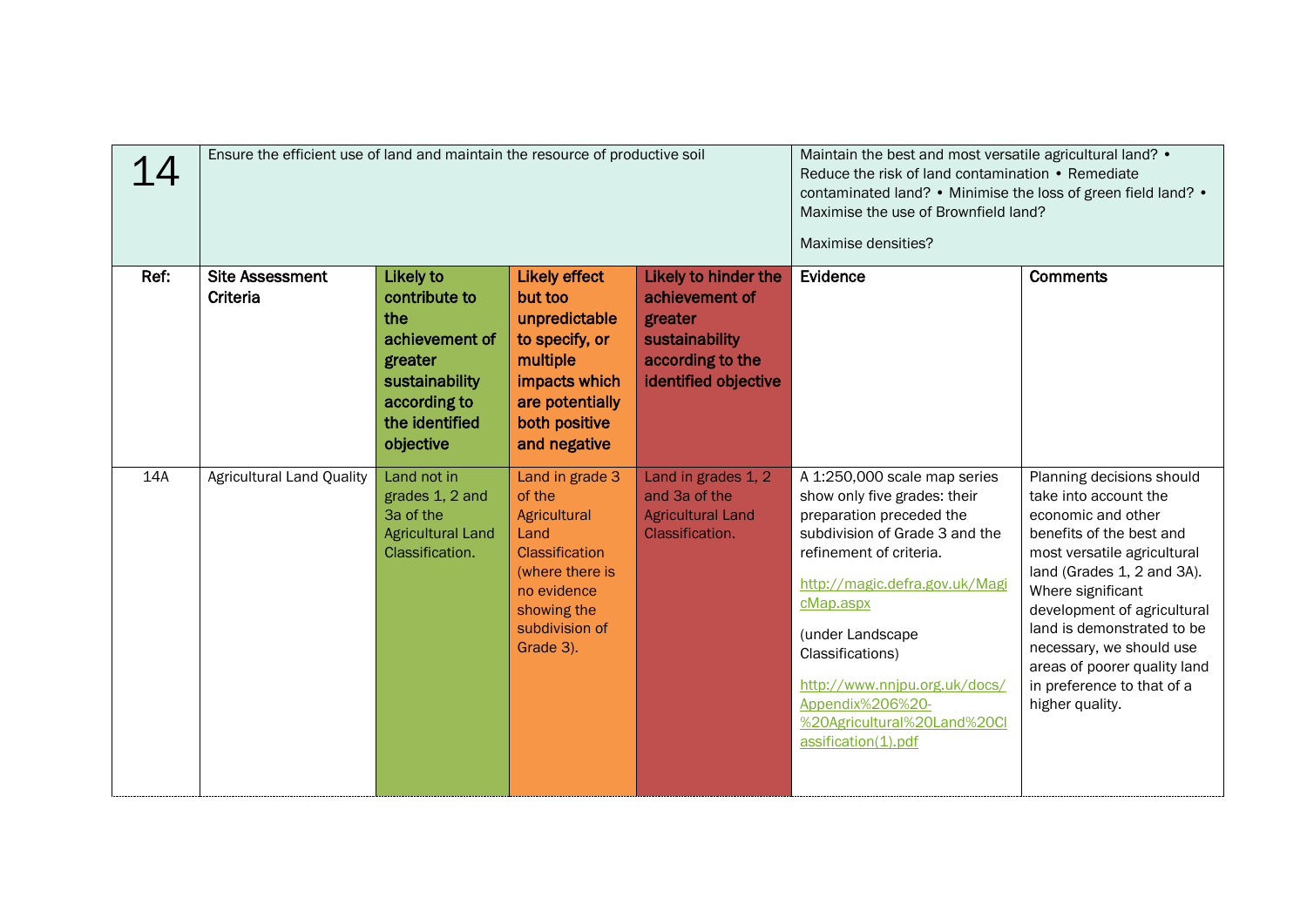| 14B | Contamination | No land       | Land has the      | Site is known to    | Landfill sites are where local | England has a substantial  |
|-----|---------------|---------------|-------------------|---------------------|--------------------------------|----------------------------|
|     |               | contamination | potential to pose | pose unacceptable   | authorities and industry can   | legacy of chemical         |
|     |               | issues.       | unacceptable      | levels of risk to   | take waste to be buried and    | contaminants in soil, much |
|     |               |               | levels of risk to | human health and    | compacted with other wastes.   | of it caused by industrial |
|     |               |               | human health.     | mitigation measures |                                | and domestic pollution.    |
|     |               |               |                   | would make          |                                | Land contamination can     |
|     |               |               |                   | development         |                                | pose a threat to the       |
|     |               |               |                   | unviable.           |                                | environment and the health |
|     |               |               |                   |                     |                                | of humans, animals and     |
|     |               |               |                   |                     |                                | plants.                    |
|     |               |               |                   |                     |                                |                            |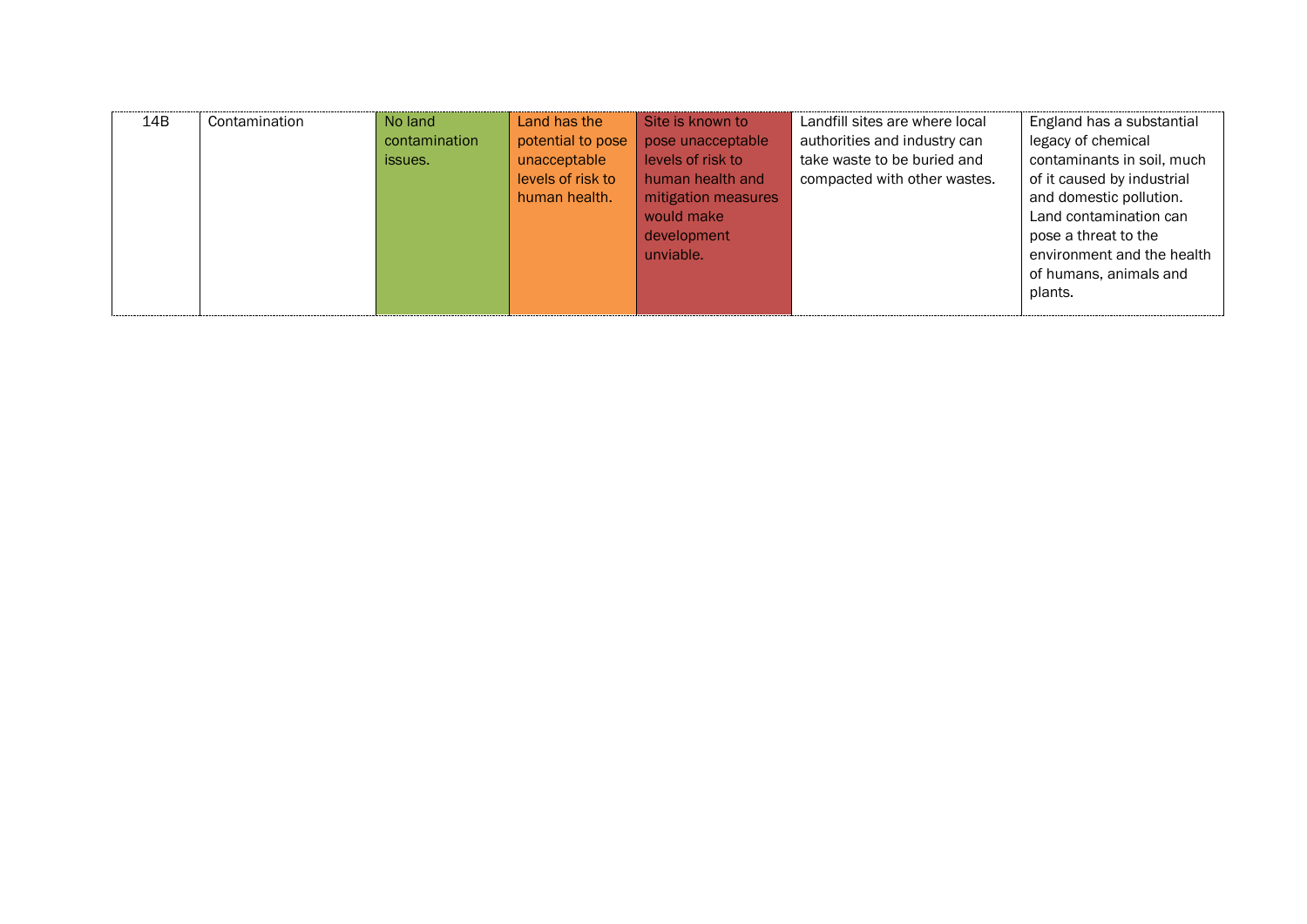| 15   | Ensure the efficient use of minerals and primary resources |                                                                                                                                                                     |                                                                                                                                                     | Avoid the sterilisation of known minerals reserves? • Promote<br>the appropriate use of primary and secondary aggregates? •<br>Will it make use of previously developed land or buildings? |                                                                                                                                                                                                                                                                                        |                                                                                                                                                                                                                             |
|------|------------------------------------------------------------|---------------------------------------------------------------------------------------------------------------------------------------------------------------------|-----------------------------------------------------------------------------------------------------------------------------------------------------|--------------------------------------------------------------------------------------------------------------------------------------------------------------------------------------------|----------------------------------------------------------------------------------------------------------------------------------------------------------------------------------------------------------------------------------------------------------------------------------------|-----------------------------------------------------------------------------------------------------------------------------------------------------------------------------------------------------------------------------|
| Ref: | <b>Site Assessment</b><br><b>Criteria</b>                  | <b>Likely to</b><br>contribute to<br>the<br>achievement of<br>greater<br>sustainability<br>according to<br>the identified<br>objective                              | <b>Likely effect</b><br>but too<br>unpredictable<br>to specify, or<br>multiple<br>impacts which<br>are potentially<br>both positive<br>and negative | Likely to hinder the<br>achievement of<br>greater<br>sustainability<br>according to the<br>identified objective                                                                            | Evidence                                                                                                                                                                                                                                                                               | <b>Comments</b>                                                                                                                                                                                                             |
| 15A  | Minerals safeguarding                                      | No minerals<br>safeguarding<br>issues.                                                                                                                              | <b>Minerals</b><br>Safeguarding<br>Consultation<br>Area.                                                                                            |                                                                                                                                                                                            | http://northamptonshire.opus3.<br>co.uk/ldf/maps/MWLP-land-<br>use-constraints-<br>map#x=498757.59408366&y=<br>275356.00500883&scale=100<br>00&4458&71&252&25&138&<br>139&195&480&182&185&85<br>3&855&50&94&201&240&25<br>0&345&346&419&421&526&<br>402&2381&4560                      |                                                                                                                                                                                                                             |
| 15B  | Make the most efficient<br>use of land                     | Previously<br>developed land:<br>Land which is or<br>was occupied by<br>a permanent<br>structure,<br>including the<br>curtilage of the<br>developed land<br>and any | Land that is or<br>has been<br>occupied by<br>agricultural or<br>forestry<br>buildings; land<br>in built-up areas<br>such as private                | <b>Greenfield land</b>                                                                                                                                                                     | NPPF definition of previously<br>developed land:<br>Land which is or was occupied<br>by a permanent structure,<br>including the curtilage of the<br>developed land (although it<br>should not be assumed that the<br>whole of the curtilage should be<br>developed) and any associated | Planning policies and<br>decisions should encourage<br>the effective use of land by<br>re-using land that has been<br>previously developed<br>(brownfield land), provided<br>that it is not of high<br>environmental value. |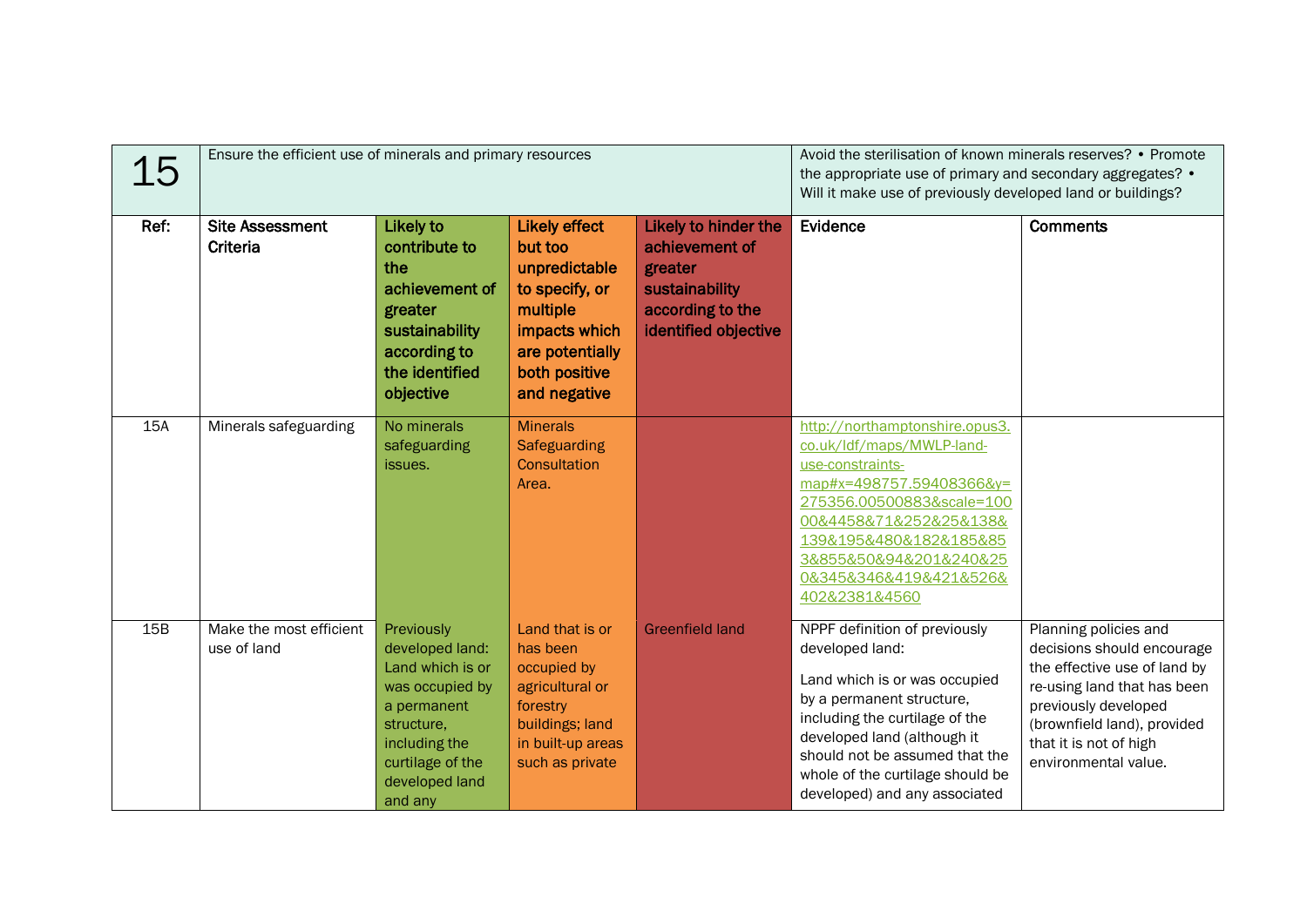|  | associated fixed | residential | fixed surface infrastructure. This | However, there is no       |
|--|------------------|-------------|------------------------------------|----------------------------|
|  | surface          | gardens     | excludes: land that is or has      | 'brownfield first' policy. |
|  | infrastructure.  |             | been occupied by agricultural or   |                            |
|  |                  |             | forestry buildings; land that has  |                            |
|  |                  |             | been developed for minerals        |                            |
|  |                  |             | extraction or waste disposal by    |                            |
|  |                  |             | landfill purposes where            |                            |
|  |                  |             | provision for restoration has      |                            |
|  |                  |             | been made through                  |                            |
|  |                  |             | development control                |                            |
|  |                  |             | procedures; land in built-up       |                            |
|  |                  |             | areas such as private              |                            |
|  |                  |             | residential gardens, parks,        |                            |
|  |                  |             | recreation grounds and             |                            |
|  |                  |             | allotments; and land that was      |                            |
|  |                  |             | previously-developed but where     |                            |
|  |                  |             | the remains of the permanent       |                            |
|  |                  |             | structure or fixed surface         |                            |
|  |                  |             | structure have blended into the    |                            |
|  |                  |             | landscape in the process of        |                            |
|  |                  |             | time.                              |                            |
|  |                  |             |                                    |                            |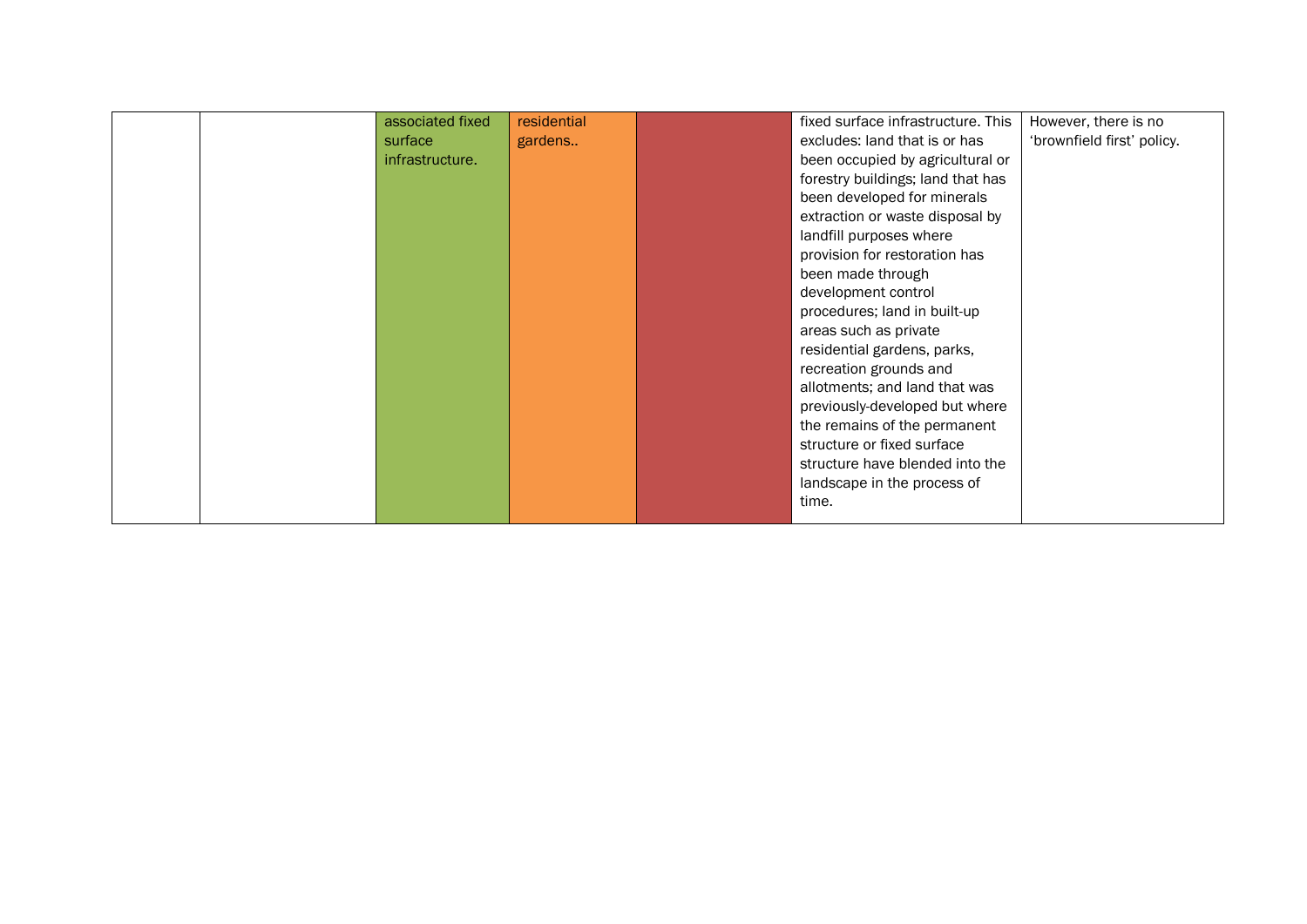| 16         | To reduce waste arisings and increase reuse, recycling and composting |                                                                                                                                 |                                                                                                                                                     | Promote resource efficient buildings? • Encourage the use of<br>recycled materials? • Reduce the production of waste? |                                                                                                                                                                                                  |                                                                                                                                                                                                                                                                                                                                                                                                  |
|------------|-----------------------------------------------------------------------|---------------------------------------------------------------------------------------------------------------------------------|-----------------------------------------------------------------------------------------------------------------------------------------------------|-----------------------------------------------------------------------------------------------------------------------|--------------------------------------------------------------------------------------------------------------------------------------------------------------------------------------------------|--------------------------------------------------------------------------------------------------------------------------------------------------------------------------------------------------------------------------------------------------------------------------------------------------------------------------------------------------------------------------------------------------|
| Ref:       | <b>Site Assessment</b><br>Criteria                                    | Likely to<br>contribute to<br>the<br>achievement of<br>greater<br>sustainability<br>according to<br>the identified<br>objective | <b>Likely effect</b><br>but too<br>unpredictable<br>to specify, or<br>multiple<br>impacts which<br>are potentially<br>both positive<br>and negative | Likely to hinder the<br>achievement of<br>greater<br>sustainability<br>according to the<br>identified objective       | Evidence                                                                                                                                                                                         | <b>Comments</b>                                                                                                                                                                                                                                                                                                                                                                                  |
| <b>16A</b> | Reduce waste<br>generation and promote<br>re-use and recycling        | <b>Nearest</b><br>Recycling and<br><b>Household Waste</b><br>Site within 10min<br>drive time                                    | <b>Nearest</b><br><b>Recycling and</b><br>Household<br>Waste Site 10-<br>30min drive<br>time                                                        | <b>Nearest Recycling</b><br>and Household<br><b>Waste Site more</b><br>than 30min drive<br>time                       | Nearest Recycling and<br>Household Waste Sites is at<br>Rushden Household Waste<br>Recycling Centre, Northampton<br>Road, East of Sanders Londge<br>on old A45 Road, Rushden,<br><b>NN10 6BW</b> | The National Assessment of<br><b>Civic Amenity Sites</b><br>recommendations for<br>minimum levels of<br><b>Household Waste Recycling</b><br>Centre provision:<br>Maximum driving times to a<br>site for the great majority of<br>residents of 20<br>minutes in urban areas, and<br>30 minutes in rural areas;<br>though preferably<br>less than this by the order<br>of 10 minutes in each case. |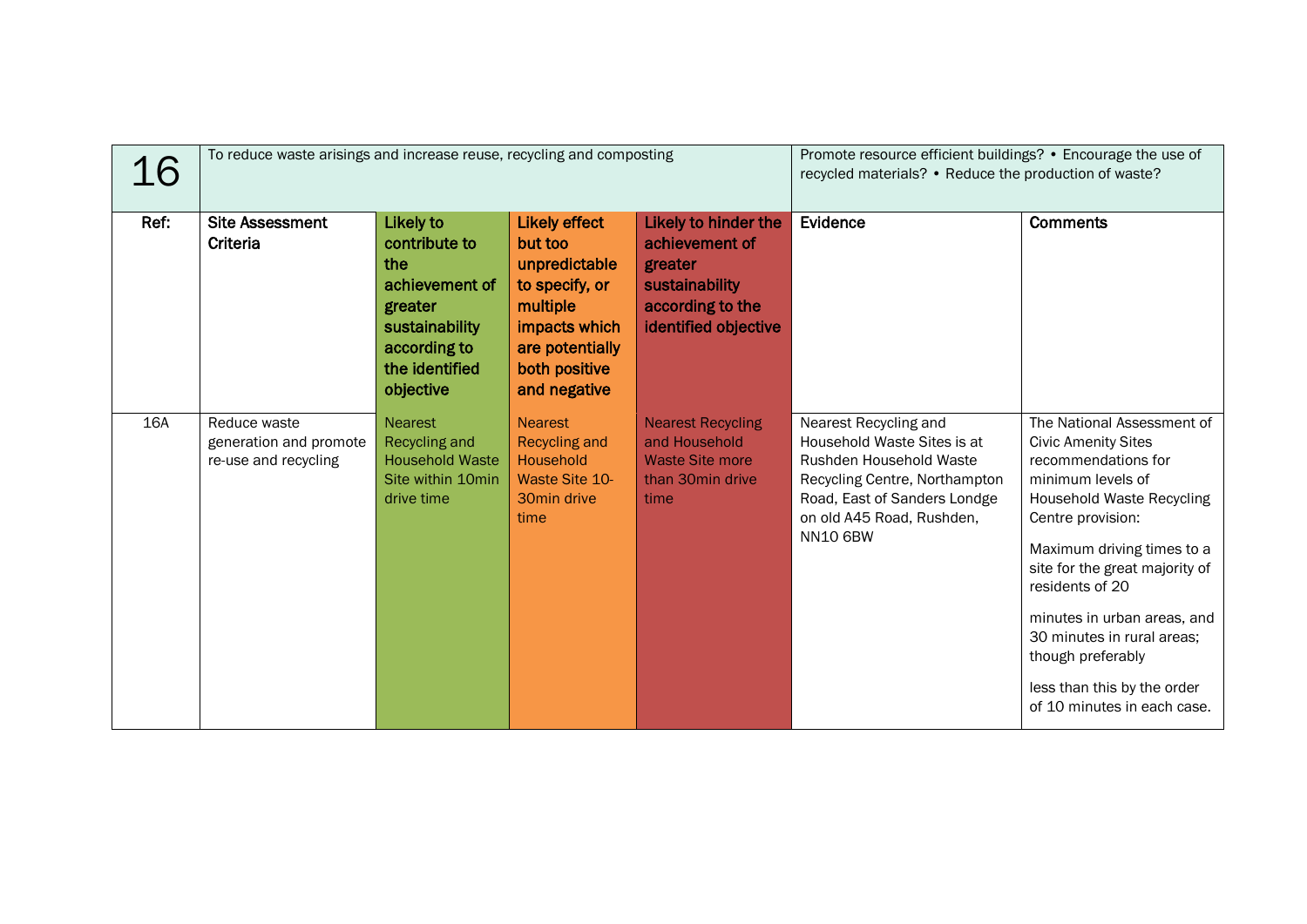|      | Maintain and enhance employment opportunities and to reduce the disparities arising<br>from unequal access to jobs |                                                                                                                                 | Provide new jobs? • Encourage efficient patterns of<br>movement? • Increase the proportion of knowledge based and<br>high tech businesses? • Will it sustain and promote jobs in<br>urban and rural areas? • Increase the diversity and quality of<br>employment opportunities in the rural area • Will it utilise and<br>enhance the existing infrastructure? • Will it help maintain a<br>transport network that minimises the impact on the<br>environment? • Will it help sustain existing businesses? |                                                                                                                 |                                                      |                                                                                                                                                                                                                                                                                                                                                                                                          |
|------|--------------------------------------------------------------------------------------------------------------------|---------------------------------------------------------------------------------------------------------------------------------|------------------------------------------------------------------------------------------------------------------------------------------------------------------------------------------------------------------------------------------------------------------------------------------------------------------------------------------------------------------------------------------------------------------------------------------------------------------------------------------------------------|-----------------------------------------------------------------------------------------------------------------|------------------------------------------------------|----------------------------------------------------------------------------------------------------------------------------------------------------------------------------------------------------------------------------------------------------------------------------------------------------------------------------------------------------------------------------------------------------------|
| Ref: | <b>Site Assessment</b><br>Criteria                                                                                 | Likely to<br>contribute to<br>the<br>achievement of<br>greater<br>sustainability<br>according to<br>the identified<br>objective | <b>Likely effect</b><br>but too<br>unpredictable<br>to specify, or<br>multiple<br>impacts which<br>are potentially<br>both positive<br>and negative                                                                                                                                                                                                                                                                                                                                                        | Likely to hinder the<br>achievement of<br>greater<br>sustainability<br>according to the<br>identified objective | Evidence                                             | <b>Comments</b>                                                                                                                                                                                                                                                                                                                                                                                          |
| 17A  | Access to employment                                                                                               | <b>Walking distance</b><br>to local<br>employment<br>500m or less                                                               | <b>Walking</b><br>distance to local<br>employment<br>500-2,000m                                                                                                                                                                                                                                                                                                                                                                                                                                            | Walking distance to<br>local employment<br>more than 2,000m                                                     | <b>Ringstead Business</b><br>Centre/Dodson & Horrell | The Institute of Highways<br>and Transportation's<br>"Providing for Journeys on<br>Foot" contains at table 3.2,<br>suggested acceptable<br>walking distances, for<br>pedestrians without mobility<br>impairment for some<br>common facilities.<br>Local employment<br>opportunities should<br>provide for a range of job<br>types. They can be large<br>single employers providing<br>for a range of job |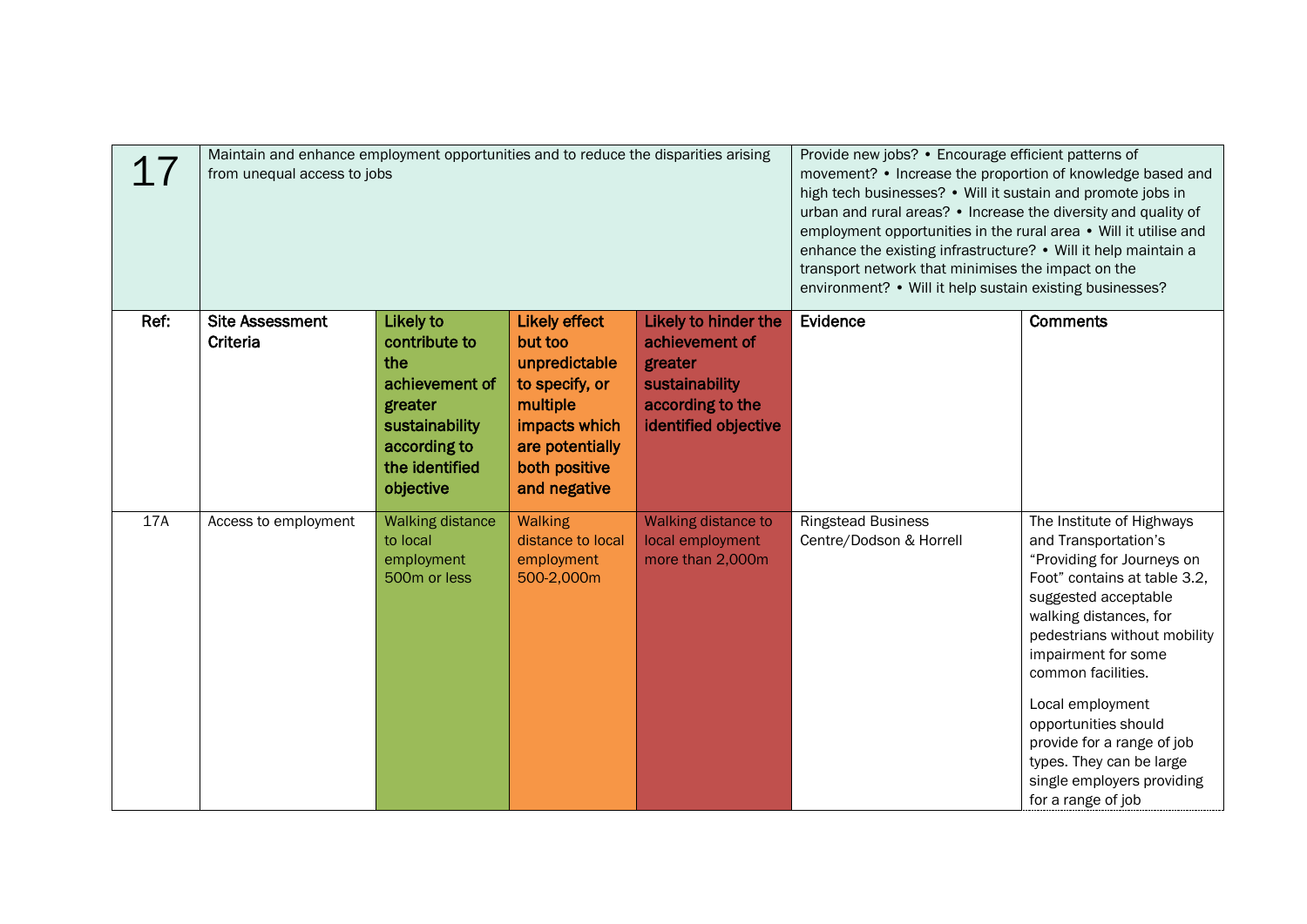|     |                               |                                                                                                            |                                                                                                                                                                                                         |                                                                                                  | opportunities or sites with<br>multiple employers e.g.<br>industrial estates.                                                                                                                                                                                                                                                                                                                                                          |
|-----|-------------------------------|------------------------------------------------------------------------------------------------------------|---------------------------------------------------------------------------------------------------------------------------------------------------------------------------------------------------------|--------------------------------------------------------------------------------------------------|----------------------------------------------------------------------------------------------------------------------------------------------------------------------------------------------------------------------------------------------------------------------------------------------------------------------------------------------------------------------------------------------------------------------------------------|
| 17B | Access to public<br>transport | <b>Walking distance</b><br>to nearest bus<br>stop providing a<br>commuter<br>service is less<br>than 300m. | Walking<br>distance to<br>nearest bus stop<br>providing a<br>commuter<br>service is 300-<br>400 <sub>m</sub> or<br>development is<br>of such a scale<br>that buses may<br>be diverted into<br>the site. | Walking distance to<br>nearest bus stop<br>providing a<br>commuter service is<br>more than 400m. | The Institute of Highways<br>and Transportation's<br>'Planning for Public<br>Transport in Developments'<br>states at paragraph 6.20,<br>that "the maximum walking<br>distance to the bus stop<br>should not exceed 400m<br>and preferably be no more<br>than 300m".<br>A commuter service is a<br>Monday-Saturday bus<br>service, which connects to a<br>major employment centre(s)<br>at the beginning and end of<br>the working day. |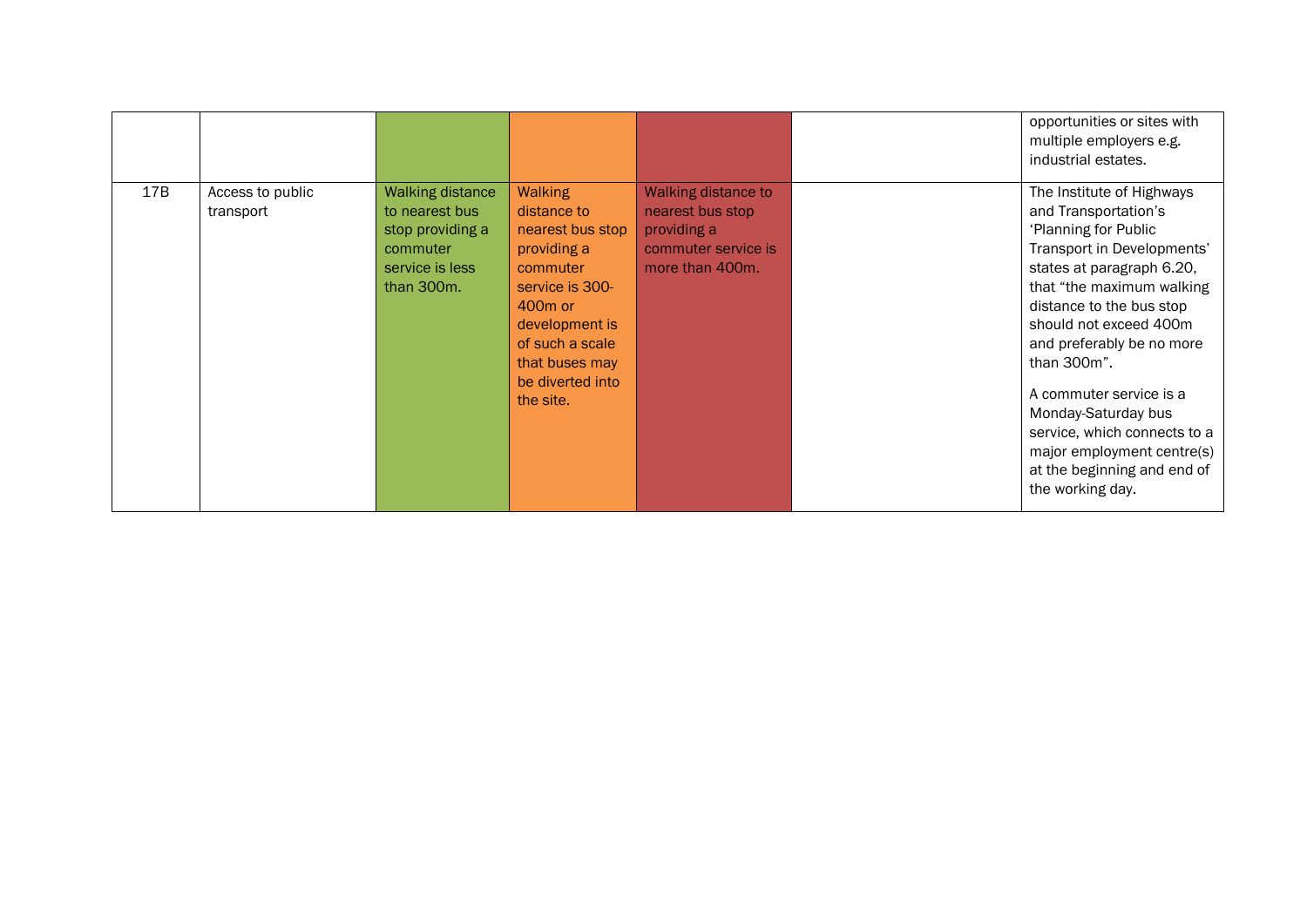| 18   | Retain and enhance the factors which are conducive to wealth creation, including<br>personal creativity, infrastructure and the local strengths and qualities that are<br>attractive to visitors and investors |                                                                                                                                 |                                                                                                                                                     |                                                                                                                 | Encourage enterprise and innovation? • Exploit opportunities for<br>new technologies? • Enhance and promote the image of the area as<br>a business and a sustainable tourist location? • Improve House<br>price/earnings ratio? |                 |
|------|----------------------------------------------------------------------------------------------------------------------------------------------------------------------------------------------------------------|---------------------------------------------------------------------------------------------------------------------------------|-----------------------------------------------------------------------------------------------------------------------------------------------------|-----------------------------------------------------------------------------------------------------------------|---------------------------------------------------------------------------------------------------------------------------------------------------------------------------------------------------------------------------------|-----------------|
| Ref: | <b>Site Assessment</b><br>Criteria                                                                                                                                                                             | Likely to<br>contribute to<br>the<br>achievement of<br>greater<br>sustainability<br>according to<br>the identified<br>objective | <b>Likely effect</b><br>but too<br>unpredictable<br>to specify, or<br>multiple<br>impacts which<br>are potentially<br>both positive<br>and negative | Likely to hinder the<br>achievement of<br>greater<br>sustainability<br>according to the<br>identified objective | Evidence                                                                                                                                                                                                                        | <b>Comments</b> |
| 18A  | Loss of employment<br>land                                                                                                                                                                                     | Site not identified<br>as good quality<br>employment<br>land.                                                                   | Some loss of<br>existing or<br>potential<br>employment                                                                                              | Site identified as<br>good quality<br>employment land.                                                          |                                                                                                                                                                                                                                 |                 |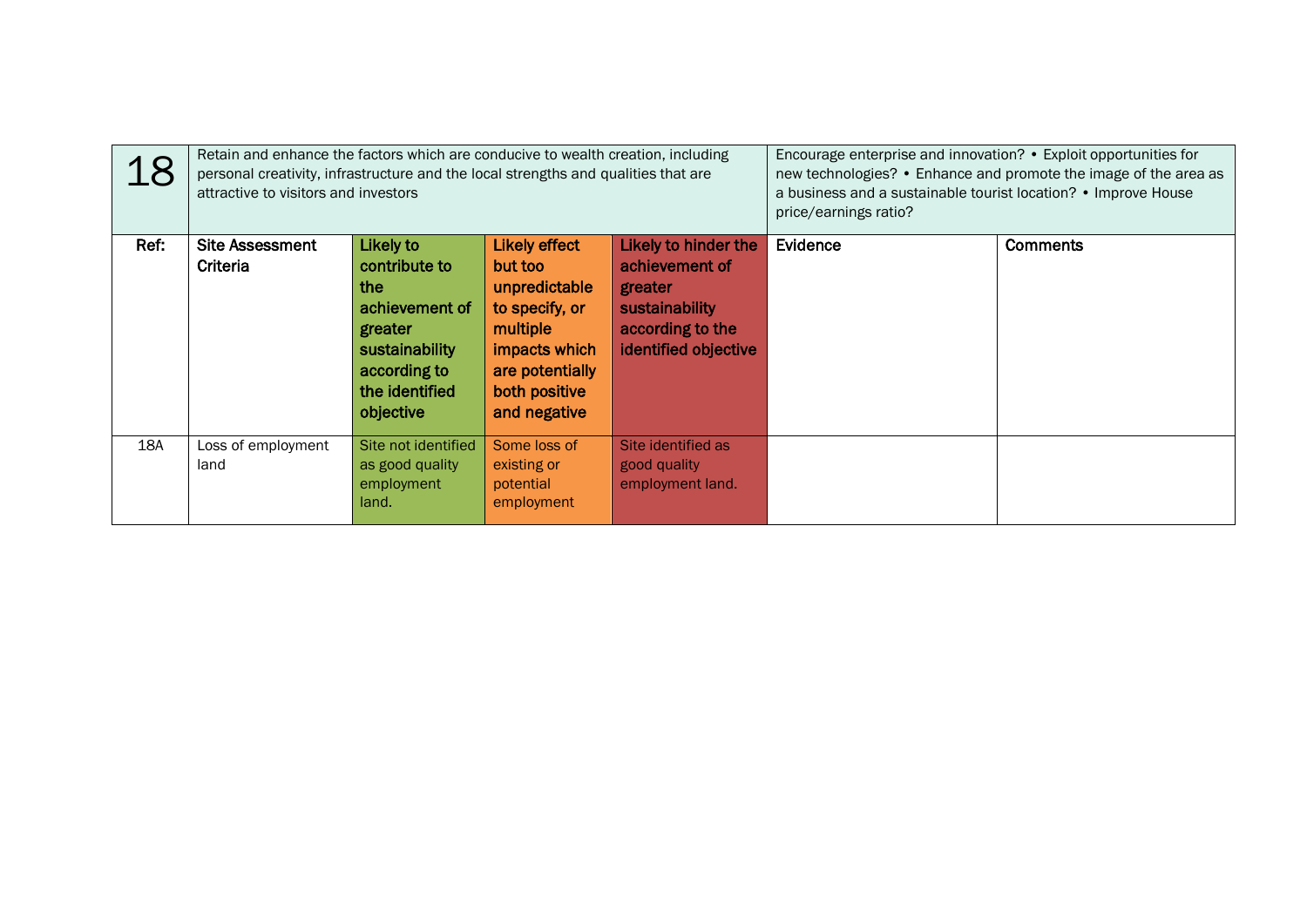| 19   | Protect and enhance the vitality and viability of town centres and market towns. For the<br>purposes of the Ringstead Neighbourhood Plan, we will consider the vitality and viability<br>of the village centre. |                                                                                                                                 |                                                                                                                                                      |                                                                                                                 | Retain and develop a wide range of uses, attractions and<br>amenities? • Ensure good accessibility to and within the centre? •<br>Attract continuing investment in development or refurbishment •<br>Encourage the evening economy . Encourage increased housing |                                                                                                                                                                                                                                                                                                                                  |
|------|-----------------------------------------------------------------------------------------------------------------------------------------------------------------------------------------------------------------|---------------------------------------------------------------------------------------------------------------------------------|------------------------------------------------------------------------------------------------------------------------------------------------------|-----------------------------------------------------------------------------------------------------------------|------------------------------------------------------------------------------------------------------------------------------------------------------------------------------------------------------------------------------------------------------------------|----------------------------------------------------------------------------------------------------------------------------------------------------------------------------------------------------------------------------------------------------------------------------------------------------------------------------------|
| Ref: | <b>Site Assessment</b><br>Criteria                                                                                                                                                                              | Likely to<br>contribute to<br>the<br>achievement of<br>greater<br>sustainability<br>according to<br>the identified<br>objective | <b>Likely effect</b><br>but too<br>unpredictable<br>to specify, or<br>multiple<br>impacts which<br>are potentially<br>both positive<br>and negative  | Likely to hinder the<br>achievement of<br>greater<br>sustainability<br>according to the<br>identified objective | Evidence                                                                                                                                                                                                                                                         | <b>Comments</b>                                                                                                                                                                                                                                                                                                                  |
| 19A  | Enhance the vitality and<br>viability of Ringstead<br>village centre                                                                                                                                            | <b>Walking distance</b><br>to village centre<br>200m or less                                                                    | <b>Walking</b><br>distance to<br>village centre<br>200-800m or<br>development is<br>of such a scale<br>that new store<br>may be provided<br>on site. | Walking distance to<br>village centre more<br>than 800m                                                         |                                                                                                                                                                                                                                                                  | The Institute of Highways and<br>Transportation's "Providing for<br>Journeys on Foot" contains at<br>table 3.2, suggested acceptable<br>walking distances, for<br>pedestrians without mobility<br>impairment for some common<br>facilities.                                                                                      |
| 19B  | Impact of traffic on<br>village centre                                                                                                                                                                          | Site has good<br>access to A45<br>without need to<br>travel through<br>village centre.                                          |                                                                                                                                                      | Site cannot access<br>A45 by most direct<br>route without need<br>to travel through<br>village centre.          |                                                                                                                                                                                                                                                                  | Ringstead village centre is not<br>suited to modern traffic. The<br>High Street is the main route<br>through the village and it is the<br>place where many of village's<br>services and facilities are<br>located, including the<br>convenience store and Post<br>Office. The High Street and<br>adjoining side-roads (including |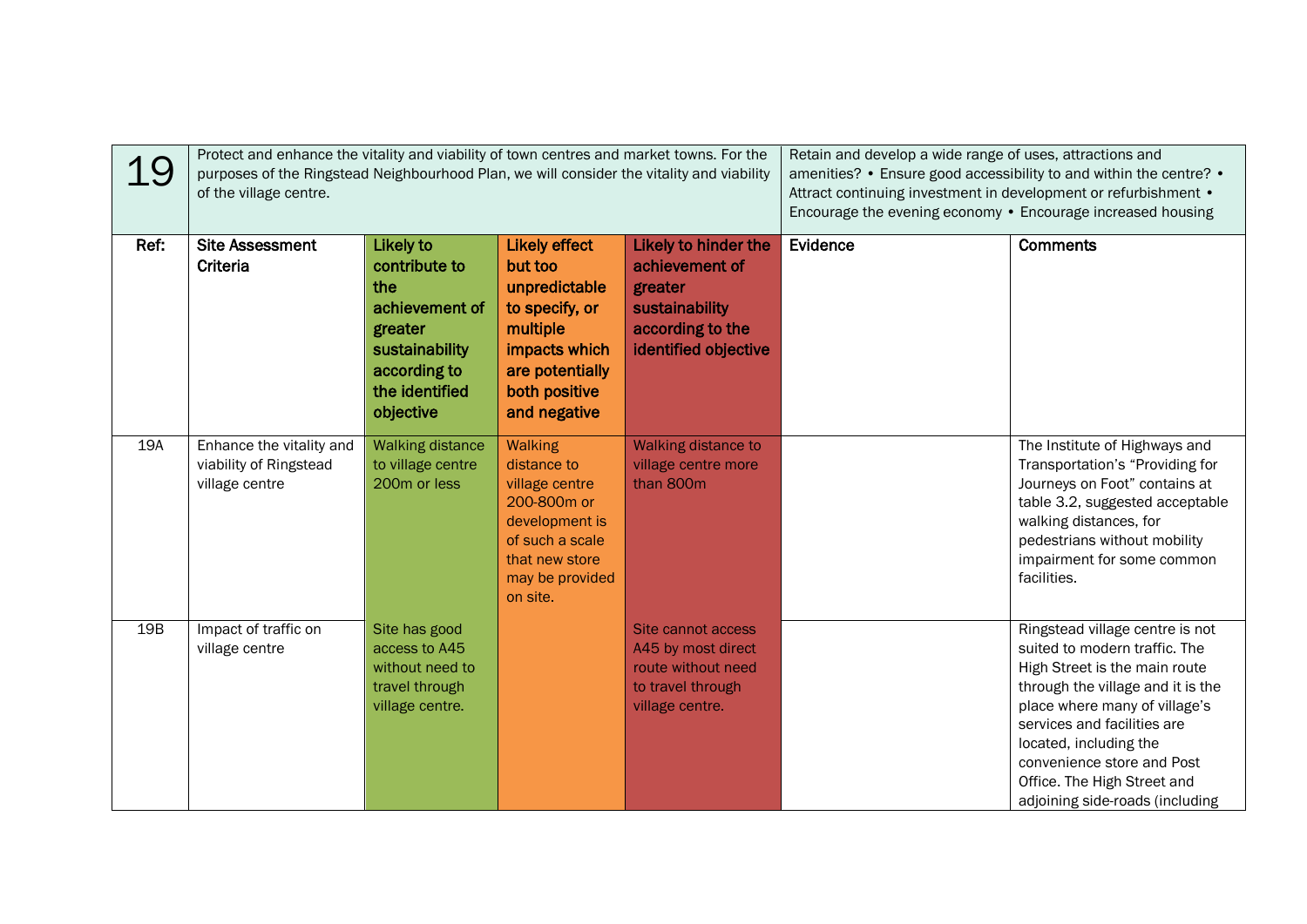|  | Carlow Road and Chapel Street) |
|--|--------------------------------|
|  | are feeder roads into the High |
|  | Street are narrow and many     |
|  | properties have no off-street  |
|  | parking provision. As a        |
|  | consequence, cars are often    |
|  | parked on the street creating  |
|  | traffic congestion.            |
|  |                                |